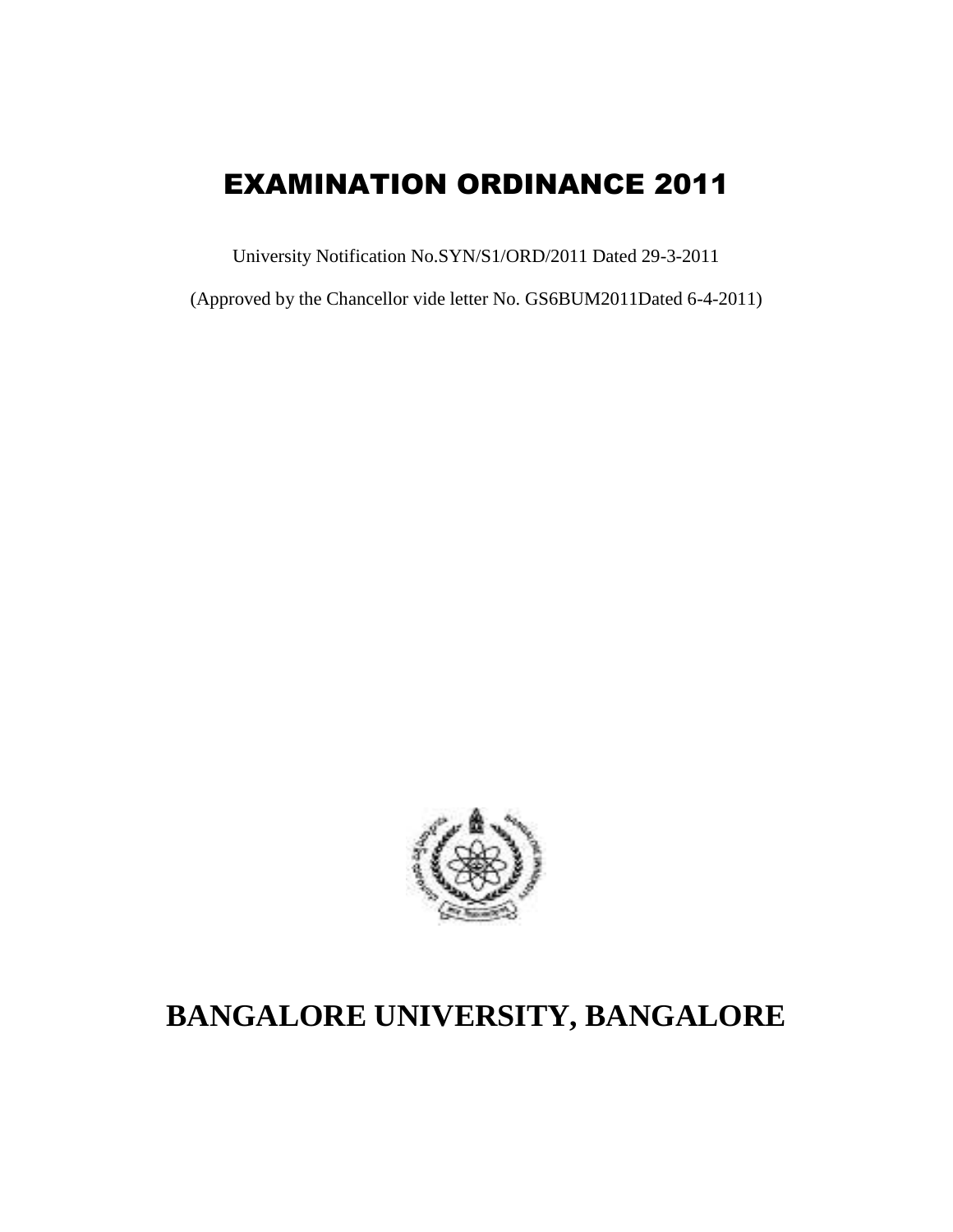# **Contents**

| I.      | <b>Short Title and Commencement and Definitions</b>                                                                  | $\overline{3}$ |
|---------|----------------------------------------------------------------------------------------------------------------------|----------------|
| II.     | Work to be attended to by the Office of the Registrar (Evaluation)                                                   | 6              |
| III.    | Powers and Functions of the Registrar (Evaluation)                                                                   | 9              |
| IV.     | Appointment, Powers and Functions of the Special Officers (Evaluation)                                               | 11             |
| V.      | Duties and responsibilities of the Deputy Registrar (Evaluation)                                                     | 11             |
| VI.     | Duties and responsibilities of the Assistant Registrar (Evaluation)                                                  | 13             |
| VII.    | Duties and responsibilities of section officer/Superintendent                                                        | 13             |
| VIII.   | Duties and responsibilities of Computer Center                                                                       | 14             |
| IX.     | Duties and responsibilities of office staff                                                                          | 19             |
| X.      | Declaration of Centers of Examination                                                                                | 21             |
| XI.     | Appointment, Duties and Responsibilities of Chief Superintendents/Principals                                         | 22             |
| XII.    | Appointment, Duties and Responsibilities of Deputy Chief Superintendent                                              | 28             |
| XIII.   | Appointment of External Chief Superintendent                                                                         | 29             |
| XIV.    | Appointment, Duties and Responsibilities of Room Superintendent                                                      | 30             |
| XV.     | <b>Board of Examiners</b>                                                                                            | 32             |
| XVI.    | Method of appointment, duties and responsibilities of the Chairman of the Board of<br>Examiners                      | 33             |
| XVII.   | Appointment, Functions and Duties of Paper Setters                                                                   | 35             |
| XVIII.  | Appointment, Duties and Responsibilities of the Chief Vigilance Squad and other<br>Members                           | 36             |
| XIX.    | Appointment, Duties and Responsibilities of Custodian, Deputy and Assistant<br>Custodians:                           | 37             |
| XX.     | Appointment, Duties and Responsibility of Reviewers                                                                  | 42             |
| XXI.    | Appointment, Duties and Responsibility of Examiners                                                                  | 42             |
| XXII.   | Appointment, Duties and Responsibilities of Verifiers and Scrutinizers.                                              | 45             |
| XXIII.  | Valuation of Scripts in Under Graduate Courses                                                                       | 47             |
| XXIV.   | Photocopy/Re-Valuation (U.G)                                                                                         | 47             |
| XXV.    | Correction of Totaling Mistakes/Non valuation of any question/s etc.                                                 | 48             |
| XXVI.   | Valuation of Scripts in Post Graduate Courses                                                                        | 48             |
| XXVII.  | Re-Valuation (P.G)                                                                                                   | 49             |
| XXVIII. | Procedure for Attending to the Problems of students                                                                  | 49             |
| XXIX.   | Remuneration/Honorarium/Allowances                                                                                   | 49             |
| XXX.    | <b>Examination Work as Duty</b>                                                                                      | 50             |
| XXXI.   | Punishment/Penalty for various mistakes/malpractices committed in Examination<br>by Teaching/Non-Teaching Staff      | 51             |
| XXXII.  | Malpractice by Candidates Appearing in Examination, Punishment and Procedure<br>under Section 77 of K.S.U. Act, 2000 | 58             |
| XXXIII. | Grant of Extra Time in Examination to Blind and Handicapped Students                                                 | 62             |
| XXXIV.  | Repeal and Savings                                                                                                   | 63             |
| XXXV.   | APPENDICES:                                                                                                          | 63             |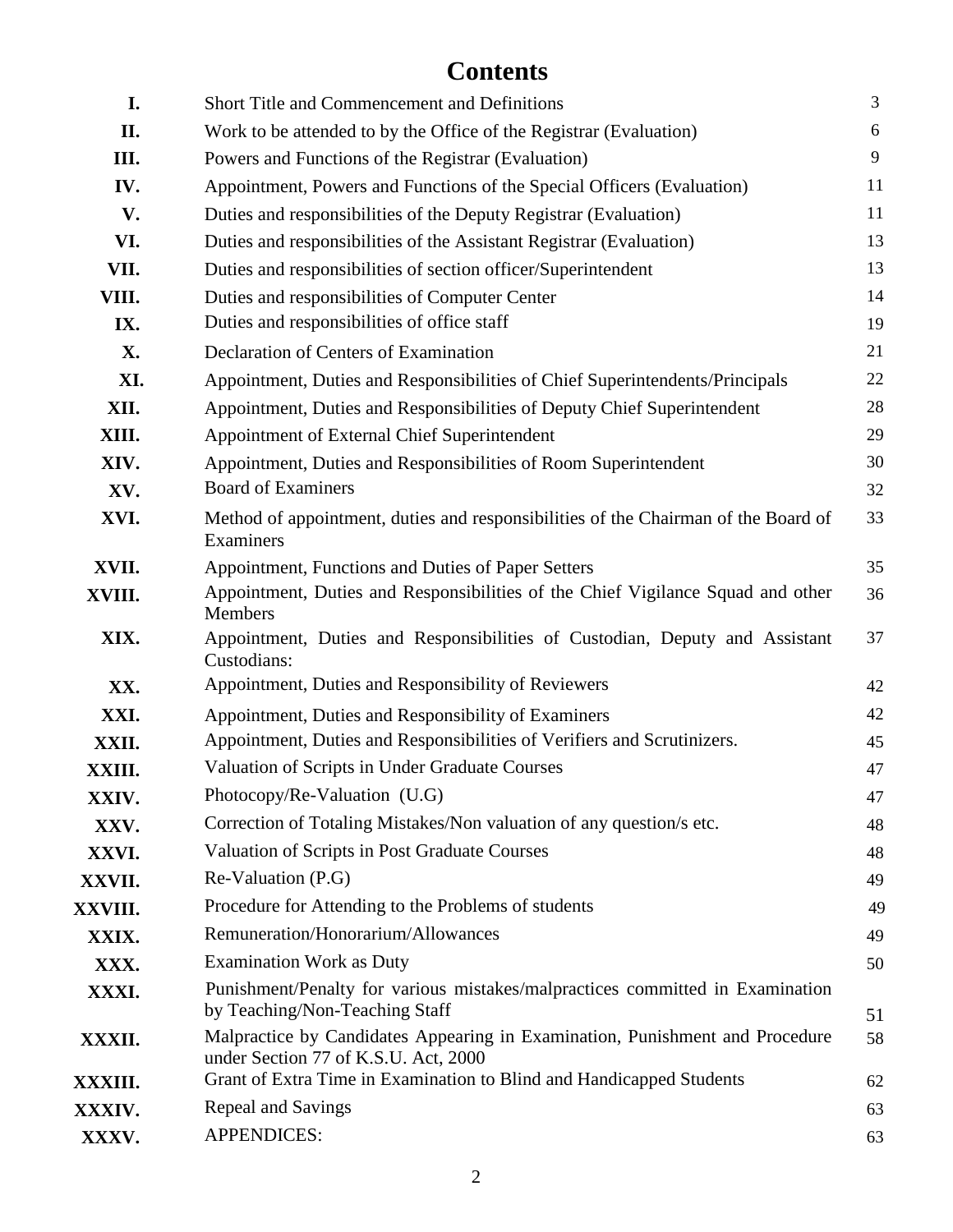# *Statements of objects and reasons*

Where as the Bangalore University Bangalore has been conducting examinations under the examination manual which was introduced w.e.f., 1999-2000

Whereas the University has noticed certain deficiencies in the said manual in conduct of examinations which were delaying the announcement of the results in time and to deal with other related matters

The University in exercise of the power conferred under Sec. 42 and all other enabling provisions of the Karnataka State Universities Act 2000, has framed the following Ordinance

# **EXAMINATION ORDINANCE 2011 BANGALORE UNIVERSITY, BANGALORE**

University Notification No.SYN/S1/ORD/2011 Dated 29-3-2011

(Approved by the Chancellor vide letter No. GS6BUM2011Dated 6-4-2011)

An Ordinance to replace the present Examination Manual relating

to Examination of Bangalore University by comprehensive

#### **Ordinance**

Whereas it is expedient to replace the present Examination Manual by comprehensive Ordinance to consolidate the law relating to examination of Bangalore University

**I. 1. Short title and commencement:** (1) This Ordinance may be called as Examination Ordinance 2011, Bangalore University, Bangalore (2) It shall come into force at once**.**

**2. Definitions:** In this Ordinance, unless the context otherwise requires:

- (1) The "Act" means the Karnataka State Universities Act 2000.
- (2) "Ordinance" means the Ordinance made under Sec.42 R/w Sections 73,74,75 and 77 of the Act
- (3) 'Examination Centre' means any premises consisting of examination halls.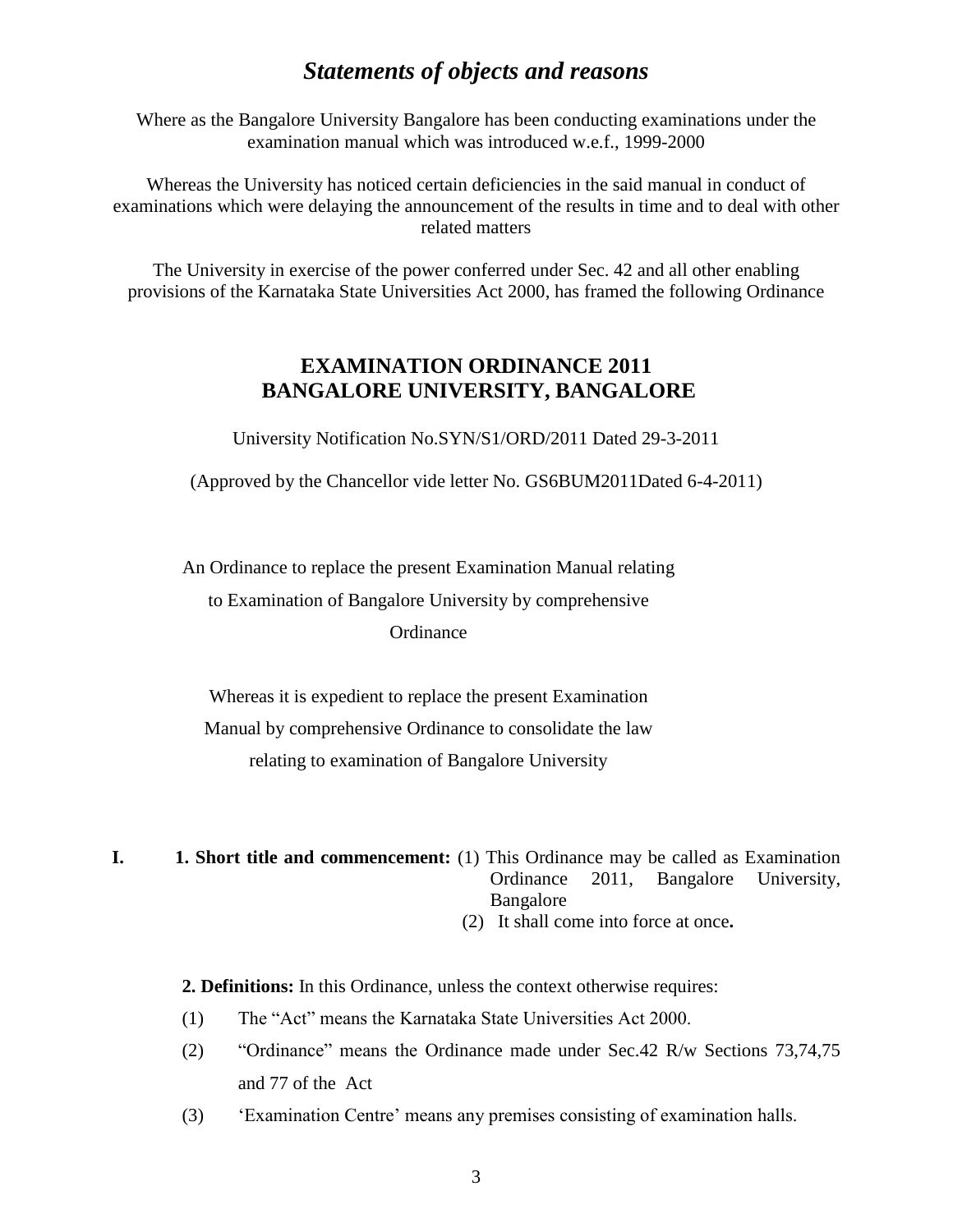- (4) 'Examination Hall' includes any Rooms, Laboratory, workshop or any other premises used for conducting examinations.
- (5) 'Computer Center' means the computer center established by the University to attend examination related work
- (6) Chief Superintendent' means any person appointed by the Registrar (Evaluation) to be in overall control and supervision of the examination centre
- (7) 'Deputy Chief Superintendent' means any teaching staff of the college appointed by the Chief Superintendent with the approval of the Registrar (Evaluation) to assist him in conducting examination
- (8) 'External Chief Superintendent' means any person appointed by the Registrar (Evaluation) to an examination centre for conduct of examination
- (9) 'Room Superintendents' means any teaching staff of the College/Department/ other institutions appointed by the Chief Superintendent under intimation to the Registrar (Eval.) for invigilation work.
- (10) 'Relieving Room Superintendent' means any teaching staff of the College/Department/ other institution appointed by the Chief Superintendent under intimation to the Registrar (Eval.) for giving relief to the Room Superintendent
- (11) 'Board of Examiners' means Board constituted by the Syndicate consisting of Examiners from among the panel of Examiners prepared and submitted by the concerned Board of Studies
- (12) 'Chairman of the Board of Examiners' means any examiner appointed by the Syndicate from among the panel of Examiners to act as Chairman of the Board of Examiners
- (13) 'Paper setter' means any person appointed by the Syndicate from among the panel of examiners furnished by the concerned Board of Studies for setting question papers
- (14) 'Vigilance Squad' mean any persons appointed by the Registrar (Evaluation) to supervise the examination centers, and to check any malpractices in the examinations, if any.
- (15) 'Valuation Center' means the premises where the valuation of the theory papers/dissertation/project of the examination is conducted by the University.
- (16) 'Custodian' means teacher appointed by the University to be in charge of the valuation center and to conduct valuation of theory papers/dissertation allotted to the valuation centre
- (17) 'Deputy Custodian' means teacher/s appointed by the Registrar (Evaluation) to assist the Custodian.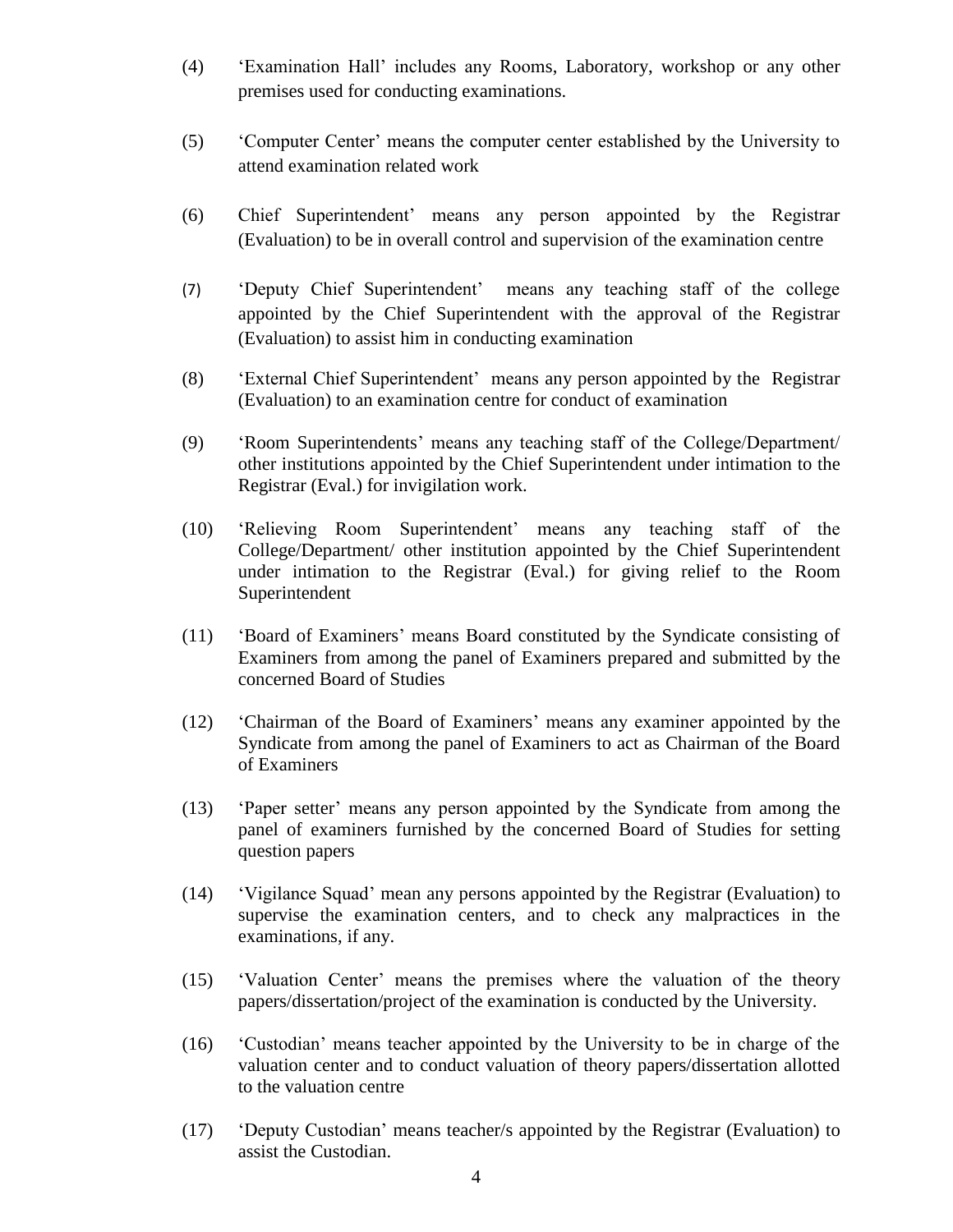- (18) 'Assistant Custodian' means teacher/s appointed by the Registrar (Evaluation) to assist the Custodian.
- (19) 'Reviewers' means the examiners who have been appointed by the Registrar (Evaluation) to Review the papers valued by the Examiners.
- (20) 'Examiners' means any teachers appointed by the Registrar (Evaluation) from among the list of eligible examiners approved by the Syndicate for valuation of theory/practical papers/dissertation
- (21) 'Verification Officer' and Scrutinizers, means any persons appointed by the Registrar (Evaluation) to discharge such duties and functions as provided under this Ordinance
- (22) 'Malpractices' means any one or more of the acts prescribed as malpractice under this Ordinance.
- (23) 'Malpractices Enquiry Committee' means the committee appointed by the Vice-Chancellor
- (24) 'Answer Booklet' means booklet issued by the University to the students at the examination center to answer the question paper of a subject.
- (25) 'Photocopy of answer paper' means a photographic reproduction the original answer booklet used by the student in the examination.
- (26) 'Re-Valuation /Challenge Valuation' means request of the candidate for fresh valuation of his/her answer paper/papers after announcement of the result.
- (27) Expressions used but not defined in these Ordinances and defined in the Act, Statutes or Regulations shall have the meanings assigned to them in the Act, Statutes or Regulations.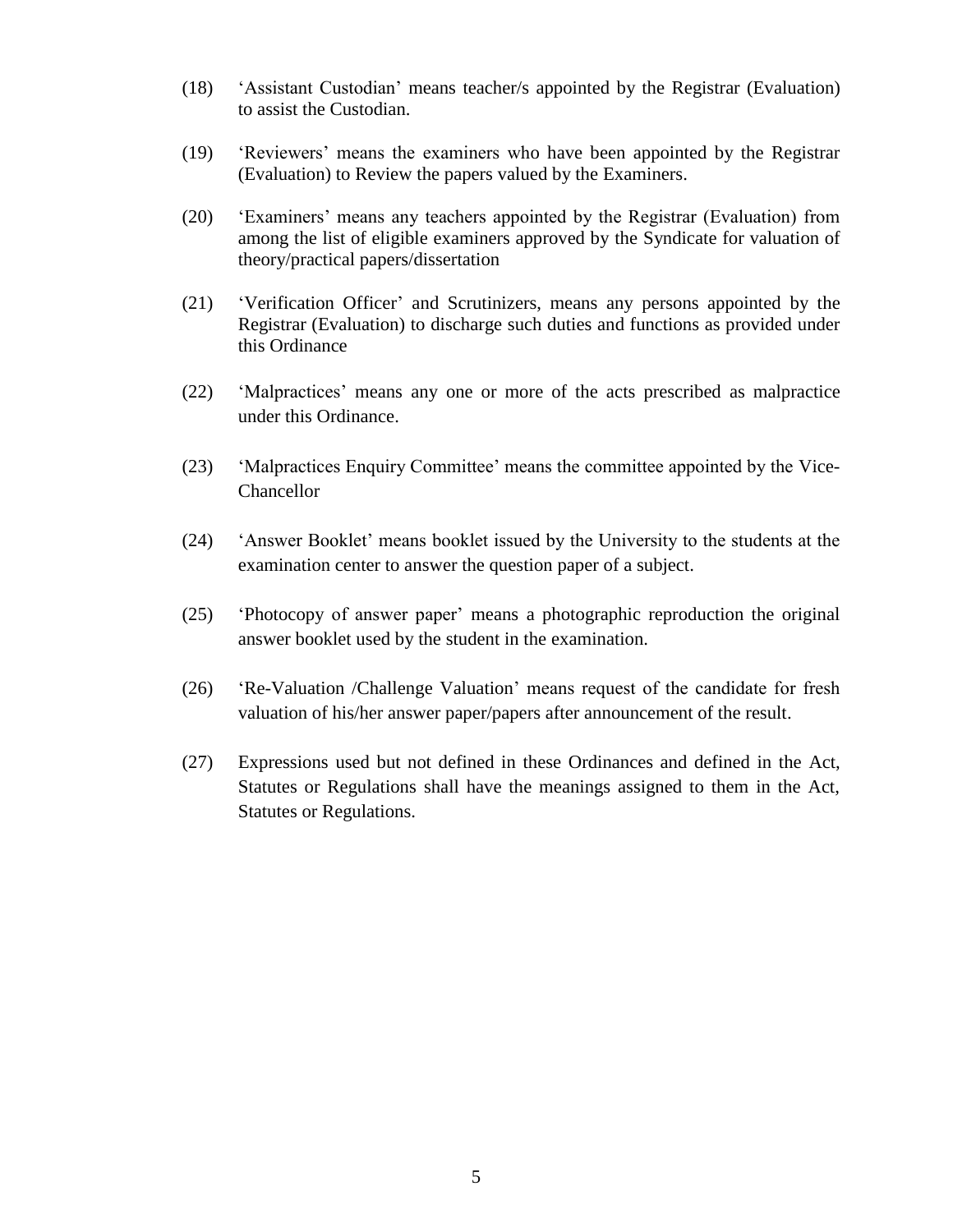# **II. Work to be attended to by the Office of the Registrar (Evaluation)**

The following works shall be attended by the University officials/ if necessary, any agency appointed to assist the University.

- 1. Issue of Calendar of Events and schedule of examination, notification of examination fees and inviting applications from the candidates for various University examinations and such other items of work.
- 2. Preparation of detailed time tables and their publication in time.
- 3. Fixing up of centre of examinations for theory and practical examinations.
- 4. Scrutiny of examination application forms of candidates and the statements sent from the college should be done at least 30 days before the commencement of Practical/theory examinations with respect to the following items:
	- a) Names of candidates, including correct spelling and initials.
	- b) Scheme and subjects offered at the examination by the candidate
	- c) Previous attempts with regard to repeaters Reg. No., Year and Month.
	- d) Exemptions obtained in the subject, Year and Reg. No. in which exemptions were secured.
	- e) Rejection of previous results if any, with Reg. No., Year and Month.
	- f) Checking cross reference in respect of candidates appearing simultaneously in a particular Examination along with other subjects of the previous year examination under the carry over system.
	- g) Allotment of Reg. No's to the applicants and to prepare statement of the amount of fees paid, Date of payment, whether paid in full to cover the subject/subjects offered including the carry-over subjects.
	- h) Preparation of the statements of refund of fees if any, along with the financial statement, institution/Department wise.
	- i) Schemes under which improvement is taken and candidates' eligibility.
	- j) A change of college /University by a student in between a course will have effect only after getting new register number from the Registrar (Evaluation)
- 5. Printing of candidates lists and issue of the same to the centre of examinations and hoisting on the website.
- 6. Preparation of the subject wise, paper wise and date wise statement to print question papers with code numbers and arrange to issue them to the notified centre of examinations.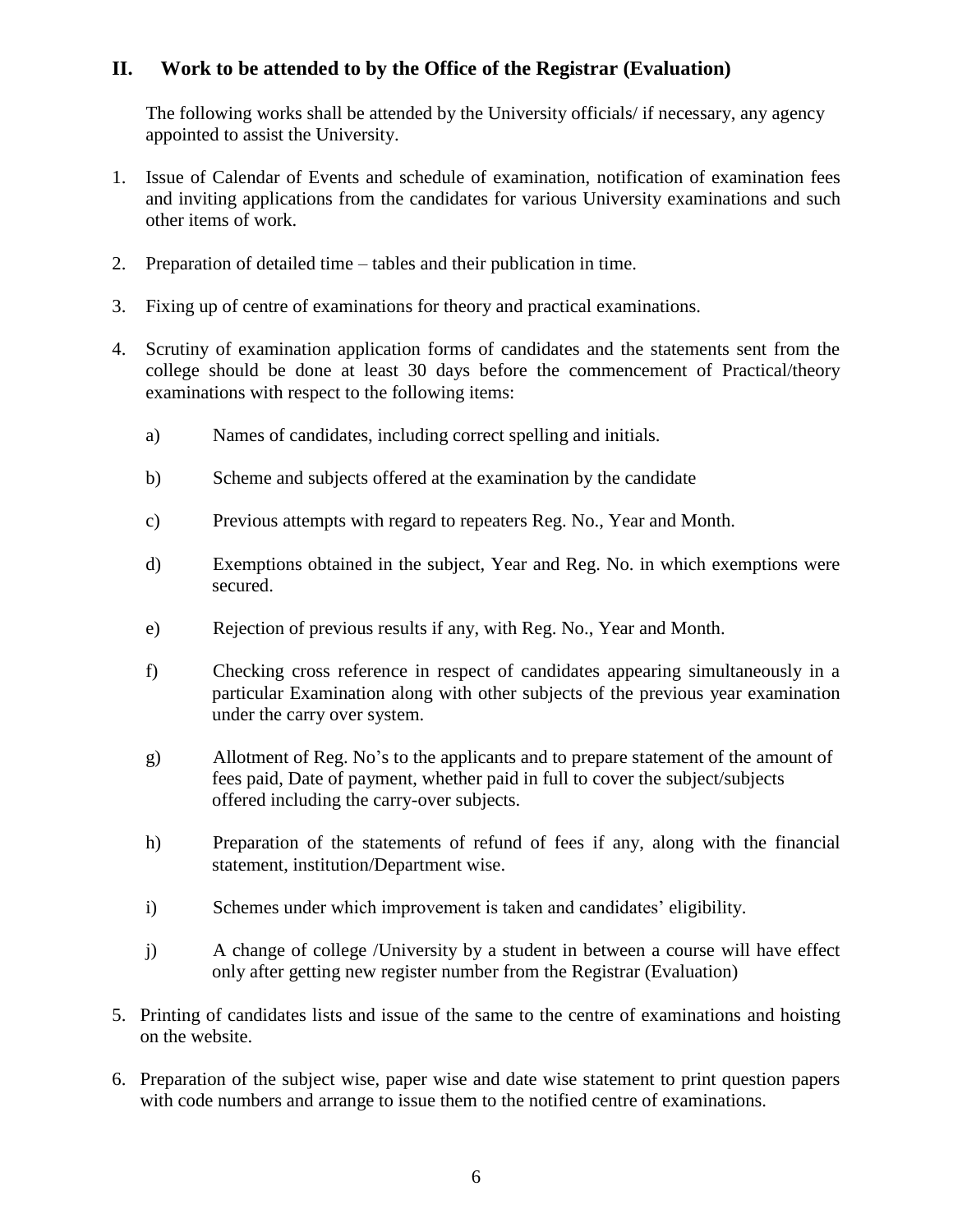**Note**: Question Papers to be printed shall be 20% in excess of what is actually required in each subject, 15% of these excess shall be retained by the Registrar (Evaluation) and the balance of 05% shall be dispatched to concerned Colleges to use in examinations and/or keep in the Library for reference.

- 7. The question paper packets shall indicate course, subjects, semester, date of examinations, Code and name of examination center, time of examinations, No. of question papers in each packet etc.
- 8. Maintenance of records
	- (a) One set of candidates list, pertaining to each examination duly bound and labeled
	- (b) One set of result sheets pertaining to each examination duly bound and labeled
	- (c) Registers relating to Statistics of passes and failures, examination wise and subject wise
	- (d) Stock Registers of the above records.
	- (d) Maintenance of the above said documents in soft form also i.e., in C.D/hard disk etc.,
- 9. Printing of various kinds of OMR forms, Forms, Answer Books, Registers, Marks card, Candidate lists, Degree Certificate etc
- 10. Inviting of Tenders/Quotations for printing and supply of all types of Examination related material, except for those items exempted under KTPP Act or any other Law.
- 11. Processing and passing of Bills of remuneration of TA., DA, other Conveyance/Allowance, and Maintenance of correspondence thereon.
- 12. Registration, Distribution and dispatching of day to day tappals.
- 13. Appointment of Chief Superintendents for examination centre and issue of instructions regarding the conduct of examinations.
- 14. Appointment of officials and other staff required for conduct of examination.
- 15. Issue of permission letters to blind and all type of disabled students
- 16. Arrangements for the work for dispatching of all examination material to examination centers, valuation centers etc.,
- 17. Facilitate the Syndicate in constituting and appointment of the Board of Examiners.
- 18. Announcement of selection and issue of appointment orders to the Chairperson, members and internal and external examiners, Paper –Setters etc.,
- 19. Arrangement for conducting examination, collection of answer papers, collection of OMR Marks lists, scanning, processing and declaration of results
- 20. Preservation and disposal of valued answer scripts six months after the announcement of results.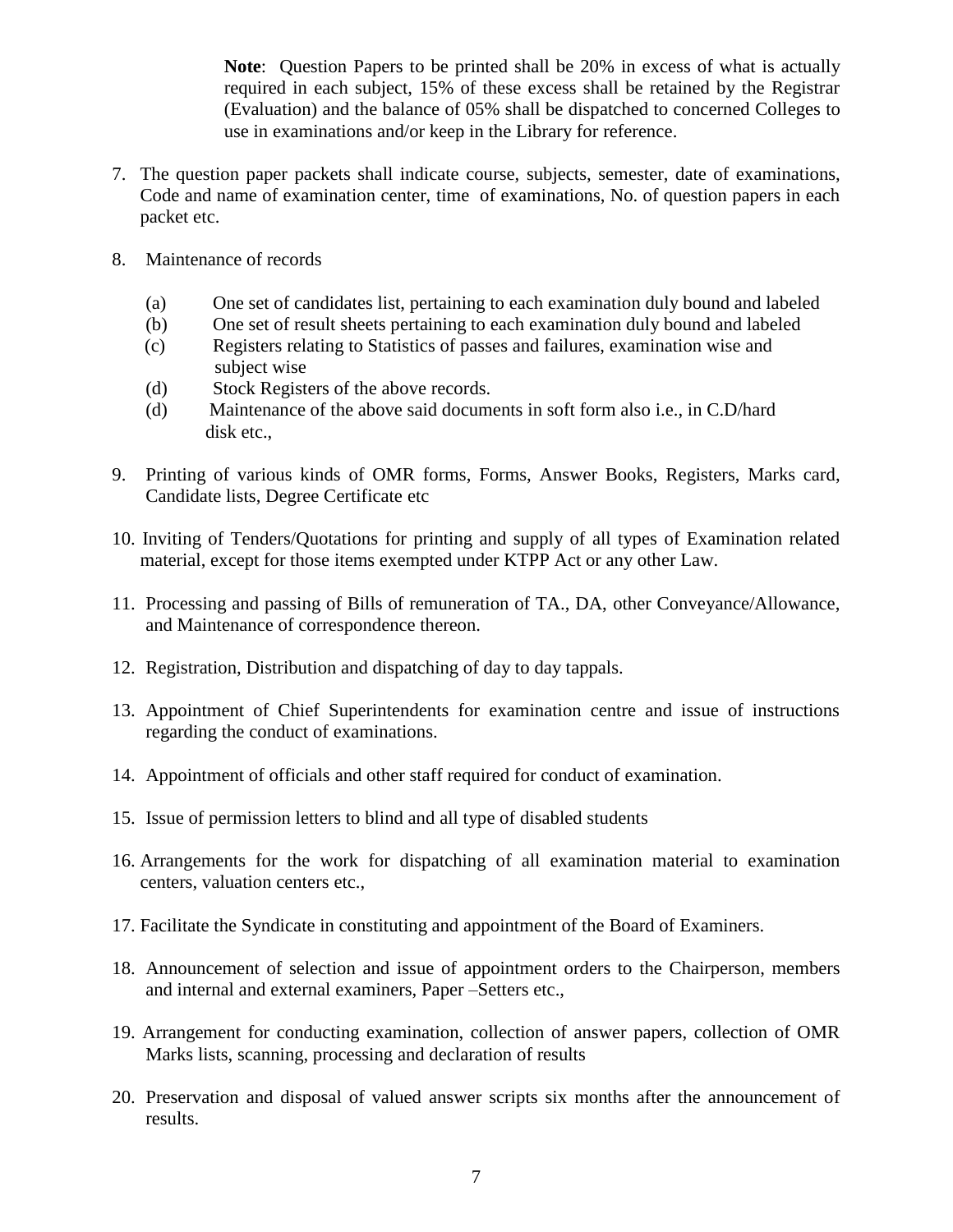- 21. Arrangement for preparation and distribution of marks cards, correction of mistakes in marks cards, and other certificates to the candidates.
- 22. Collection and maintenance of statistical data regarding the number of examinations, number of candidates registered for each examination, the number of boys, girls, regular candidates and repeaters, percentage of passes, receipts and expenditure on each category of examination etc.,
- 23. Preparation of merit lists and their transmission to appropriate authorities/bodies.
- 24. Collection of work done statements from the Chairmen, Paper–Setters and Examiners/Custodians and forwarding them to the Finance Section for payment of remuneration.
- 25. Preparation of the lists of lapses and irregularities committed by the valuers and others and forwarding the list to the competent authorities for consideration and necessary action.
- 26. Appointment of custodians, squad chief, coding officers, tabulators, etc.,
- 27. Arrange for re-totaling of valued answer scripts requested by the candidates on his identifying the mistake in totaling after obtaining the photocopy copy of the script as provided in this Ordinance.
- 28. Scrutiny and passing of the bills of printing and purchase of stationery etc.
- 29. Purchase, maintenance and issue of stationery articles to various boards of coding, dispatching, tabulation, office use and to the centre of examination.
- 30. Maintenance of cash account and stamp account.
- 31. Preparation of A.C. Bills and D.C Bills of office
- 32. Sanctioning of contingent expenditure to colleges/ post graduate departments/valuation centers to conduct theory and practical examinations.
- 33. Assisting the Vice Chancellor in constitution of mal-practice cases, detected before, during and after examinations.
- 34. Dealing with matters pertaining to the fixing of remuneration for the staff of section for various items of extra work connected with the examination.
- 35. Dealing with matters of examination fees and refunds if any.
- 36. Passing of conveyance bills, postal reimbursement bills and such other remuneration matters.
- 37. Announcement of results of examinations, dealing the cases held over for future announcement of follow up work in cases of discrepancies.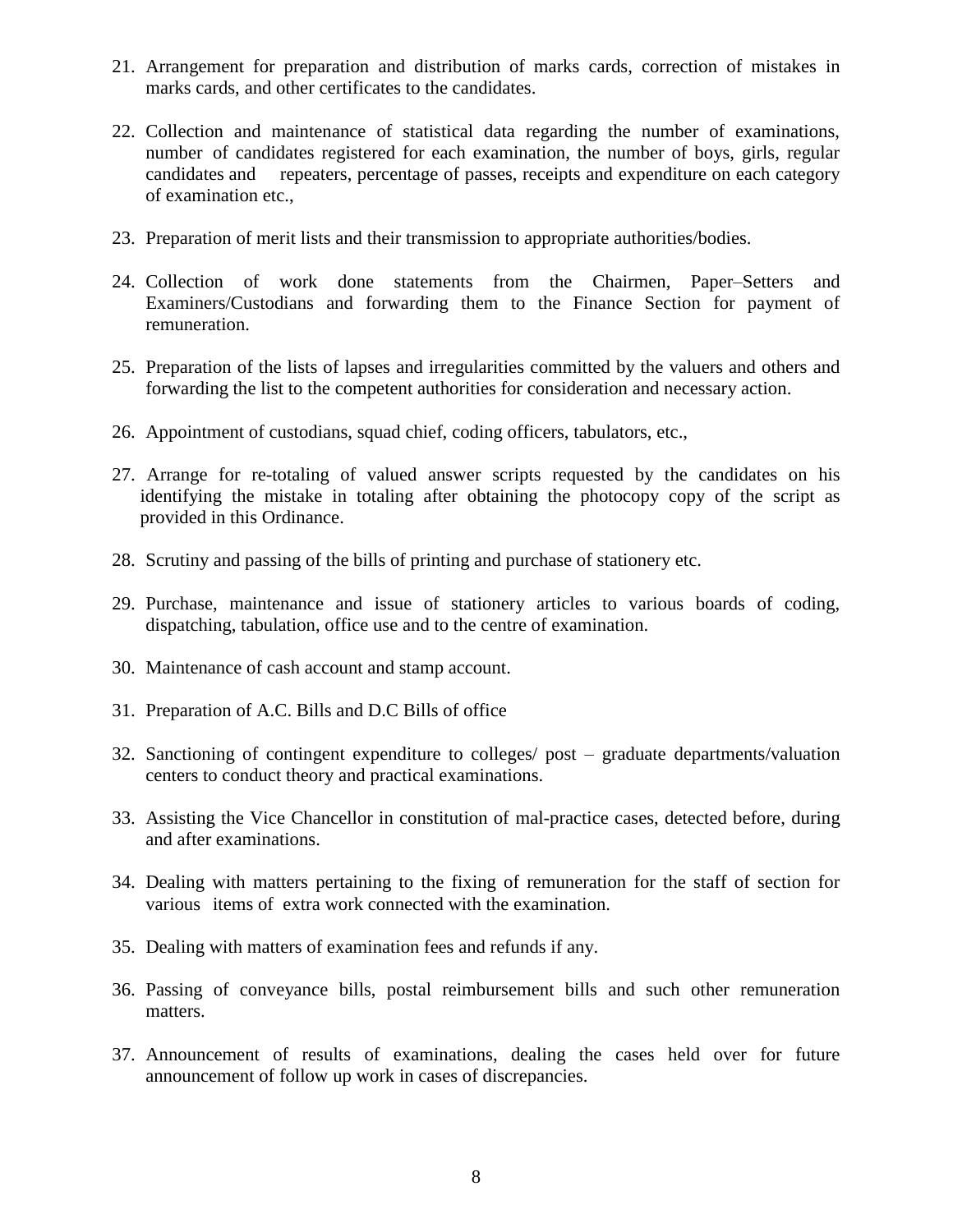- 38. Issue of migration certificates, duplicate marks card/ duplicate degree certificate, consolidated marks card, provisional Degree certificate, rank certificate, corrected certificate etc.,
- 39. Preparation of National Merits scholarships lists, in collaboration with the Director of Collegiate Education, University Grants Commission and State Youth Board.
- 40. Work related to Convocation is as under:-
	- (a) Inviting applications for award of Degrees.
	- (b) Preparation of Eligibility lists for convocation, faculty wise and year wise.
	- (c) Receipt and scrutiny of applications for conferring degree in person and in absentia at the Convocation.
	- (d) Preparation of Presentation lists, faculty wise, year wise, in person and in absentia separately.
	- (e) Preparation of lists of Prize winners, and medal winners.
	- (f) Print of the lists of students attending the convocation and preserving the bound volume of such list.
	- (g) Writing/printing of degree certificates/Rank certificate/prize or medal certificate, Ph.D certificate.
	- (h) Intimating the candidates about the date and venue of convocation, and other

literature relating to swearing etc.,

- (i) Distribution of admission cards and parent passes to candidates for the convocation.
- (j) Distribution of Degree Certificates.
- (k) Seating arrangements in the convocation hall.
- (l) Arrangement for obtaining degrees online by candidates
- (m) To attend legal matters relating to examination.

#### **III Powers and Functions of the Registrar (Evaluation)**

- 1 The Registrar (Evaluation) shall prepare periodically list of those persons who have committed lapses in discharging the examination related responsibilities entrusted to them and refer them to the enquiry committee of the University with the approval of the Vice chancellor and thereafter place it before the Syndicate for taking appropriate action against them.
- 2 The Registrar (Evaluation) shall be responsible for maintenance of records, maintenance of marks lists and valued answer scripts. The valued answer scripts shall be preserved for six months after the announcement of results and thereafter dispose them off through tenders except the scripts regarding which court cases are pending.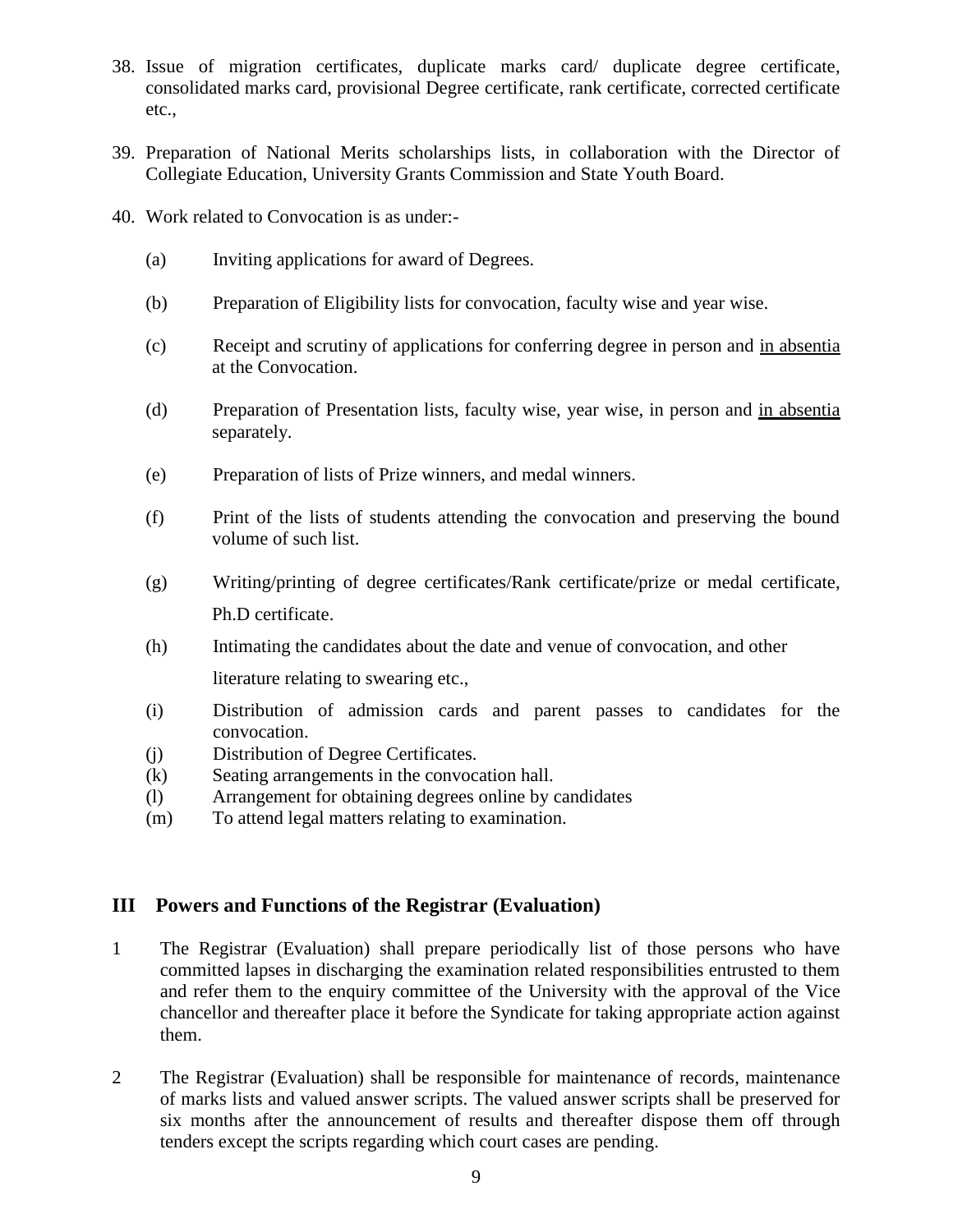- 3 The Registrar (Evaluation) shall maintain the cash accounts and stamp accounts for his section.
- 4 The Registrar (Evaluation) shall prepare the budget estimates for his section and draw the sanctioned amount for his office expenses through A.C. bills and account for the amount drawn through D.C. Bills
- 5 He shall sanction the contingent expenditure to the centre of examination in accordance with the rate sanctioned by the Syndicate with the approval of Vice Chancellor.
- 6 He shall arrange to fix the rate of remuneration payable to the persons other than the staff drafted for various items of work connected with the examinations for the approval of Syndicate and shall have to issue sanction order after obtaining the approval of the Syndicate.
- 7 He shall draw up and notify a Calendar of events for various examinations in the beginning of each Academic year. It is incumbent on the part of the Registrar(Evaluation) to ensure adherence to the Calendar of events
- 8 He shall arrange for the tabulation and announcement of results expeditiously and arrange for the distribution of marks cards to the colleges/ Post – graduate department simultaneously.
- 9 He shall arrange to prepare the eligibility list of candidates and presentation lists for each convocation and arrange to write/print the distribution of the Degree Certificates to be conferred at the convocation.
- 10 He shall arrange to prepare the merit list and rank list and list of prize winners and medal winners list.
- 11 He shall be responsible for the proper custody and maintenance of marks registers and other valuable and permanent records of the section.
- 12 He shall pass the DA and TA bills and other remuneration bills of the staff drafted for the examination work subject to rules.
- 13 He shall arrange for the re- totaling of valued answer scripts, in case of any reported totaling mistakes, re-valuation, challenge valuation, redressal of grievances of students.
- 14 Make enquiries into all types of malpractices committed during examination, valuation, revaluation/challenge valuation and process of results etc.,
- 15 He shall arrange for printing of question papers and supply them to the centre of examinations in accordance with the scheme laid down by the Syndicate.
- 16 He shall arrange for the preparation of statements college wise, subject wise, paper wise and date wise for printing the question papers.
- 17 He shall issue marks card, duplicate marks card, consolidated marks card and rank certificates, Duplicate Degree Certificate.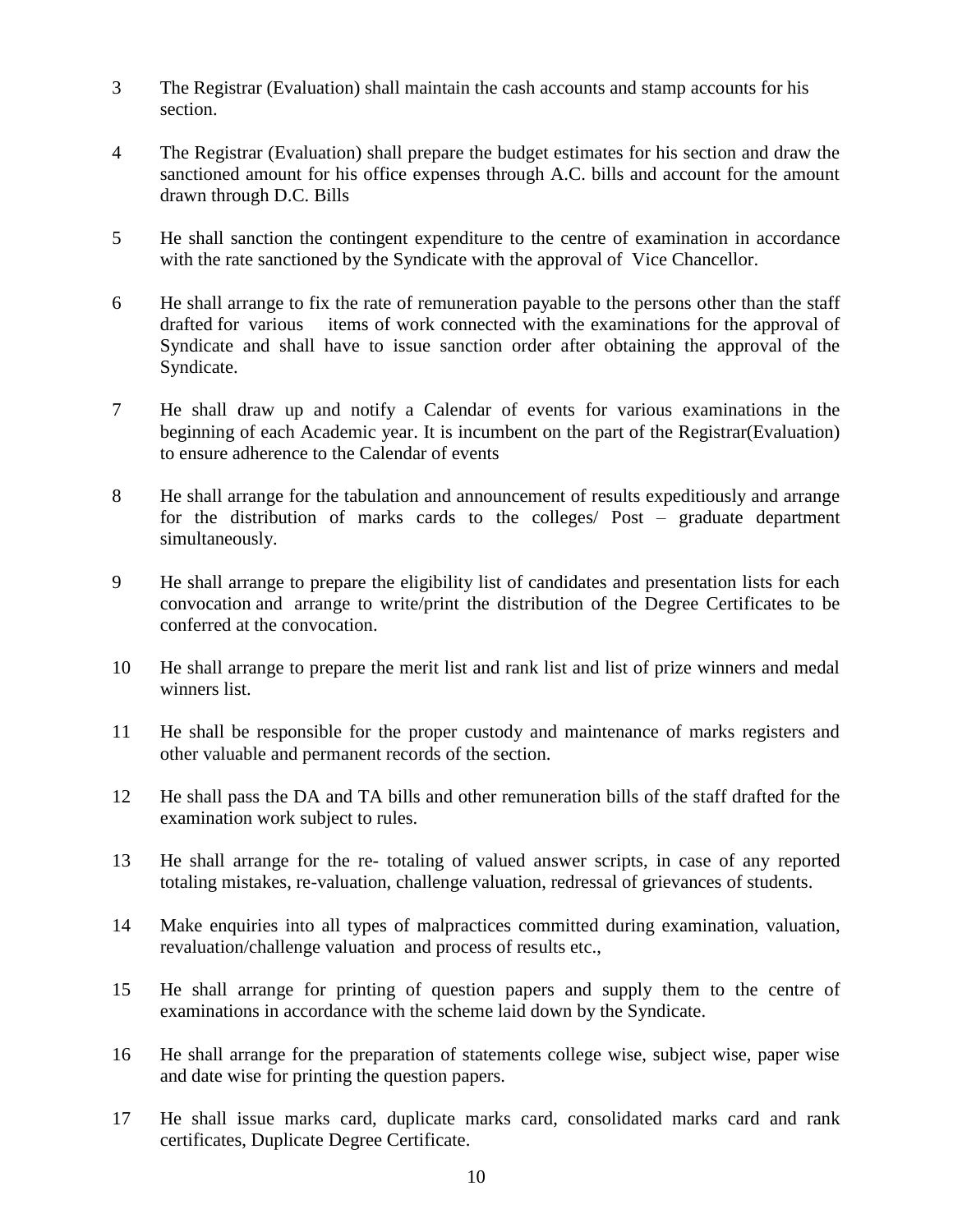- 18 He shall exercise all these powers subject to the general control and supervision of the Vice-Chancellor.
- 19 He may make any structural changes in the examination administration as and when required

## **IV. Appointment, Powers and Functions of the Special Officers (Evaluation)**

The required number of special officers for U.G., P.G and Ph. D Courses may be appointed from among the teaching staff of the University/ any persons, having rich experience in examination related works, on such terms and conditions as determined by the University to oversee the examination works and to assist the Registrar (Evaluation) in discharge of his functions.

The Special Officers (Evaluation) shall have the following powers and functions, duties and responsibilities:

- 1. Shall oversee the conduct of examination and evaluation work
- 2. Shall attend to all the confidential files regarding appointment of examiners, custodians, squad chief etc.,
- 3. The Special Officer Ph. D shall attend to matters pertaining to Ph. D programme in consultation with the Registrar (Evaluation).
- 4. Shall obtain I.A/Grading marks from the colleges online/hard and soft form before commencement of theory examinations
- 5. Shall assist the Registrar (Evaluation) in evolving and implementation of examination related reforms.
- 6. Discharge such duties as entrusted to them by the Vice-Chancellor/Registrar (Evaluation).

# **V. Duties and responsibilities of the Deputy Registrar (Evaluation)**

 Subject to the general control and supervision of the Registrar (Evaluation), the Deputy Registrar (Evaluation) shall have the following powers and functions, duties and responsibilities:

- 1. With the approval of the Syndicate/Vice-Chancellor, the Deputy Registrar (Evaluation) shall issue Notifications inviting applications, fixing the dates of commencement of examination. He shall arrange to issue these notifications 60 days in advance.
- 2. He shall prepare the detailed time–tables of all examinations in consultation with the Chairman of PG Departments and the Principals of constituent colleges, and arrange to notify them for the information of candidates registered for the examinations 30 days in advance of the commencement of examinations as per calendar of events.
- 3. He shall declare and notify the centre of examinations for both theory and practical, 30 days in advance of the commencement of practical examinations.

**Note:** An institution may be declared as a centre of examination, if the number of candidates taking the examination at that institution is about 500, in case of U.G and 100, in case of P.G., courses.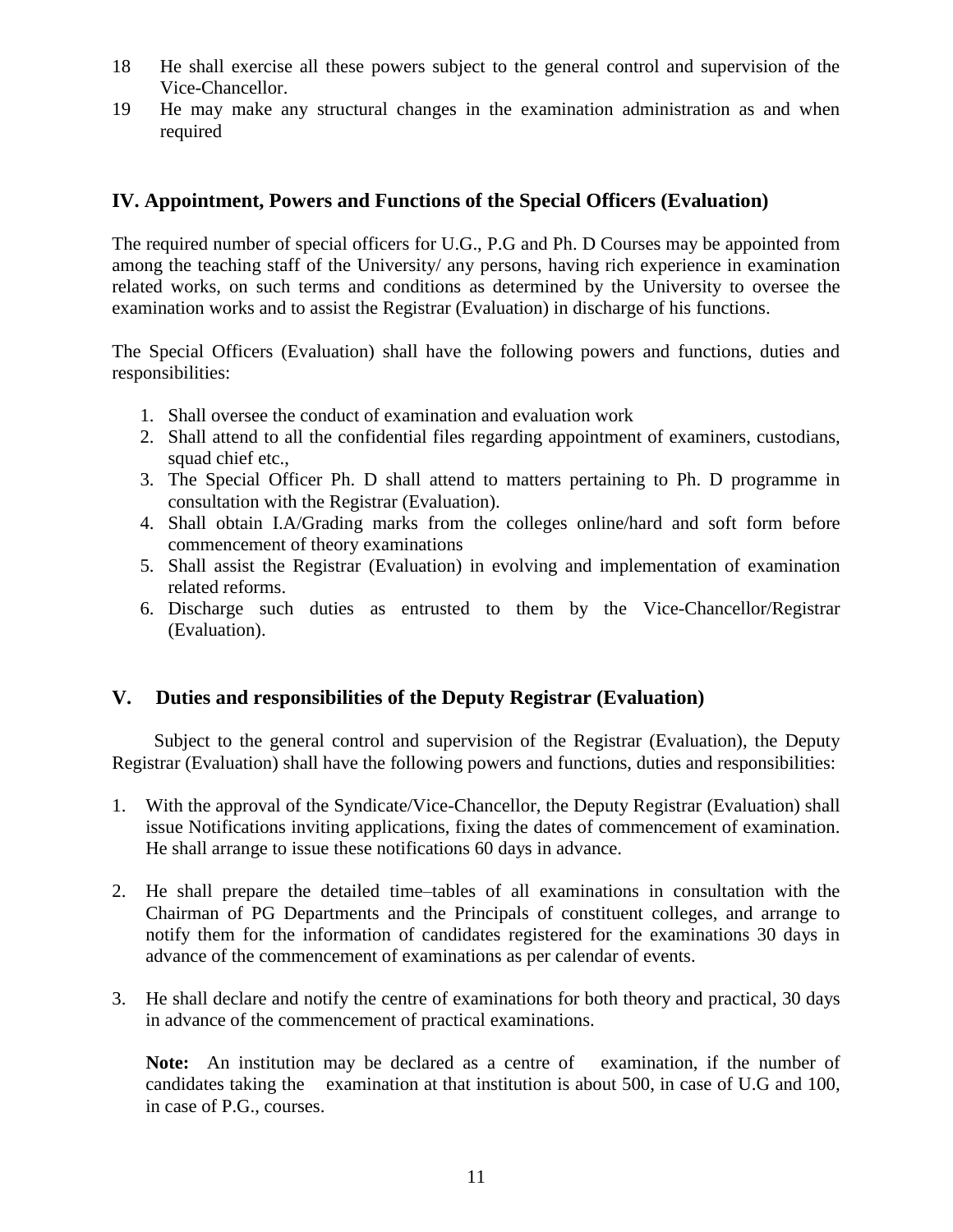- 4. He shall arrange to scrutinize the examination application forms and the statements sent by the respective Departments/Colleges with reference to the records maintained at the office o the Registrar (Evaluation).
- 5. He shall arrange to print and supply the candidate lists to the centre of examinations 10 days earlier to the commencement of examination.
- 6. He shall arrange to prepare the subject wise, date wise, and examination wise statements of candidates who are taking the university examinations and furnish them to the Registrar (Evaluation) 30 days in advance.
- 7. He shall be responsible for the proper maintenance of the following records in the Section.
	- (a) One set of candidates' lists, examination–wise
	- (b) One set of result sheet, examination–wise
	- (c) Other registers like stock registers of furniture stationery etc., required for the work as per office manual issued.
- 8. He shall assist the Registrar (Evaluation) to print and supply the various forms, registers, marks cards, etc., required for the office work and for the centre of examination.
- 9. He shall assist the Registrar (Evaluation) to print and supply the answer books, additional answer books, if any and other stationery required to the centre of examination.
- 10. He shall assist the Registrar (Evaluation) to purchase/ procure the required stationery articles for the use of office and centre of examination as per rules, maintain the stock–account and supply them to various Boards and Centre of Dispatching, Tabulation etc.,
- 11. He shall assist the Registrar (Evaluation) to pass the bills of printing and stationery for payment. He shall also countersign and pass the bills of proof reading of question papers, postal reimbursement charges.
- 12. He shall assist the Registrar (Evaluation) to arrange to fix the examination fees for various examinations with the approval of the Syndicate.
- 13. He shall assist the Registrar (Evaluation) to arrange for the proper distribution and disposal of day–to–day tappals in the Section
- 14. He shall assist the Registrar (Evaluation) to issue of migration certificate, provisional Degre certificate, marks cards and rank certificate, Duplicate marks card, Duplicate Degree Certificate etc.
- 15. He shall assist the Registrar (Evaluation) to arrange to prepare through the tabulators, the statistics relating to the number of candidates registered for the examinations, passed in various examination subject wise, college wise etc. The statistics required by the UGC, Govt. of India, Karnataka Govt., Director of Collegiate Education and such other authorities shall be prepared and furnished.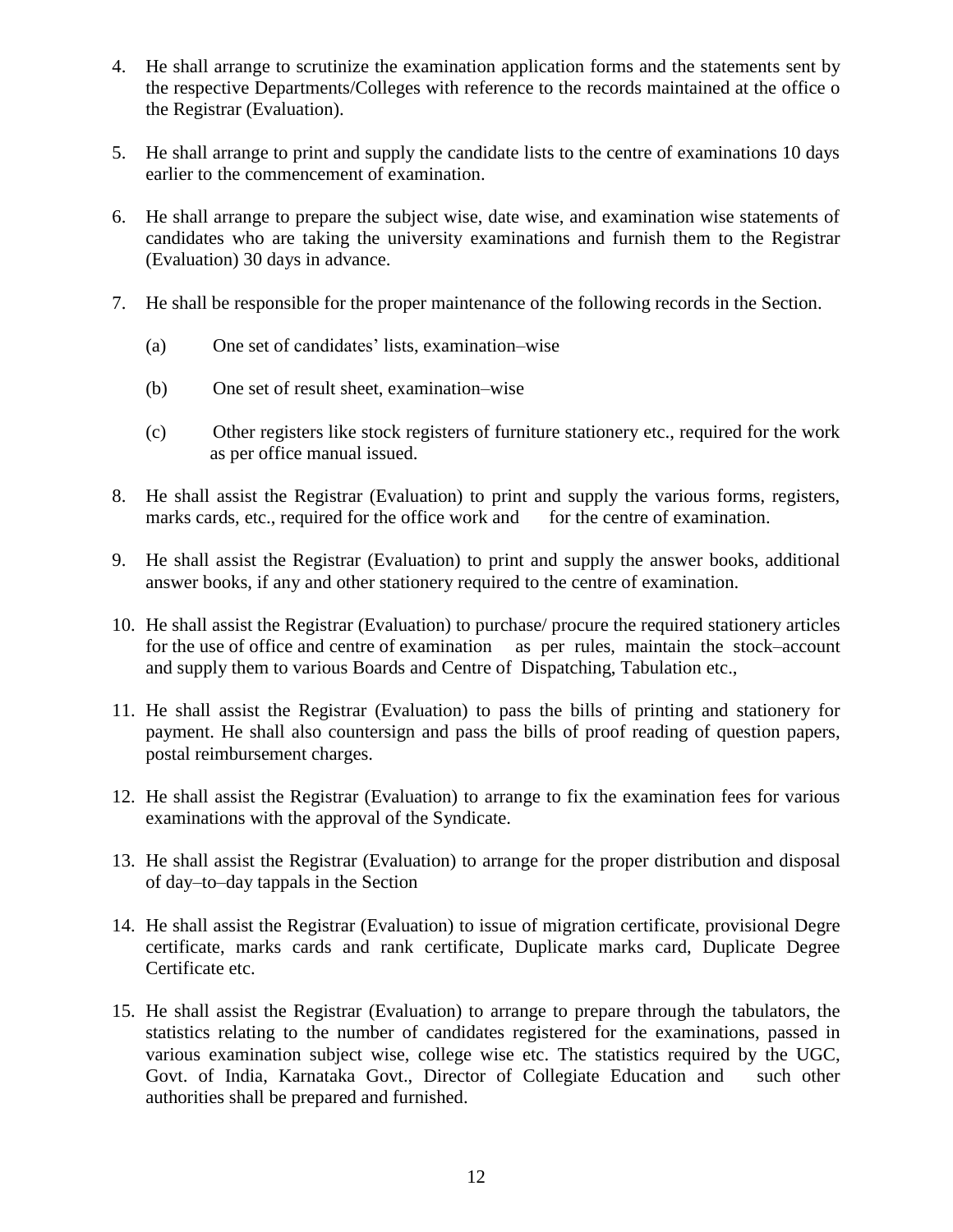- 16. He shall assist the Registrar (Evaluation) to arrange for the preparation of registers for tabulation, coding and arrange for their supply to the concerned officers.
- 17. He shall facilitate for convening the meetings of mal-practice enquiry committee constituted for the purpose. He shall be the custodian of all the records connected with the mal-practice committee by the students during examinations and shall place the relevant records before the enquiry committee.
- 18. He shall attend to tabulation and other post–examination work under instructions of the Registrar (Evaluation) and take necessary action for the announcement of results on the due date.
- 19. He shall personally attend to the re-totaling of valued scripts, in case of re-totaling mistake reported by the candidate, challenge valuation, redressal of grievances, etc., under instructions from the Registrar (Evaluation)
- 20. He shall attend to all the types of work connected with the convocation under instructions by the Registrar (Evaluation)
- 21. He shall assist the Registrar (Evaluation) to place before the Syndicate the Panel of Examiners suggested by the Board of Studies for its final approval.
- 22. He shall prepare and supply relevant extracts from this Ordinance for the guidance and benefit of several Officers/officials entrusted with any kind of examination work/assignment. These should be sent along with the letters of respective appointments.
- 23. He shall prepare a list of defaulting subordinate staff who has failed to attend files within 3 working days and submit the same to the Registrar (Evaluation) for appropriate action
- 24. He shall in addition to the above duties do any other duty entrusted to him by the Registrar (Evaluation), Vice–Chancellor, Syndicate and carryout the above duties seeking orders directly from the authorities or officers concerned.

#### **VI. Duties and responsibilities of the Assistant Registrar (Evaluation)**

- 1. He shall discharge all the duties and responsibilities entrusted to him by the Registrar(Evaluation)/Special officers/ Deputy Registrar (Evaluation)
- 2. He shall supervise and ensure the compliance of all examination related work of all subordinate staff working in the sections under him.

#### **VII. Duties and responsibilities of Section Officer/Superintendent**

- 1. Section Officer shall exercise general control over the Section including supervision and coordination of work, discipline of staff and punctuality of attendance.
- 2. He shall ensure that all communications received in the section are accounted for and those that require action are brought before the appropriate officer promptly. No correspondence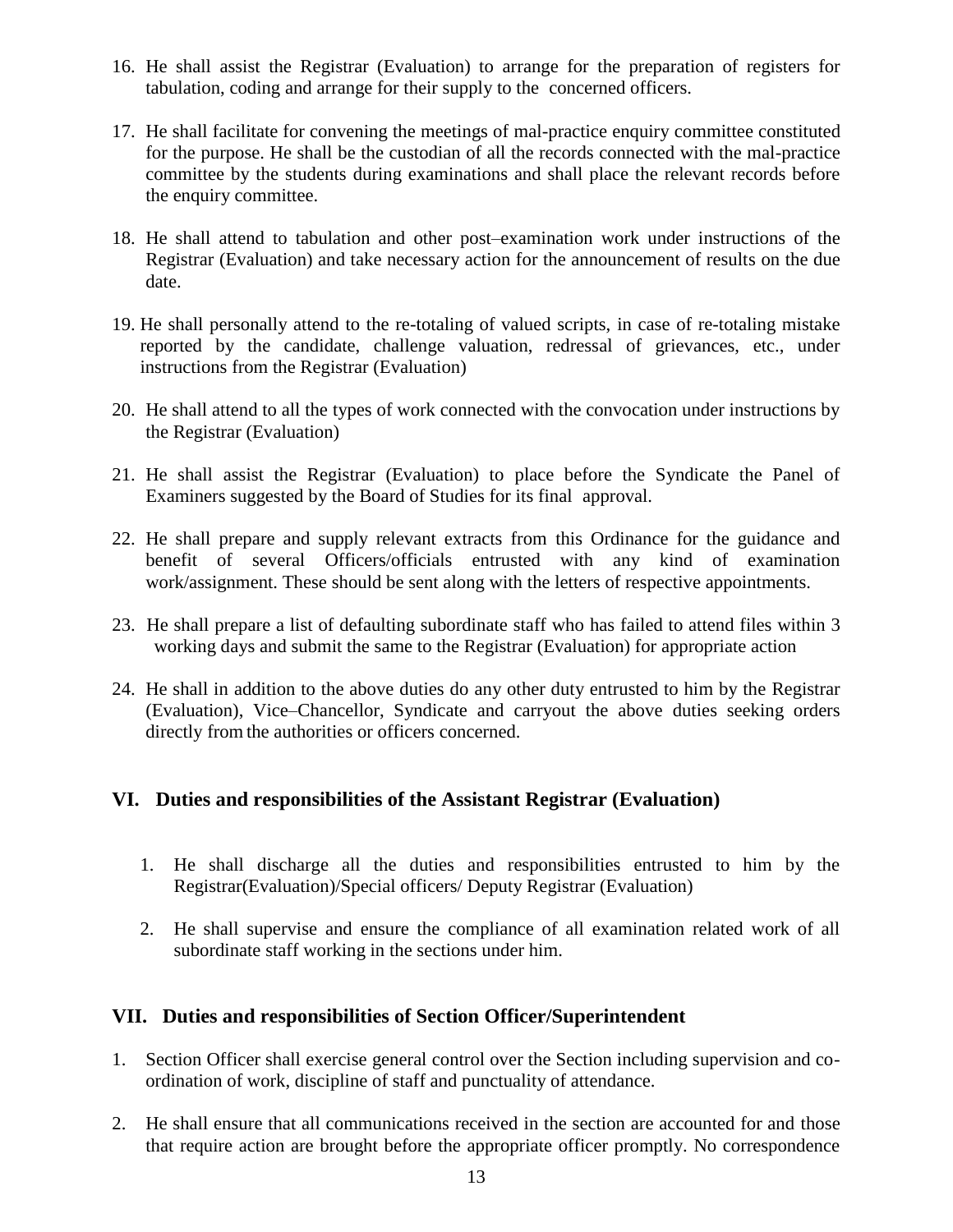shall be kept pending without appropriate action for more than 3 working days in the section.

- 3. He shall scrutinize the cases put up by the Assistants, with particular attention to the accuracy off acts noted. The submission of files should include proper reference to page and paragraphs of the correspondence. There should be an independent office note in each case of submission. He should see that all cases are submitted for orders within 3 working days of the receipt of the cases.
- 4. In case of any delay in disposing of the cases within the time as stated above will be treated as a lapse on his part employee and repetition of such lapses for five times, the same shall be treated as misconduct dereliction, negligence and or incompetence and he/she shall be liable for being enquired as per service rules
- 5. He shall personally attend to confidential and important cases and be in charge of the custody of the concerned files.
- 6. He shall scrutinize and supervise in particular the following registers maintained by each case worker.
	- (a) Personal Dairy
	- (b) Receipt and Dispatch Register
	- (c) Weekly and Months arrears list
	- (d) Candidates lists
	- (e) Result sheets
	- (f) Progress Charts
	- (g) Work charts and
	- (i) Such other files and Registers
- 7. He shall work particularly on pending cases, issue timely reminders and obtain orders for further disposal.

#### **VIII. Duties and responsibilities of Computer Center**

The Examination Computer Centre shall be headed by senior most System Analyst. He/She shall be assisted by system analysts, Programmers, Operators and Data Entry Operators. All of them must work under the direct control of Registrar (Evaluation). The Computer center shall be an exclusive restricted area. Entry and exist to the center shall be regulated through permission of Registrar (Evaluation) or any authorized officer of the University. The nature of work carried out at the Centre is as follows:

- 1. Collection of college and students data from Academic Section
- 2. Collection of data of students who have got transferred from other University/colleges year wise /semester wise/ course wise
- 3. Printing of Examination Application Forms for all Courses.
- 4. Printing and issuing of candidates list for all courses.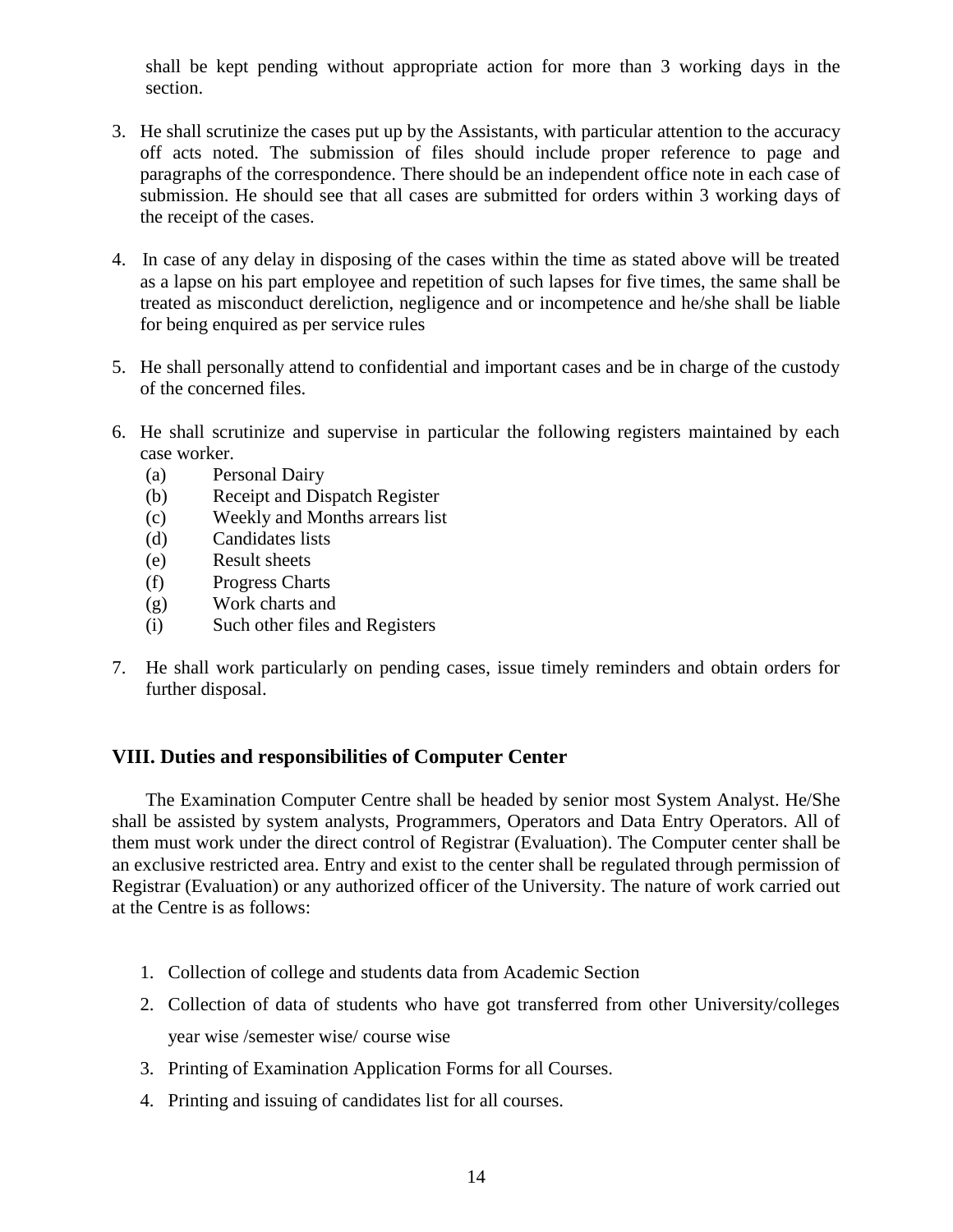- 5. Printing and issuing of Practical Subjects list with code for conducting practical examination 30 days before commencement of practical examination
- 6. Printing and issuing of question paper requirement subject wise, college wise, center wise 30 days before commencement of theory examination.
- 7. Printing and issuing of Hall Tickets to the colleges and hoisting in websites.
- 8. Receiving of original Marks Lists of all Courses of theory (OMR)/practical/I.A/Grading/Viva- voce through on line/soft and hard form from the Colleges for U.G. Courses and from custodian for P.G. Courses.
- 9. Making arrangements for data entry or processing of scanned data provided by the scanning section/ agency authorized by the University for the said purpose.
- 10. After collection of practical/theory marks data, the Computer Section/the authorized Agency should process and tabulate the result and declare the same and hoist in the University website.
- 11. Printing of marks Registers, Marks cards and Passing Certificates of all computerized courses.
- 12. Preparing of Merit lists and Rank lists/ eligibility list /presentation list course wise in U.G. Courses and subject wise in case of P.G. Courses.
- 13. Printing and issue of Results Statistical Data for all courses.
- 14. Maintain all pertinent records in the computer center both in hard and soft form and one set of same documents shall be handed over to the record section.
- 15. Periodic upgradation of soft ware and hardware shall be ensured
- 16. Any other work entrusted by the Registrar(Eva) from time to time

# **Keeping in view the above said nature of work, the roles and responsibilities of computer staff working at different cadres is specified as follows:**

#### **B. SYSTEM ANALYST:**

He/She shall be Head of the section and take care of all computerized examination activities from enrollment to convocation and following other activities:

- 1. The head of the computer center shall be responsible for establishing, coordinating and maintaining a set of operational activities pertaining to the examinations and its related activities and services.
- 2. Shall be responsible for performance of recurring operational tasks related to the support of an enterprise infrastructure including servers, workstations etc.,
- 3. Process review and improvement, Programmme planning/management, Operational requirements, systems requirements etc.,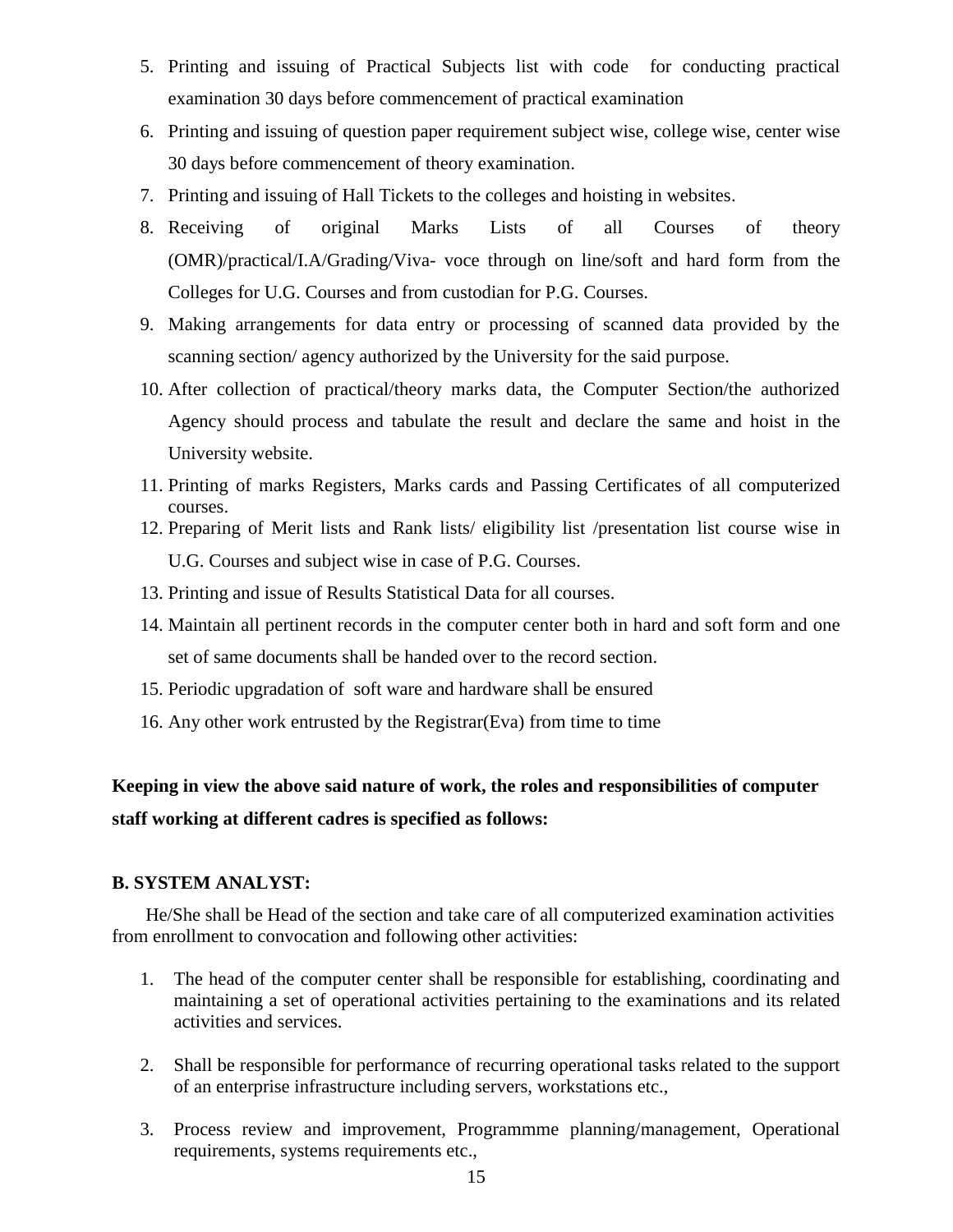- 4. System development, /purchase/customize/integrate/training
- 5. System analysts define software requirements and specification and guide programme design and development
- 6. Responsible for evaluation and design of technical architecture, software and hardware.
- 7. Analyzing problems in execution and development of software and guiding , defining program parameters and specifications
- 8. Undertaking analysis of current software products and determining approaches, which will improve the user interface, performance and integrity.
- 9. Creating logical and innovative solutions to complex problems working closely with programmers and different end users to ensure smooth functioning.
- 10. Ensuring that calendar of events is adhered to and dead lines met. Providing training to users of new system etc.,

**C. COMPUTER PROGRAMMERS:** The principle function is to apply knowledge of programming techniques and computer systems to write and execute a specification under the guidance of system analysts.

- 1. Establishing detailed program specifications through discussions and documents
- 2. Creating sample data, sets to check that output and to verify whether the program works as intended
- 3. Seeking out problems and correcting the programs as necessary installing the programs and conducting final testing
- 4. Studying the computer printout like checklists, results sheets, ledgers, marks cards, degree certificates before dispatching to the users for accuracy.
- 5. Taking steps for constant updation of backups/ data and programs
- 6. Guiding the operators to run the programs and allocating the roles time to time to the operators to get the work done as per the calendar of events and adhere to the time schedule laid down by the authorities.

**D. COMPUTER OPERATORS:** Computer operators shall carry out the following works under

the guidance and supervision of System Analyst/Programmers:

- 1. Schedule and co-ordinate daily computer operations
- 2. Ensure that all updations are done as per the corrections indicated by the verifiers or users before taking printouts
- 3. Issue problem reports and help programmers debug associated software applications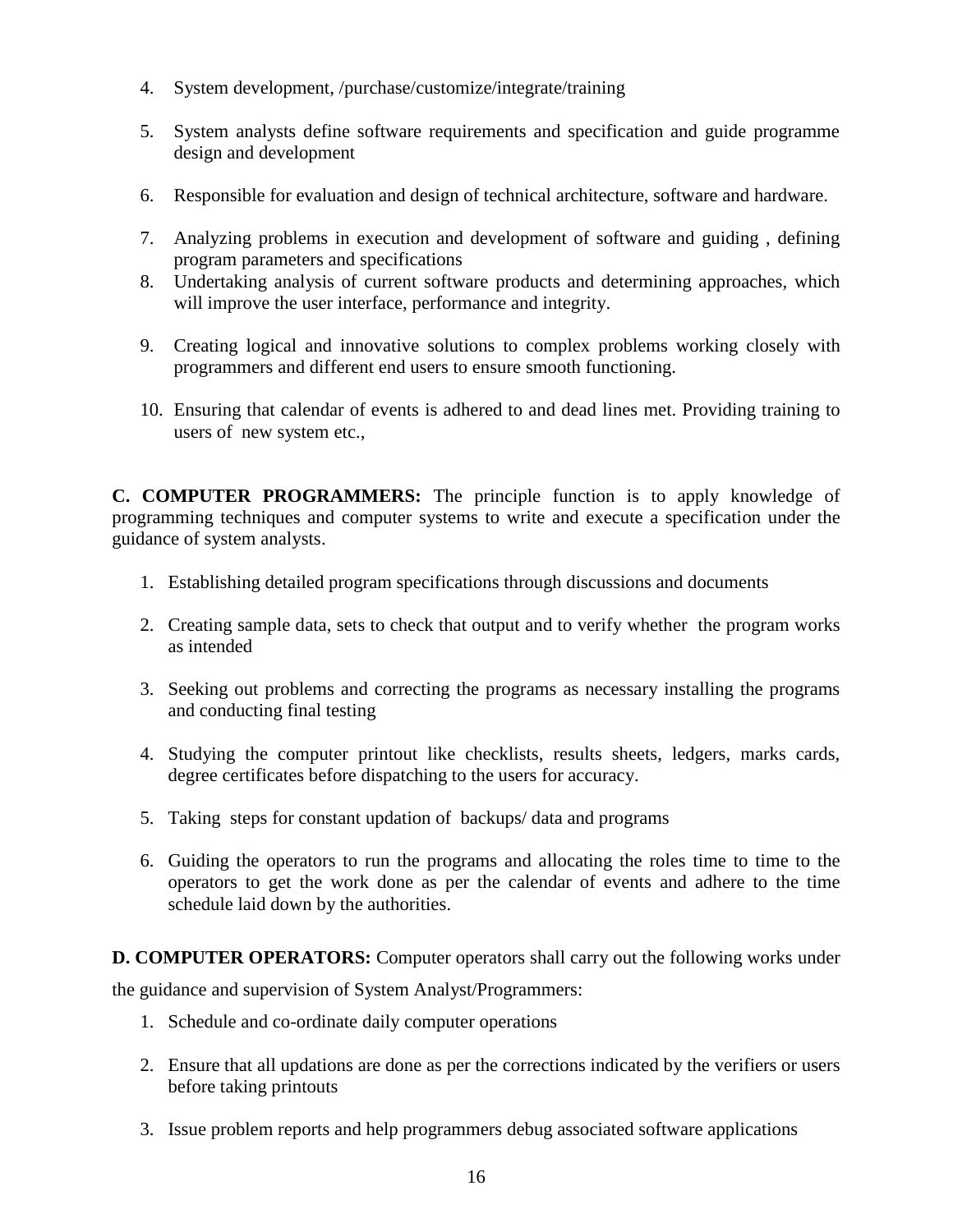- 4. Maintain routine records and repot to Programmers
- 5. Shall discharge all works assigned to them by the System Analyst/Programmers

## **E. DATA ENTRY OPERATORS:** The data entry operator shall carry out the following works:

- 1. Schedule and co-ordinate daily operations like data entry or uploading or scanning of data/processing of scanned data
- 2. All the updations should be done by the data entry operator including the data entry and make sure that the corrections are transferred perfectly in to the computer database.
- 3. Keeping track of all data entry operations and reporting to the computer operator for further action
- 4. Receiving and maintaining all the documents for data entry or scanning from the concerned authorities
- 5. Reporting any data entry related problems to the operator for rectification before closing of that work.

The pre and post examination work may be processed in the following manner:

#### **FIRST PHASE**

- 1. On receipt of the list of eligible/approved candidates from the Academic Section and OMR Examination Application Forms from the concerned colleges/departments with due verification of both the lists, all the candidates who are eligible to take the University examination and who have kept the minimum statutory requirement of attendance as certified by the principal/Chairperson, should be kept ready for scanning/ feeding to the computer. While feeding data by the feeder and reader, all care should be taken to type the name of the candidate correctly and the subjects offered by him and all other relevant data in this regard. After completion of the data feeding /scanning, as the case may be, a list of students who are eligible to take examination with their subjects shall be printed by the Computer Center. In case of supplementary examination on receipt of examination application the list of students who will take the examination will be required to be activated.
- 2. The List of eligible candidates along with Hall Tickets shall be hoisted in official website of the University so as to enable the Colleges/Departments to download and issue the hall tickets to the respective students.
- 3. In case of any correction in name, subjects, etc. the appropriate correction should be made under the authorization of the Registrar (Evaluation)/authorized officer only.

#### **SECOND PHASE**

1. **Scanning/Feeding of Marks:** On receipt of OMR Marks lists from the custodian/ scanned marks data, as the case may be, the Computer Section shall arrange to feed the data with the help of Readers and Feeders/ process the scanned data provided by the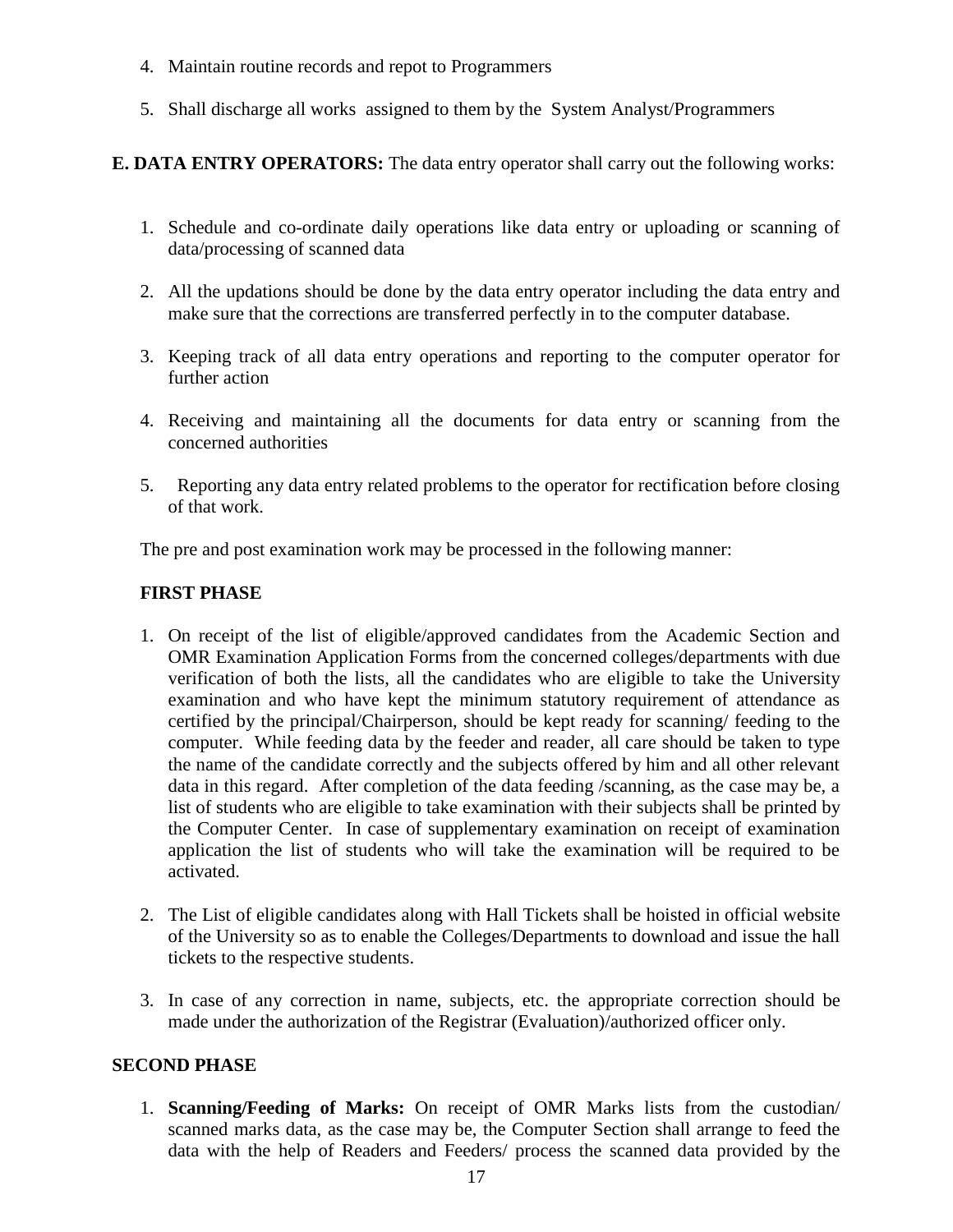authorized agency. It shall be the joint responsibility of the feeder/reader for correct feeding of the data into the computer/ authorized scanning agency. It shall also be the responsibility of the concerned reader and feeder to feed absentee data, gap list, and any other data for computing the result of the concerned courses for which they were entrusted with.

- 2. On completion of the feeding of marks list by the concerned feeder/reader, the computer centre shall arrange to give a gap list to which the data is yet to be fed. It shall be the responsibility of the concerned case worker/computer programmer/operator to give required information for completing the gap list.
- 3. On completion of feeding of data by the reader/feeder and filling up of gap list/scanning; the Computer Centre shall arrange to give a draft ledger of marks for verification of the data by the scrutinizers/custodian with the marks list.
- 4. The draft ledger prepared by the Computer Centre shall be verified with the original OMR marks list by the scrutinizers appointed for this purpose. It shall be the responsibility of the scrutinizers/Custodian to correct the mistakes, if any, and to tally the marks with reference to the Register Numbers. After verification of the draft ledger, it shall be the responsibility of the scrutinizers to carry out corrections to be made, if any, to the draft with the help of the Computer Centre. Thereafter, a final print of the ledger to be taken for declaration of result

#### **THIRD PHASE**

- 1. On verification and certification from the scrutinizers/custodian, the Computer Centre shall arrange to take a print out of the result sheet for declaration and publication of result and to be sent to the concerned colleges.
- 2. The result should be hoisted in the website of the University on the same day of announcement of the result without fail.
- 3. After declaration of the result, the Computer Centre/authorized agency shall arrange to print marks cards and Marks Cards should be accounted properly. The Computer Centre shall maintain a Register for this purpose.
- 4. In Case of final year, the Computer Centre shall also arrange to print Provisional Passing/Degree Certificate after following the procedure prescribed in this regard.
- 5. After printing Marks cards etc., the concerned section/officer of the University shall be informed to collect the same for distribution to the colleges through the section.
- 6. Apart from this, the Computer Centre shall also assist in preparation of statistical data required for various agencies, viz., preparation of convocation list, strength list, Number of candidates appeared/passed/failed in the examination including sex wise, category wise etc.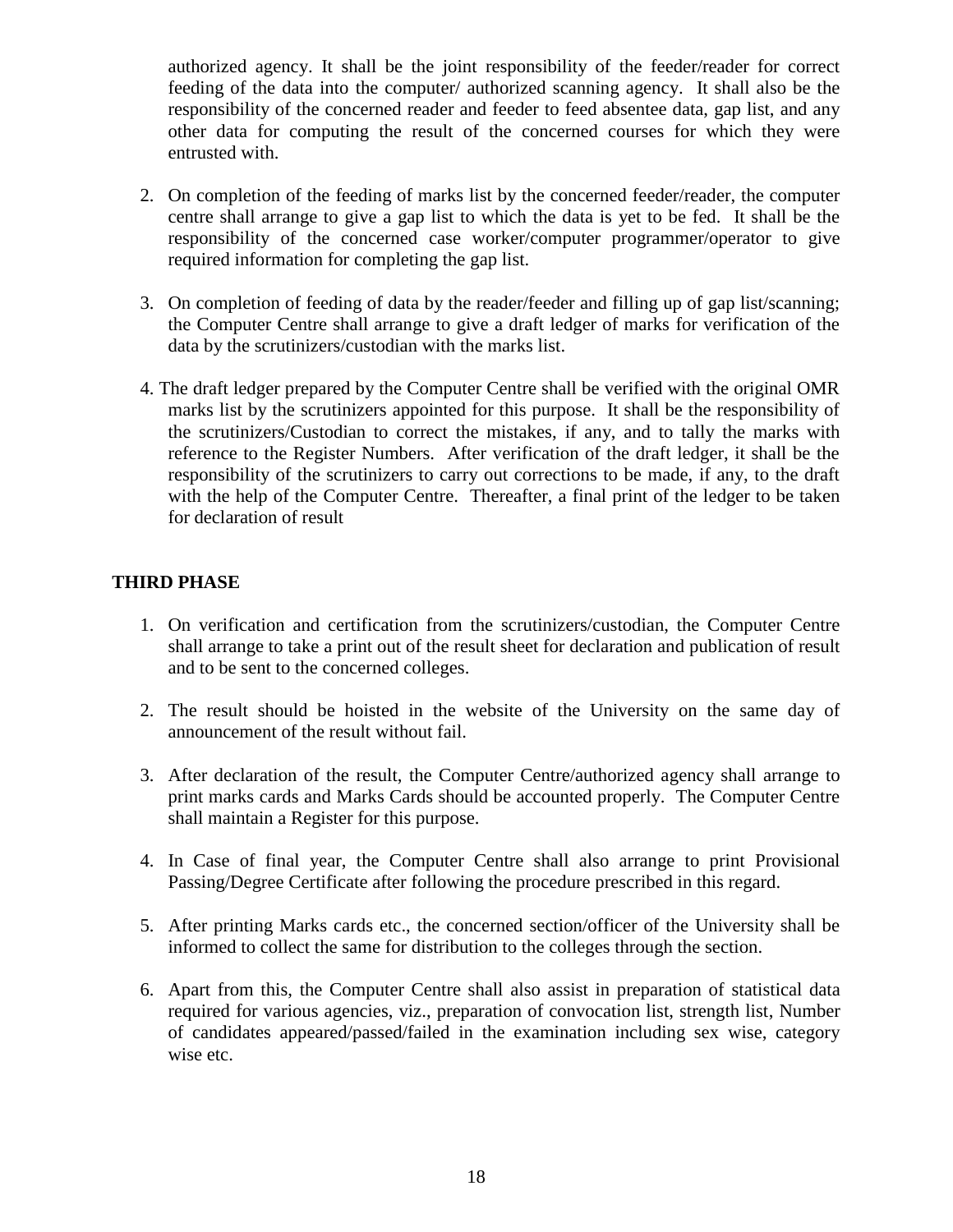# **IX. Duties and responsibilities of office staff**

#### *A. Assistants/Junior Assistants*

- 1. The Assistants shall submit the proper file with relevant papers and references within 3working days of receipt of cases. Urgent cases shall be attended to on top priority basis.
- 2. The Assistants shall carefully examine cases with reference to rules and precedents and shall be personally responsible for the facts mentioned in the office note.
- 3. The Assistants shall maintain personal register and up to-date entries regarding submission of files, disposal of papers, progress and work charts, candidates lists and result sheets etc., They shall maintain the records neatly compiled in proper files.
- 4. The Assistants shall compare typed fair copies with approved drafts and attend to the prompt dispatch of orders.
- 5. The Assistants/Junior Assistant shall ensure proper scrutiny of application forms received from candidates and prepare a correct statement of candidates taking the examination, noting the correct name, subjects offered, subjects exempted, year of exemption with register number scheme etc.
- 6. The Assistants/Junior Assistant shall arrange to print the candidates' lists under orders of superior officers and deliver them to the centre of examinations as per the dates fixed in accordance with the ordinances. Proof reading of printed lists shall be the responsibility of case-workers.
- 7. The Assistants/Junior Assistant soon after the results of various examinations are declared, shall prepare a statement containing the number of failures, number of register numbers marked for later announcement/ Not Process, 'with-held' cases for not completing previous examination etc. and take appropriate action as expeditiously as possible to clear all such cases.
- 8. The Assistants/Junior Assistant in charge of particular examinations shall prepare and arrange to publish the eligibility list of candidate passing the examination within 60 days from the date of announcement of results
- 9 In case of any delay in disposing of the cases within the time as stated above will be treated as a lapse on his part employee and repetition of such lapses for five times, the same shall be treated as misconduct and dereliction of duty, negligence and or incompetence and he/she shall be liable for being enquired as per service rules

# *B. Stenographers:*

- 1. Stenographers shall attend to taking down drafts given by officers and the typing work. He shall also assist other typists of the Section.
- 2. He shall ensure that no urgent cases are delayed or kept in arrears beyond 3 working days.
- 3. He shall attend the meetings of committee or conferences draft and report the proceedings of Committees or conferences.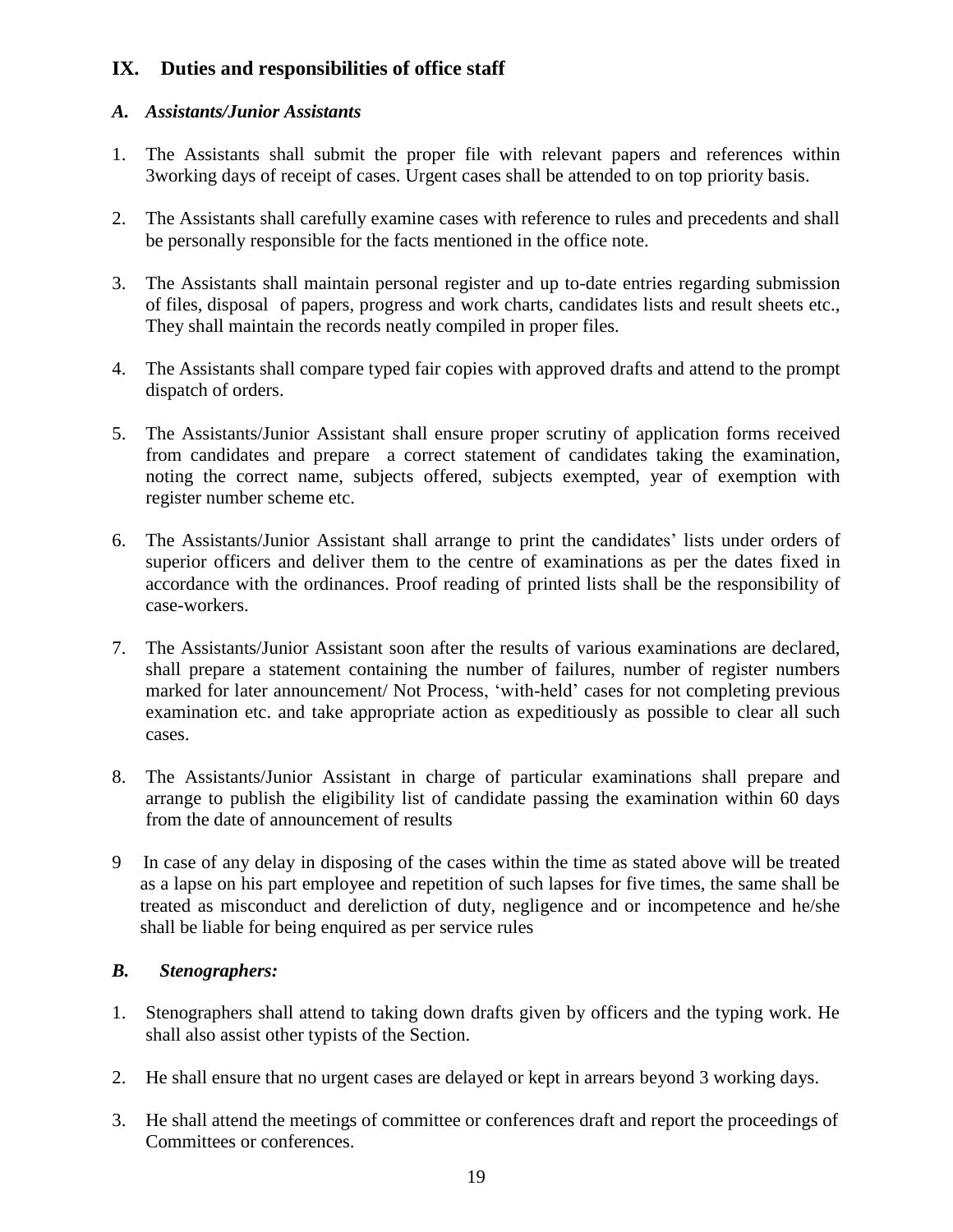- 4. He shall maintain the personal diary of work done; day-to-day noting to file number, the case, and number of pages typed on each day and submit personal diaries to superintendents for weekly checkup.
- 5. He shall be personally responsible for maintenance of accuracy of cases attended by him.
- 6. He shall preserve and maintain confidential records and other papers which are given to his personal custody by his officer and maintain dairy of files received and sent. He shall also maintain the records of interviews and other correspondence.
	- 1. The Stenographers also responsible for the proper maintenance of the Computers/typewriters and other machinery under their custody.
	- 2. In case of any delay in disposing of the cases within the time as stated above will be treated as a lapse on his part employee and repetition of such lapses for five times, the same shall be treated as misconduct and dereliction of duty, negligence and or incompetence and he/she shall be liable for being enquired as per service rules

#### *C. Typists/Computer operators*

- 1. The typists shall attend to all the typing work of routine nature. He/she shall ensure clear, neat and accurate typing and prompt attendance to work. No urgent cases shall be delayed or kept in arrears for more than 3 working days.
- 2. The typists shall maintain personal diaries of work done; make notes of day to day work, records of submission of files, number of cases attended to, number of pages typed on each day and submit weekly reports to the Superintendent.
- 3. They shall also be responsible for the proper maintenance of the typewriter/computers and other machinery under his/her custody.
- 4. In case of any delay in disposing of the cases within the time as stated above will be treated as a lapse on his/her part employee and repetition of such lapses for five times, the same shall be treated as misconduct and dereliction of duty, negligence and or incompetence and he/she shall be liable for being enquired as per service rules

#### *D. Attenders*

- 1. Attenders shall carry files and papers within the University office and outside as directed by the Section Superintendents / Officers.
- 2. They shall attend to the pasting and sealing of covers and bags etc. to assist in the dispatch of outgoing mails.
- 3. They shall attend to the preparation of covers and envelopes/multicopier/Stenciling work, Xeroxing, etc.,
- 4. They shall ensure safe custody of stationery forms etc.,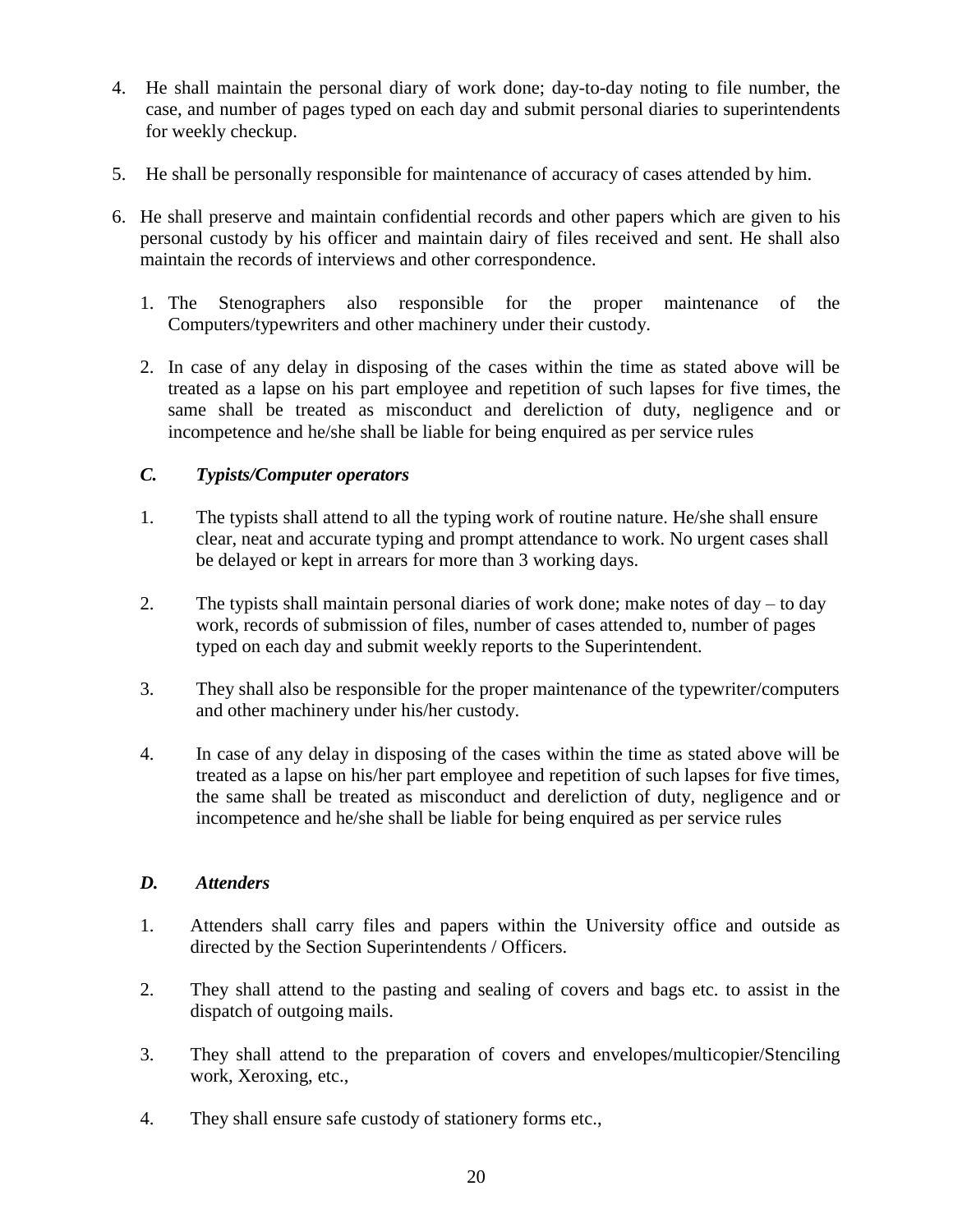- 5. They shall attend to the stitching of files and assist the assistants in the arrangement of records.
- 6. They shall ensure the proper cleaning of floor and furniture in the section before starting of daily work and assist the arrangement of books, papers, etc.
- 7. They shall attend to all miscellaneous items of work required to be done for the proper and efficient functioning of the office.
- 8. They shall carryout any other instructions/directions given by the officials of the Section.

#### *E. Peons*

- 1. They shall attend to the distribution of tappals and files within and outside the office, including mailing of letters in the post office and attend to local delivery work.
- 2. They shall clean the office furniture and attend to the work of keeping the office premises clean and tidy.
- 3. They shall paste and seal covers and prepare the covers and envelopes for office use, attend to stenciling work, Xeroxing etc.,
- 4. They shall attend to any other work entrusted to them by the officials of the section.

#### *F. Watchmen/Security*

- 1. Watchmen/Security shall ensure the safety of all University properties in premises and prevent unauthorized persons from entering into various sections of the Examination Departments.
- 2. They shall prevent theft, damages, loss etc., of any property in the premises.
- 3. In case of trespass, loss et., they shall report the matter immediately to the concerned officers.
- 4. They shall work in any shift allotted to them.
- 5. They shall carry out any instructions given to them by the officials.

#### **X Declaration of Centers of Examination**

The University at its discretion shall declare the institutions having total student strength of at least 500, in case of U.G, and 100, in case of P.G., as Centers of Examinations.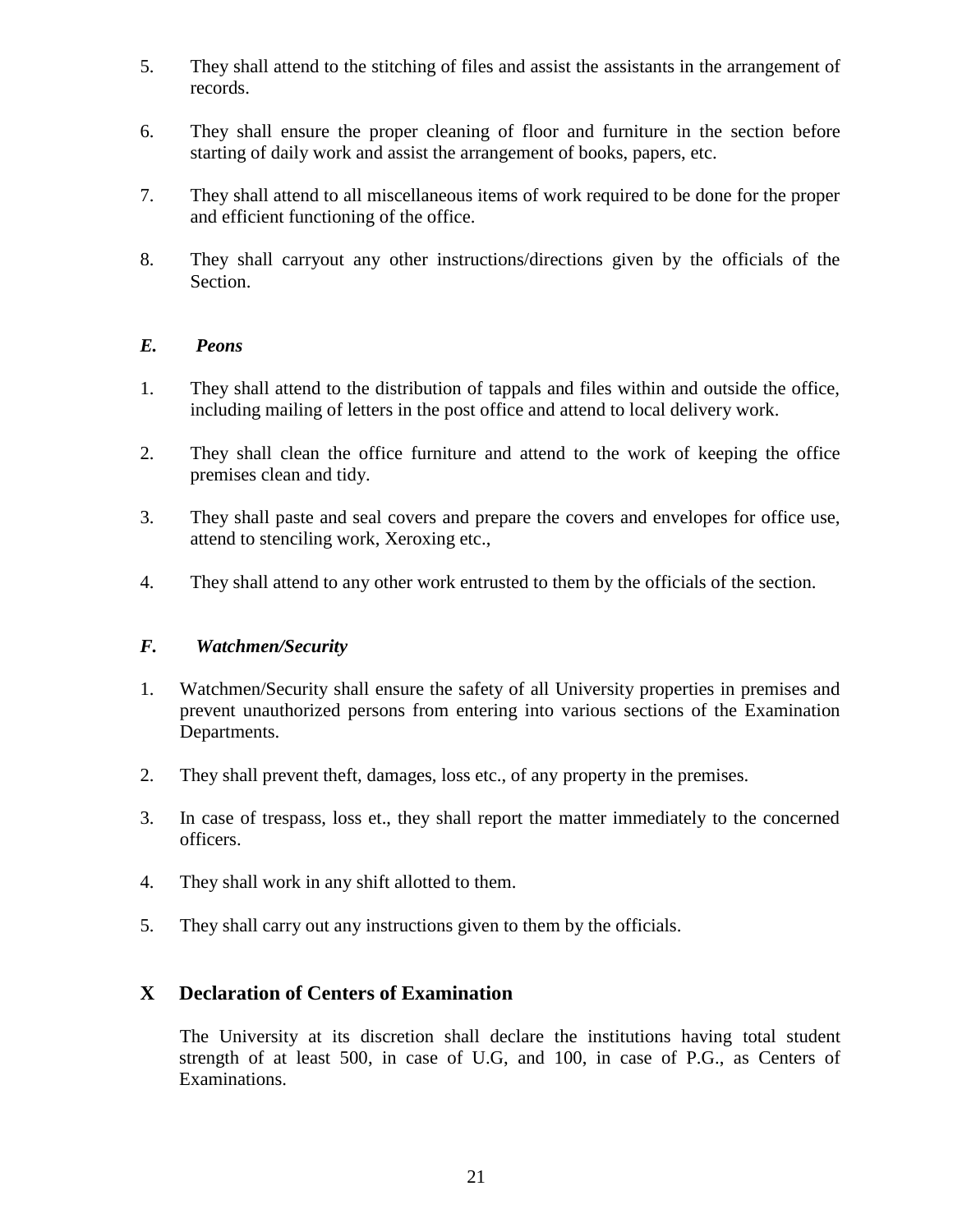# **XI Appointment, Duties and Responsibilities of Chief Superintendents/ Principals**

- 1. The Registrar (Eva) shall appoint the Chief Superintendents. Each institution which is declared as Centre of examination shall have a Chief Superintendent who shall ordinarily be the Head of the Institution. If, it cannot be done, the senior member of the institution suggested by the Head of the Institution may be appointed as the Chief Superintendent. The letters of appointment shall be conveyed immediately to the Registrar (Evaluation).
- 2. The Chief Superintendent shall be responsible for the proper and smooth conduct of examinations at his/her centre. He/she shall take all necessary action before, during and after the examination for the smooth conduct of examination and dispatch of answer scripts promptly.
- 3 He/she shall immediately after receiving the orders of his/her appointment, take stock of things that he has to attend, regarding the number of answer scripts and other stationery required for his/her centre and arrange to procure the same from the office of the Registrar (Evaluation). Further, immediately after the declaration of examination centre from the University, he/she shall.
	- a. Confirm the number of colleges attached to the centre and the total number of candidates appearing for the Examination, course wise and subject wise.
	- b. Call for a meeting of Principals of all colleges attached to the centre. If any Principal is absent, contact the college and confirm whether candidates are appearing for the examination or not and also confirm the total number of candidates appearing for the examination.
	- c. Request the Principals of attached colleges to send the required number of staff for examination work (For Invigilation work and also to verify the identity of the candidates).
	- d. Verify and confirm that the attached colleges have submitted the question paper requirement indent to the University.
	- e. Prepare well in advance the statement regarding seating arrangements of the candidates including attached colleges. All candidates are treated equally without any discrimination.
- 4 He shall arrange to prepare a statement of candidates taking the examinations at his/her centre, examination wise, subject–wise, paper wise and forward the same to the Registrar (Eva)
- 5. He/she shall arrange for satisfactory seating of candidates at least a day earlier to the examination in the ground or first floor only and shall arrange to notify at a prominent place register number for which seating arrangements are made, room or block-wise. He/she shall allot not more than 30 to 40 register numbers in a single room. If there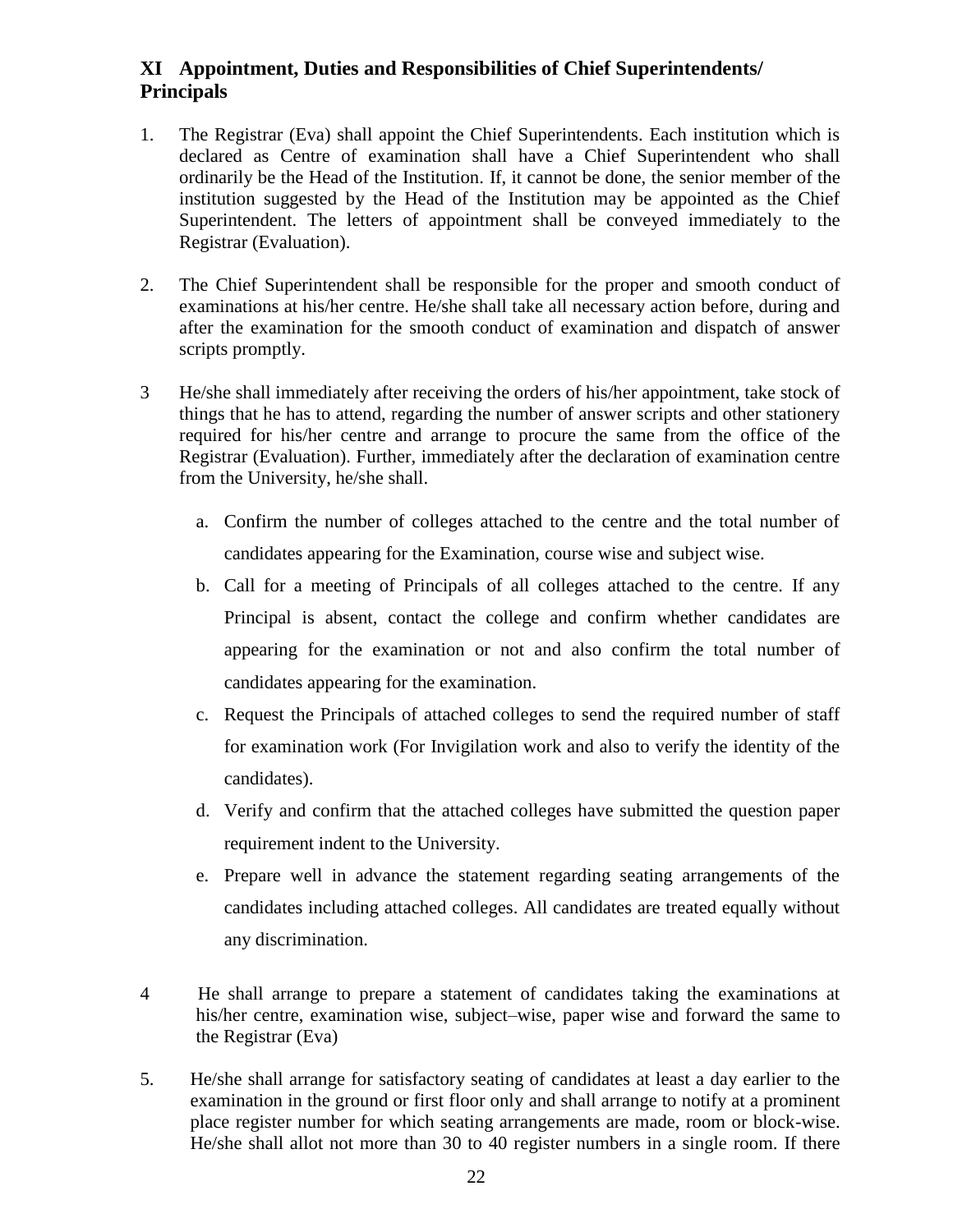are big halls, he shall arrange to appoint one room superintendent for every 40 candidates.

- 6. He/she shall appoint the required number of Room Superintendents, Relieving Superintendents, Deputy Superintendent, Office Staff and Class - IV staff etc., as per the norms of the University.
- 7. The Chief Superintendent shall prepare well in advance the statement of allotment of work, seating for candidates and the number of Room Superintendents required and draft all the teachers of his/her institution for supervision work depending upon the need. If the staff of his/her institution is not adequate, he/she shall take the staff of neighboring colleges or PG Departments with the prior permission of the Registrar (Eva).
- 8. The Chief Superintendent shall convene a meeting of all the supervisory staff at least one day prior to the commencement of examination and explain to them their duties and responsibilities. He/she shall particularly impress upon them the need to prevent malpractices by scrupulous observation of rules. He/she shall also explain to the supervisory staff the procedure of reporting when a case of malpractice is detected. The Chief Superintendent shall send the proceedings of such a meeting to the Registrar (Eva).
- 9. He/she shall not post as far as possible any Room Superintendents in the same room successively. No Room Superintendents shall have advance information of the Room to which he/she shall be posted.
- 10 He/she shall inform the Room Superintend and candidates personally that **no additional answer book will be provided** and the candidates have to write their answer in only one answer booklet containing of 40 pages supplied to them in the Examination by the University.
- 11. He/she shall not leave the Centre of Examinations during the period of examination without the prior permission of the Registrar (Eva). In case of emergency, he/she shall make arrangements for the proper conduct of examinations by entrusting the responsibility to the next senior member of the staff of his/her institution, and report the arrangements made to the Registrar (Eva) and obtain approval, before leaving the centers of examination.
- 12 Soon after confirmation of the college as examination center he/she shall contact the Registrar (Eva) to know the mode of sending of question paper by the University and accordingly make necessary arrangement to receive, store in safe custody and distribution of the same with utmost care
- 13 He/she shall also verify and confirm the mode of dispatching answer bundles to the notified valuation units.
- 14. He/she shall either by himself / herself or through the Deputy Superintendent collects the question paper packets on each day of the examination from the Registrar (Eva) from the place informed from time to time. He/she shall take special care to see that the right question paper packets with required number of question papers are received and carried in a box with locking system from the place of delivery to the Institution,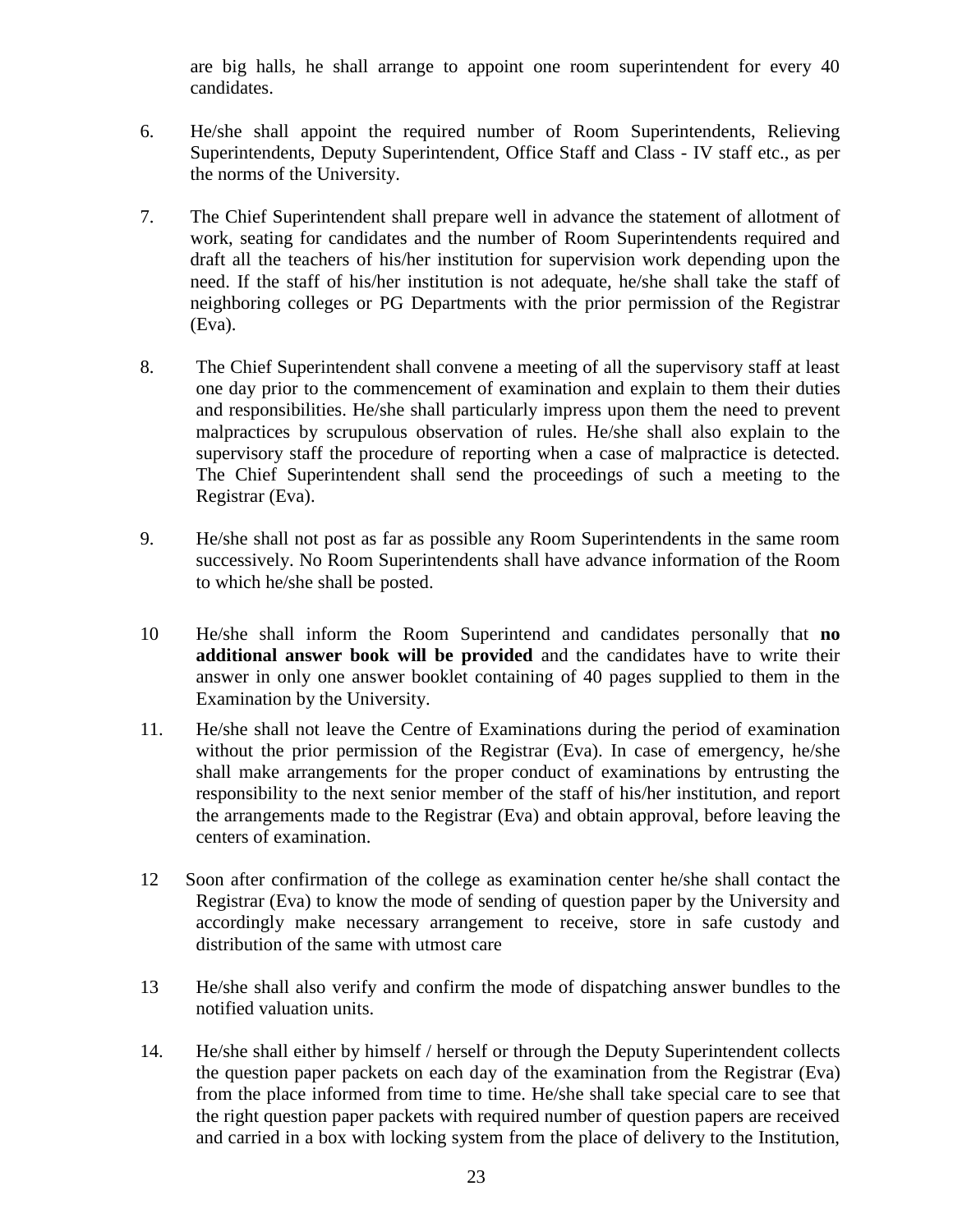and the question paper packets are always kept in his/her personal custody and that no one else is permitted to have access to the packets.

- 15. The sealed packets of question paper shall be opened in the office of the Chief Superintendent by the Chief superintendent on the date of the Examination not earlier than half an hour fixed for the commencement of the examination in that subject in the presence of the Room Superintendent/Deputy Superintendent/External Chief Superintendent after carefully examining the seals and the packet. He/she shall also verify the subject with reference to time – tables and check the number of papers written on the packets and whether they are sufficient before the packets are opened. The question papers packets shall be opened leaving the seals intact after signing the certificates duly witnessed. If the seals of the question paper packets are found tampered with, the matter shall be reported immediately to the Registrar (Eva) telephonically, but on that score the examinations shall not be stopped. The certificate of opening shall be preserved for 90 days.
- 16. He/she shall see to it that the right question paper is given tot the candidates.
- 17. He/she shall arrange to send the question papers required for each room in separate covers which shall contain only the actual number of papers required in a particular room for which it is meant.
- 18. He shall arrange to collect back the undistributed question papers from examination rooms after half an hour.
- 19. He/she shall immediately report to the Registrar (Eval.) either by phone followed by a letter or through a messenger in writing any serious misprint, wrong time, mistranslation, omissions or ambiguity etc, noticed or reported to him in the question papers. He shall not, on his own account or at the instance of any other person, give any clarification, unless it is clear case of misprint apparent on the face of it. In such cases a report of clarification given shall be sent to the Registrar (Eval.) by name immediately.
- 20. He/she shall see that only candidates with admission tickets issued by the head of the college/ University are allowed to take examination. If in case a candidate has lost the admission ticket, the Chief Superintendent shall arrange to issue a duplicate admission ticket on payment of Rs. 100/- which should be credited to University Funds.
- 21. He/she shall admit a candidate provisionally entirely at the candidate's own risk and responsibilities under the following circumstances:
	- (a) When a candidate has not been issued admission ticket by the University, but satisfies the Chief Superintendent by production of original documentary proof that he had duly sent communication separately to the Registrar (Evaluation) with a covering letter explaining in detail all the developments.
	- (b) When the subject/paper is wrongly indicated in the admission ticket issued, the Chief Superintendent shall give the correct subject/paper provisionally subject to the approval of the University. The student shall be made aware that incase the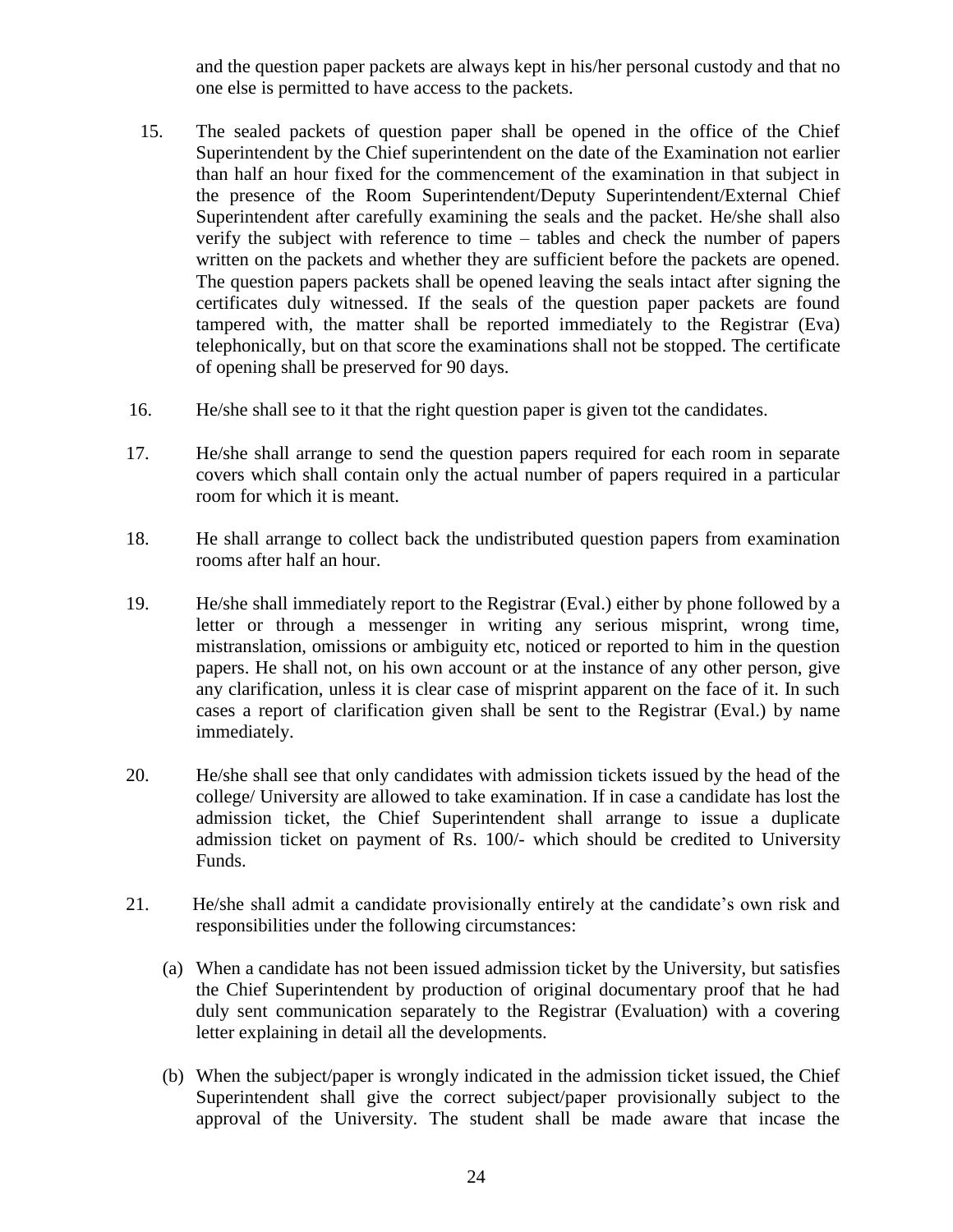contention of the candidate is found to be not valid; his/her answer script may not be valued.

All such cases of admissions are provisional till they are approved by the University.

- 22. He/she shall arrange to keep open the examination room/halls half an hour before the schedule time of commencement of examination on each day session of the examination. He/she shall ensure that no candidate is admitted to the examination hall/room, 30 minutes after the commencement of the examinations and no candidate is allowed to leave the examination hall/room within 30 minutes of the commencement of the examination. The Chief Superintendent shall arrange for the ringing of bells to mark the examination timings.
- 23. He/she shall obtain any help required to maintain law and order during the period of examinations at his/her centre, under intimation to the Registrar (Eval.)/Deputy Registrar (Eval.).
- 24. The Chief Superintendent shall ensure that the "Warning Note" to candidates taking the examinations is read out five minutes earlier to the commencement of examinations.

#### NOTE TO BE READ BY Room Superintendents:

"You should follow the instructions printed on the admission ticket and on the facing and last sheet of the answer book. You should search your pockets, desks and tables and handover to the Room Superintendent any paper/ book/notes/manuscripts/electronic gazettes which you may find there and round about, before commencing to answer the examination paper".

#### **25 Procedure for reporting of Malpractice cases:**

The Chief Superintendent immediately on getting a report from the room Superintendent of malpractices, committed shall send the concerned candidate/s out of the examination hall/room after seizing the admission ticket, the answer script and the question paper/s. The Chief Superintendent shall thereafter obtain a statement from the candidate and report details of case to the Registrar (Evaluation) by name, In obtaining the statement of the candidate and the room Superintendent and in making a report, he shall adopt the proforma given for this purpose, If any candidate refuses to give written statement, the same may be recorded and sent to the Registrar (Eva). He/she shall not permit such candidates to appear for subsequent paper/s, subject/s, and practical/viva voce examinations.

26 He/she shall not forward more than one case of malpractice in the same report. Each case shall be forwarded with a separate report unless it is inter – related with another case. Every report shall be accompanied with a plan of the seating arrangement made in the hall/room where the malpractice cases are said to be committed, indicating the direction the candidate was facing and the place where the room Superintendent was stationed. All the documents and answer script recovered from the candidate/s along with the report/s, plans et,. Shall be signed by both the Chief Superintendent and the Room Superintendent and forwarded to the Registrar (Eval) by name.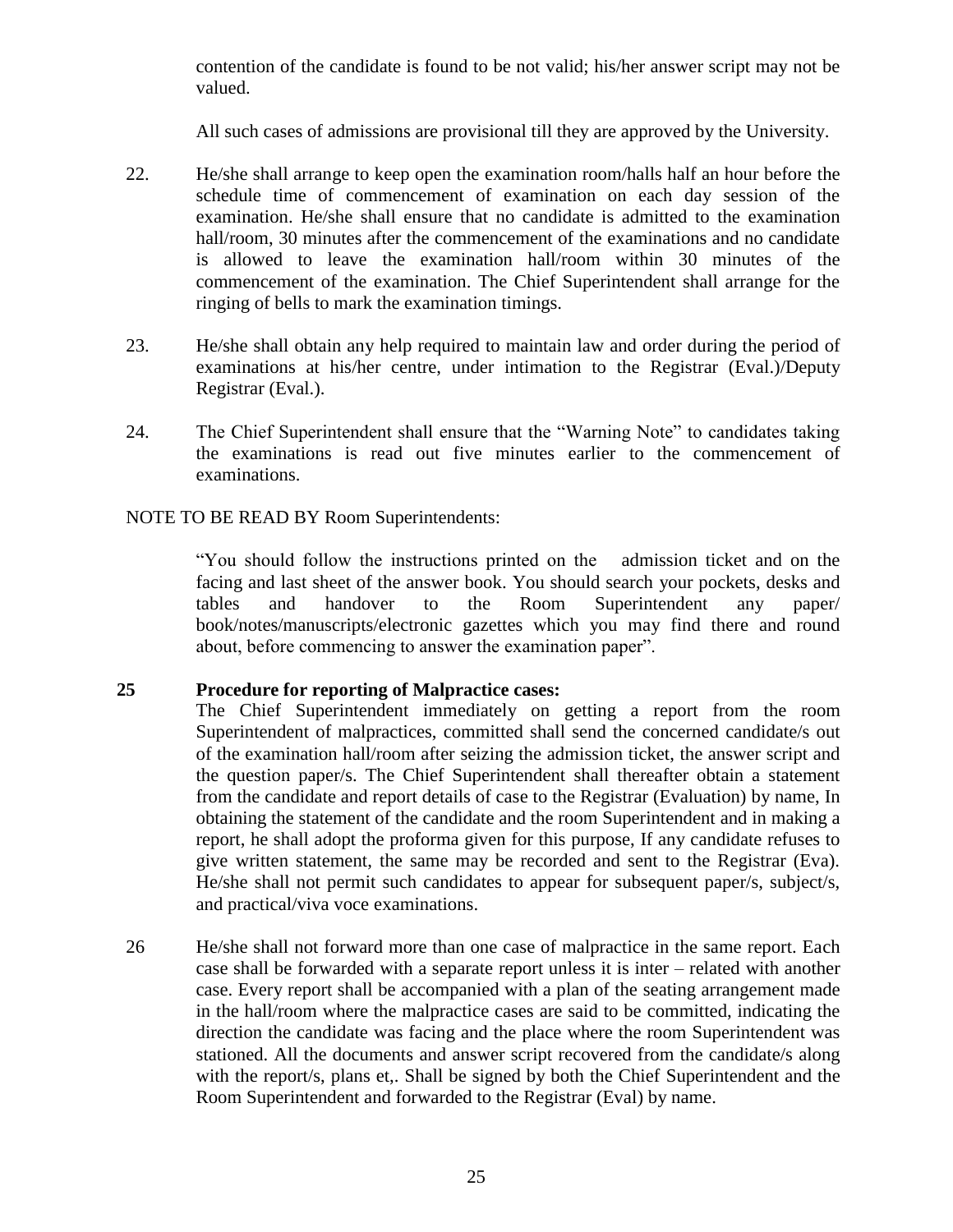- 27 After receiving the written answer scripts from the concerned invigilators, count and tally the actual number of used answer scripts with the total number of candidates appeared for the examination (First tally the number of answer scripts room wise as per the entries in the nominal roll). Verify the correctness of the entries on the answer sheet with the data available on the nominal roll. After ensuring the accuracy, he/she shall prepare the packets of answer scripts containing **such number of scripts as instructed by the University** from time to time and then all the packets have to be inserted in a cloth bag along with one question paper, A-Form Plus Invigilator's Diary , stitch and seal the cloth bag and arrange to deliver the answer book bundles at the office of the Registrar (Eval.)/ at a place indicated by the Registrar (Eval.) / to the Valuation Centre notified by the University on the day of the examination and obtain proper acknowledgement. Wherever there are two sessions of examination in a day, the answer bundles of the first session shall be sent before commencement of the of the second session including out stationed centers and the papers of the second session before 7 PM of the day to the notified valuation center and in case of out stationed exam centers the bundles shall be sent through insured Registered post next day morning.
	- 28. On each cover write the Register Numbers of the candidates who remained absent pertaining to the respective session IN RED INK without fail. The Chief Superintendent has to maintain all the acknowledgements for having handed over the written answer script bundles of each session/day of examination to the authorized person appointed by the Registrar (Evaluation).

 Write the details in red ink on cloth bag and subscribe with the following information without fail:

- 1. Name of the valuation centre
- 2. Semester
- 3. Subject
- 4. Subject code, Paper Name/Number.
- 5. Course
- 6. Date and time of Examination
- 7. Total numbers of scripts.
- 8. Total Number of Packets.
- 9. Signature& Seal of Chief Superintendent.

(The contents of the bundle shall be in accordance with the information given in form "A")

- 29. He/she shall ensure that the answer scripts/packets are not mixed and the address of the valuation center and other details that are to be written on the cloth bags are written properly and legibly as per the directions of the University.
- 30. He/she shall send daily accounts of answer scripts dispatched in the form prescribed to Registrar (Evaluation)/ Deputy Registrar (Eval.) by name. This statement shall contain the actual numbers of candidates present for each subject/paper under different schemes of examinations and the number of candidates absent for each subject/paper.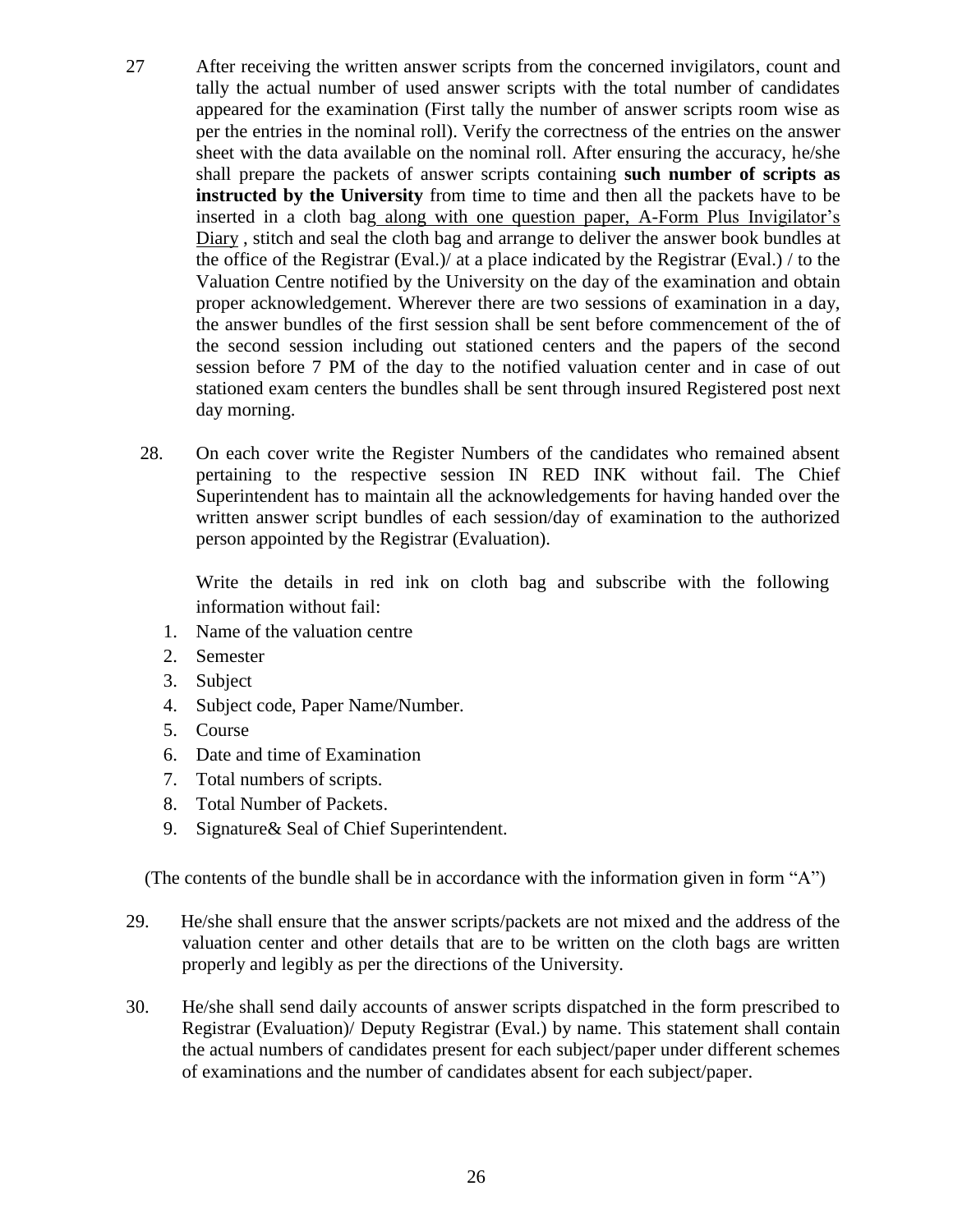- 31. He/she shall submit within three days absentee statement to the Registrar (Eval.)/Deputy Registrar (Eval.) by name. The envelope containing this statement should be super scribed "Consolidated absentee Statement".
- 32. He/she shall arrange to collect the marks list of the practical/clinical/viva-voce examination in sealed covers from the examiners and send all such marks lists relating to his/her centre subject-wise/paper wise in a sealed cloth cover to the Registrar (Eval)/Deputy Registrar (Eval) by name, soon after the completion of such examinations. The cloth cover shall be super scribed giving the following information.
	- 1. Name of the Centre
	- 2. Examination and semester scheme
	- 3. Subject/Paper of the practical/clinical/viva-voce
	- 4. Total number of packets.

Marks lists /forms shall be sent in separate packets for each subject and examination.

33. He/she shall send in the proforma given below within three days after the completion of the practical Examination in each subject, two copies of consolidated statement of work-done by the examiners to the Registrar (Eval)/Deputy Registrar (Eval) and two copies to the Chairman, Board of Examiners.

The statement of work done in connection with the practical examinations of …… 200

| Centre                                            | Examination                          |                      |
|---------------------------------------------------|--------------------------------------|----------------------|
| Date & Time Batch No.<br>Name of the Examination. | Name of the Setter<br>Subject/Paper: | Name of the Examiner |
| Reg. No. Assigned :                               | Reg. No. of Absentees :              |                      |

The Chief Superintendent shall send to the Registrar (Eva) by name, the consolidated statement of absentees.

- 34. He/she shall be responsible for maintenance and proper accounting of all the stationery, answer books, additional books, and cloth bags etc., required for the conduct of exams.
- 35. He/she shall render accounts of advanced drawn on A.C. Bills within two weeks of the completion of all examinations at his/her centre. The statement of accounts shall be supported by vouchers. Unutilized amount, if any, shall be credited to the university funds promptly. Separate accounts shall be furnished for stamps, approved contingent expenditure, practical examinations, answer books, cloth bags and articles of Stationery etc.,
- 36. He/she shall maintain all relevant records such as invigilators diaries etc., concerning the examination.
- 37 The Chief Superintendents, Room Superintendents and other staff engaged for examination work shall be entitled to remuneration and other allowance, if any, as per the rates of remuneration fixed by the University. The Internal Chief Superintendent shall submit the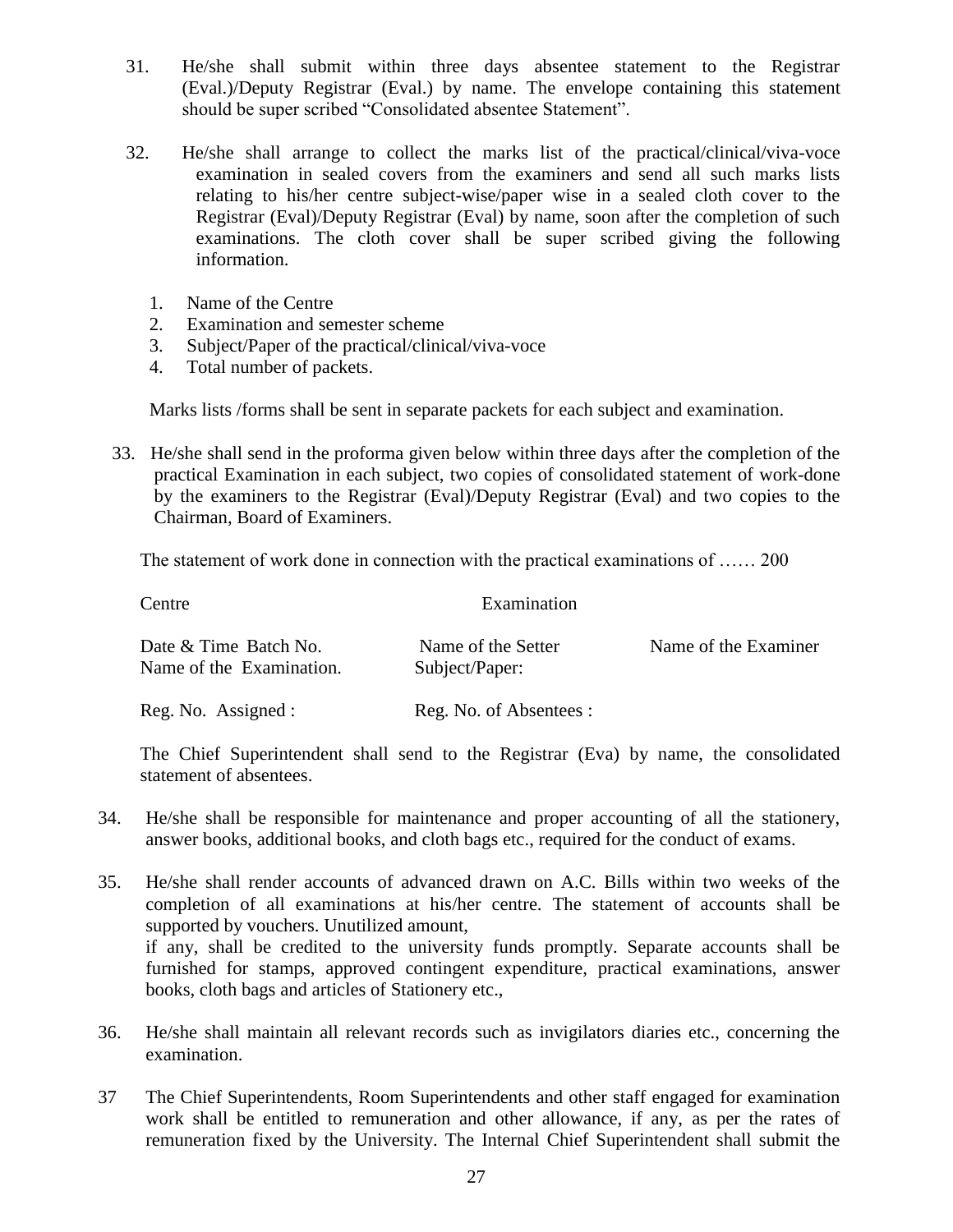consolidated work done statement in the prescribed format along with receipts of examination expenses, as permissible under relevant rules, soon after completion of the examinations to the Finance Officer, BUB so as to enable the University to arrange for payment of the same.

38. Further, the Principal of those colleges who do not ensure that valuers appointed from their colleges report to valuation work or if they remain absent from the valuation work and also a teacher fails to report for valuation or remain absent for valuation work shall be liable for a penalty as specified in the schedule of penalties.

#### **XII. Appointment, Duties and Responsibilities of Deputy Chief Superintendent**

- 1. The Chief Superintendent shall appoint, soon after his/her college is declared as a Centre with the approval of the Registrar (Evaluation), a Deputy Superintendent to assist him, from his teaching staff preferably on the basis of seniority. When the number of candidates per session is 1 to 300, he/she shall appoint one Deputy Chief Superintendent, from 301 and above two Deputy Chief Superintendents.
- 2. The Deputy Chief Superintendent who is not in a position to take up the appointment shall intimate the Chief Superintendent in writing well in time.
- 3. He/she shall assist the Chief Superintendent in general for the smooth conduct of examination at the Centre.
- 4. He/she shall arrange to assign the register numbers to different room/hall under the guidance of the Chief Superintendent.
- 5. He/she shall on the days of the examination arrange to supply the blank answer books, and other stationery required for each room/hall and deliver the sealed packets of question papers to the rooms concerned.
- 6. He/she shall ensure that the room superintendents are supplied with all necessary requirements for the smooth conduct of examinations.
- 7. He/she shall allot rooms to room superintendents on the days of examination and assign work for relieving superintendents.
- 8. He/she shall assist the Chief Superintendent in dispatching the answer book bundles in cloth bags duly sealed to the Custodian of the notified valuation centre by name so as to reach the valuation center before 7.00 PM on the day of the examination. Wherever there are two sessions of examination in a day, the answer bundles of the first session shall be sent before commencement of the of the second session to the notified valuation center and also the papers of the second session soon after its completion in case of local canters and in case of outside Bangalore centers, the same shall be sent next day morning by Registered post.
- 9. The Deputy Superintendent shall prepare the bundles of answer scripts of 10 packets (each packet containing maximum of 18 scripts excluding absentees). The answer books shall be arranged registered number wise, course wise, semester wise, subject wise , paper wise and they are inserted in the covers supplied by the University and these covers/packets shall be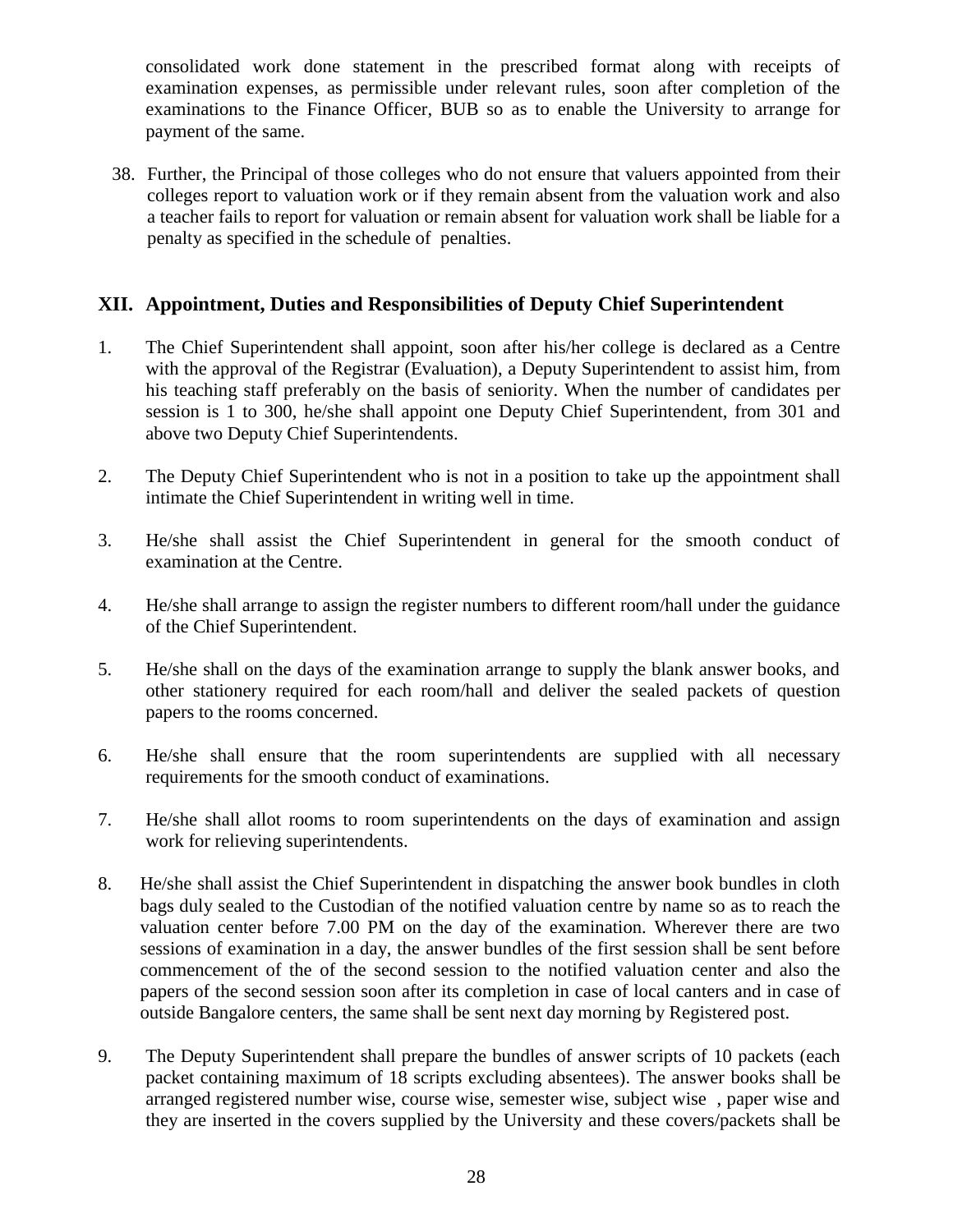put in cloth bags along with the A Form and Invigilators Diary in duplicate and sealed in the presence of the Chief Superintendent.

- 10. He/she shall ensure that the answer scripts/packets are not mixed and the address of the valuation center and other details that are to be written on the cloth bags are written properly and legibly as per the directions of the University.
- 11. The Deputy Superintendent shall ensure that in each cloth bag statement containing the following particular is pasted and duly signed by the Deputy Superintendent and by the Chief Superintendent:

Centre of Examination

Examination : Solution : Date of Examination : Date of Examination :

Subject :

Paper :

Reg. No. Assigned to the bundles :

Total No. of actual scripts in the bundles:

Signature of the Signature of the Signature of the Signature of the Signature of the Signature of the Signature of the Signature of the Signature of the Signature of the Signature of the Signature of the Signature of the S Deputy Superintendent Chief Superintendent

- 12. He/she shall ensure that the answer scripts of different subject are packed separately and dispatched to the Registrar (Evaluation) by name or to the person authorized for receiving the same.
- 13. He/she shall arrange to prepare and send in the form prescribed to the Registrar (Eva)/Deputy Registrar (Eval) by name daily account of answer books dispatched.
- 14. He/she shall send to the Registrar (Eval)/Deputy Registrar (Eval) by name the consolidated absentees Statement before three days after the completion of examinations super scribing the envelope with Consolidated "Absentees Statement."
- 15. He/she shall in addition to the above duties attend to any other work entrusted to him by Chief Superintendent in connection with the examinations and function under the overall Control of the Chief Superintendent.

# **XIII Appointment of External Chief Superintendent**

- 1. The Registrar (Eva) shall, wherever necessary, may appoint one more external Chief Superintendent to an examination centre
- 2. The External Chief Superintendent shall have power to communicate any matter pertaining to the conduct of examination to the Registrar (Eval) directly; He/she shall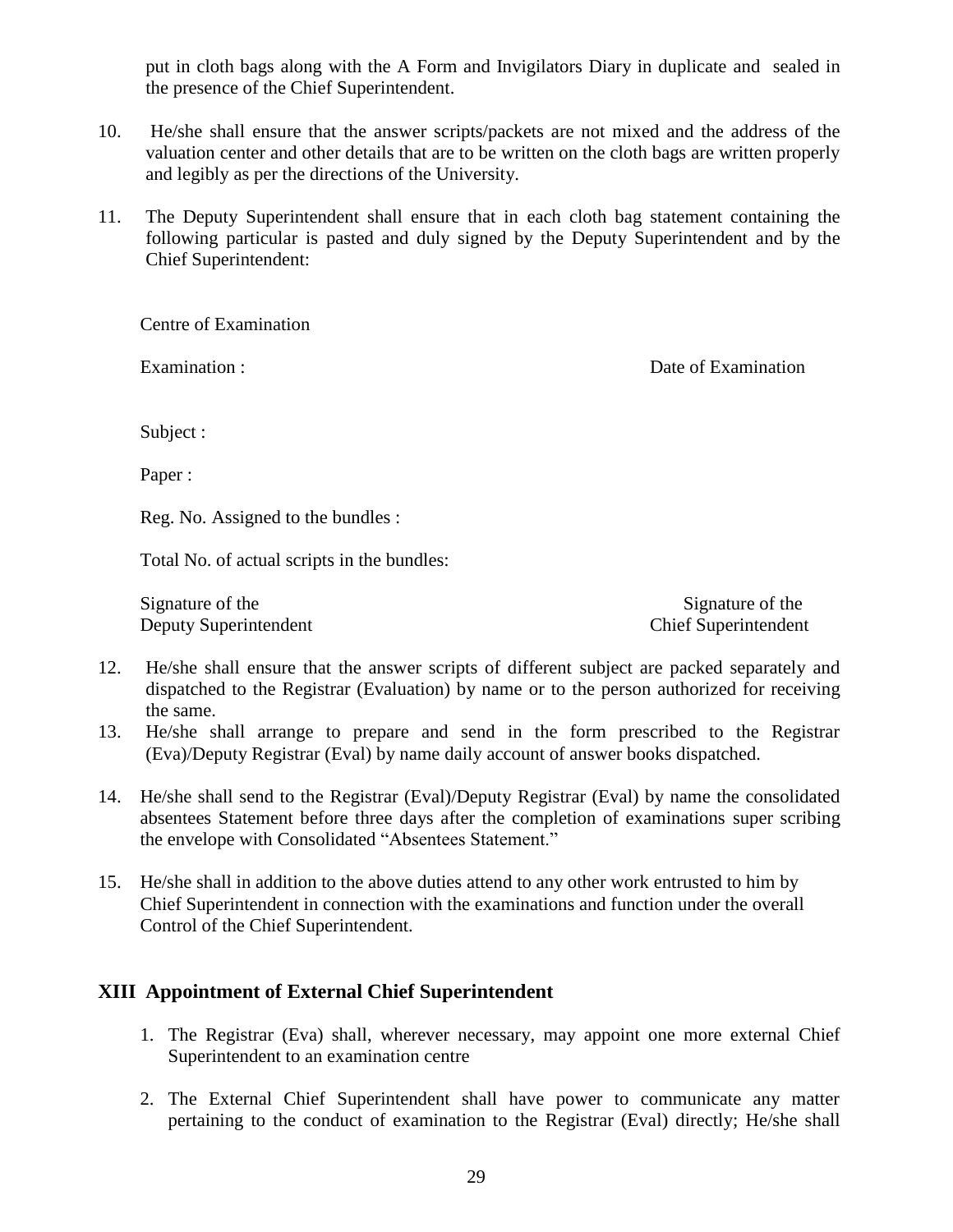also submit a detailed confidential report to the Registrar (Eval) at the end of examinations.

3. The remuneration paid to the External Chief Superintendent shall be as fixed by the University from time to time. External Chief Superintendent appointed should be a senior teacher with at least 10 years of teaching experience to his/her credit.

# **XIV Appointment, duties and Responsibilities of Room Superintendent**

- 1. The Chief Superintendent shall appoint the Room Superintendents from among the teaching staff of his P.G. Department/ college one week in advance of the commencement of examinations under intimation to the Registrar (Eval). In exceptional cases where the teaching staff of an Institution is inadequate, the Chief Superintendent may with the permission of the Registrar (Evaluation) appoint Room Superintendent from the teaching staff of other institutions.
- 2. The Room Superintendent who finds it impossible to attend to the work assigned shall intimate in writing to the Chief Superintendent at least 24 hours earlier to the time of work scheduled to be started, his inability to take up the work explaining the grounds for it.
- 3. The room Superintendents shall be incharge of a room containing not less than 30 students and not more than 40 students. If the total number of candidates taking the examination(s) on a particular day is less than 40, one room Superintendent shall be incharge.
- 4. The Room Superintendent shall ensure that the candidates who enter the examination hall/room occupy their respective seats at least 5 minutes before the time specified for the distribution of question papers. He/she shall immediately read out the following instructions to warn the candidates of malpractices;

"You should follow the instructions printed on the admission card and on the facing sheet and last page of the answer book. You should search your pockets, desks and tables and handover to me any paper, book or note which you may find therein before starting to answer the examination paper. Further, he/she shall inform the candidates personally that **no additional answer book will be provided** and the candidates have to write their answer in only one answer booklet containing of 40 pages supplied to them in the Examination."

- 5. The Room Superintendent shall not admit any candidate to the examination hall/room 30 minutes after the commencement of the examination and shall not allow any students to leave the examination hall/room before 30 minutes after the commencement of the examination and question papers of such candidates shall be collected.
- 6. He/she shall ensure that every candidate has taken his/her proper seat and enters his/her correct register number and shade the circles in the space provided for and other particulars required on the OMR facing sheet of the answer script. The Room Superintendent himself/herself shall not under any circumstances enter the register number of candidates on the answer book. Answer books with doubtful register numbers shall be sent to the Chief Superintendent separately for onward transmission to the Registrar (Eval) with a report.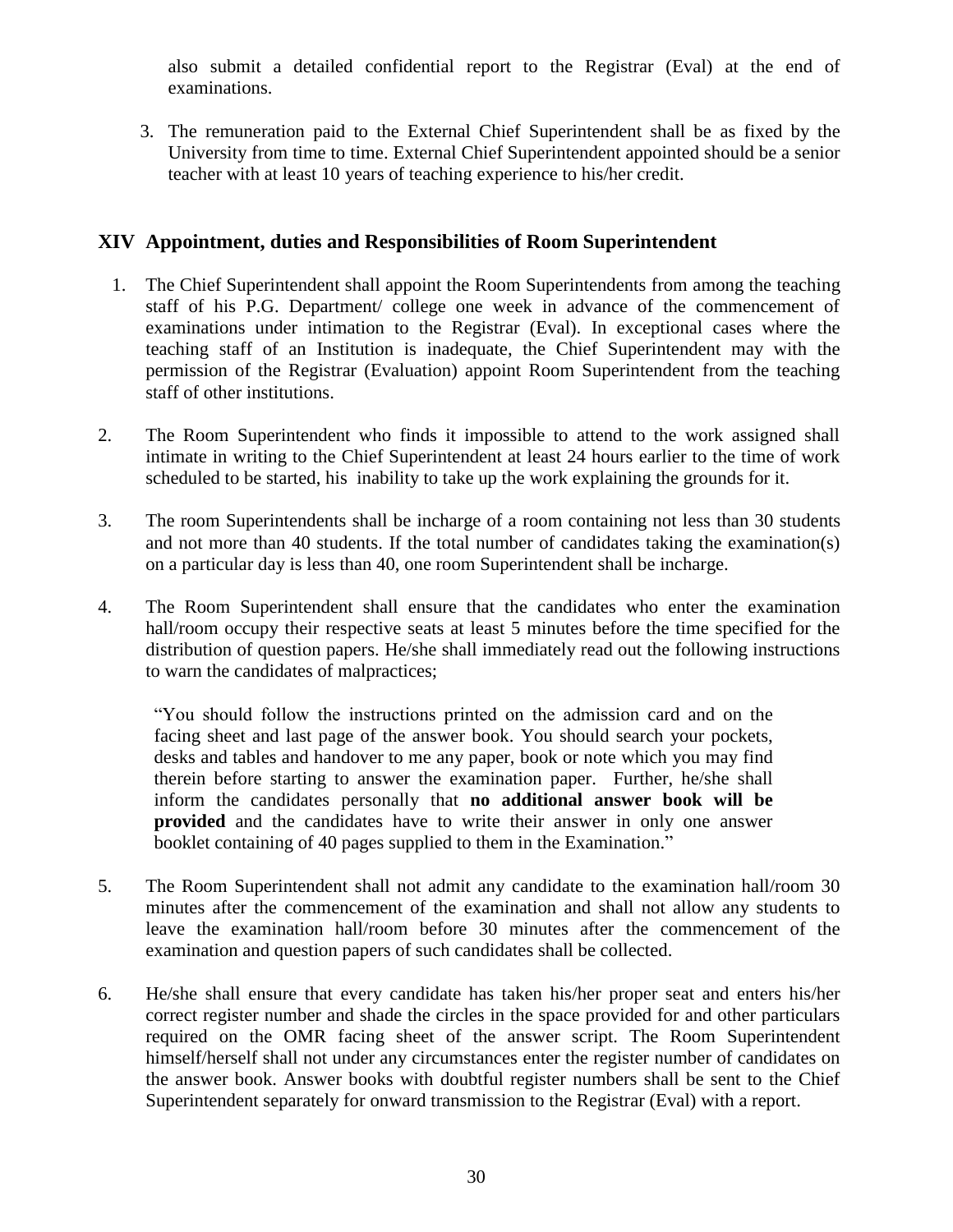- 7. He/she shall not allow candidates to converse among themselves when once they enter the examination hall/room. He/she shall distribute the question papers on hearing the bell rung for the purpose. He/she shall verify the title of the question paper with the subject offered by the student and issue the proper question paper to the candidate. If the paper is not the proper one, he/she shall return the same to the Chief Superintendent immediately.
- 8. He/she shall make necessary entries in the room Superintendent's diary. He/she shall also enter against candidates roll number in the diary, the printed number of the answer book supplied to the candidate.
- 9. He/she shall immediately after the first 30 minutes bell, return all the remaining question papers and the blank answer books of absentees to the Chief Superintendent. The Room Superintendent shall not give any question papers to any outsider and he/she shall not take question papers from any candidate for reading it.
- 10. He/she shall be responsible for the proper accounting of answer books of the candidates supervised by him; He shall ensure that the answer books and additional books/graph, if any, of each candidate are properly stitched together, the answer books are arranged in serial order: Course wise, branch wise, subject wise, semester wise etc., and hand them over to Deputy Chief Superintendent in charge of the work at the office of the Chief Superintendent in separate bundles.
- 11. He/she shall arrange to issue blank answer books to the candidates after they have taken their seats. Only one blank answer book shall be issued to a candidate unless there are two parts in a question paper for which answers have to be written separately.
- 12. He/she shall distribute the right question papers among the candidates who may be writing different schemes of examinations.
- 13. The Room Superintendent shall not be permitted to leave the examination hall during the first and last half an hour of the examination. During intervening period he/she may leave the examination hall with the permission of Chief Superintendent. Relieving Superintendent may take charge of the supervision of the room/hall for not more than 15 minutes. He shall sign in the relieving Superintendent s diary for the relief taken.
- 14. He/she shall report to the Chief Superintendent on the days of his/her work half an hour earlier to the time scheduled for the commencement of the examination and shall not leave the premises until he/she personally handover the answer books to the Chief/Deputy Superintendent on duty and return the diary and other stationery articles given to his/her charge.
- 15. He/she shall not allow any candidate to copy from either books paper/from other candidates or have in his/her possession or in his/her desk any book or papers not issued by the Room Superintendent in the examination hall/room. He/she shall further ensure that no candidate detaches or tears off any sheet or part of sheet from the answer book or additional books $(S)$ , and that every candidate hands over his/her answer book before he/she is permitted to leave the examination hall/room.
- 16. He/she shall at once report to the Chief Superintendent of any case of malpractice and prevent the candidate from writing any further answer or removing, displacing or destroying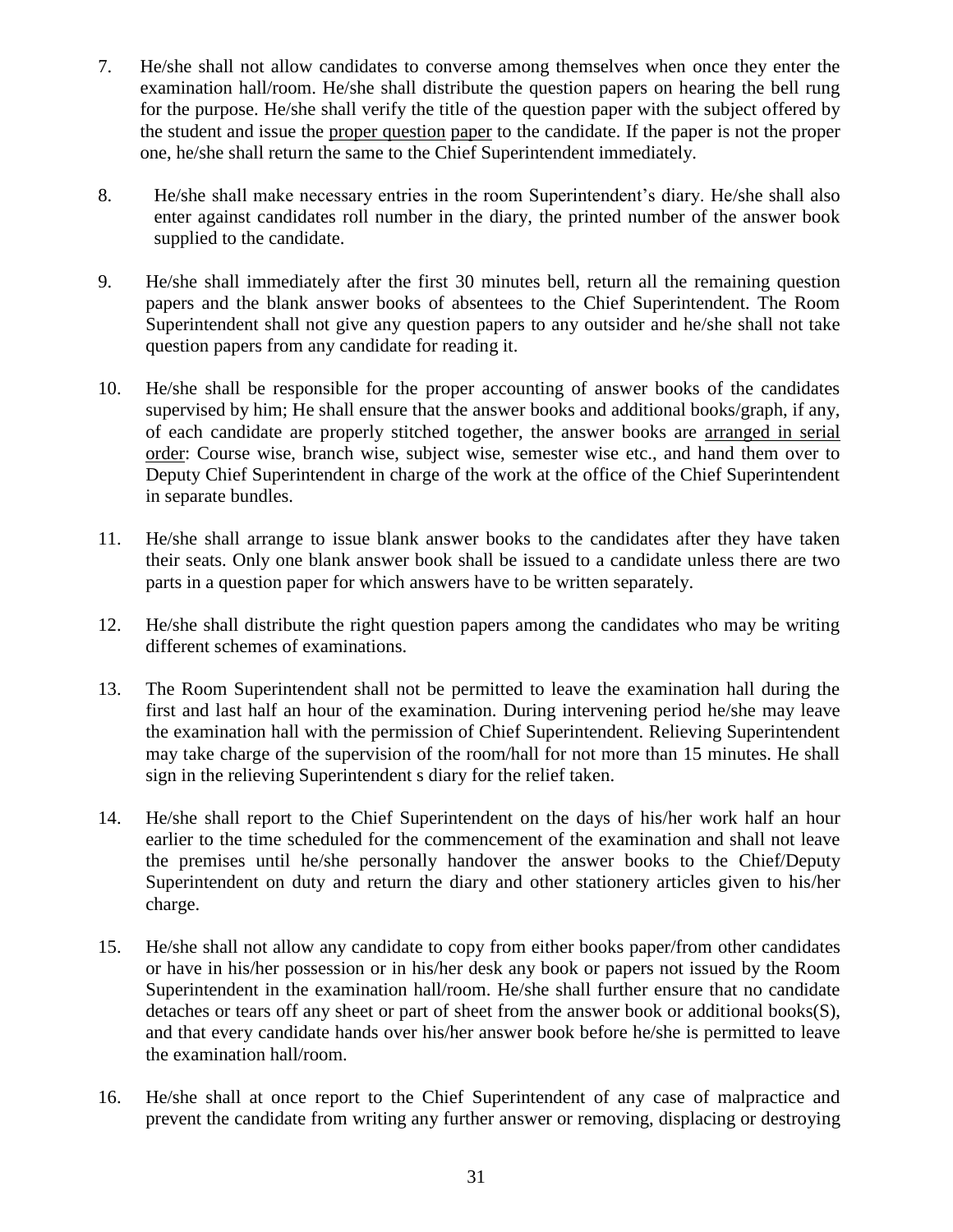the materials from which the candidate was copying. Unless it is inevitable, he/she shall not take possession of such materials till the chief Superintendent takes charge of the case.

17. He/she shall be agile, watchful and active throughout the period of examination. He/she shall not relax or show indifference in the examination hall/room.

# **Relieving – Room Superintendent**

- 1. The Chief Superintendent shall appoint the relieving Superintendent from among the teaching staff of his/her college one week in advance of the commencement of the examination under intimation to the Registrar (Eval).
- 2. The Relieving Superintendent who finds it not convenient to attend to the work assigned shall intimate in writing to the chief superintendent regarding his inability to attend work at least 24 hours earlier to the time scheduled for the commencement of examinations.
- 3. There shall be one relieving Superintendent for every Six Room Superintendents. If there are 5 Room Superintendents and less, the Deputy Chief Superintendent, shall act as relieving room Superintendent.
- 4. He/she shall not allow any candidate to copy from either books/paper/other candidates or he/she in his possession or in his desk any book or papers not issued in the examination hall/room. He shall further ensure that no candidate detaches or tears off any sheet or part of sheet from the answer book or additional books(s) and that every candidate hands over his answer book before he/she is permitted to lave the examination hall/room.
- 5. He/she shall at once report to the chief Superintendent of any case of malpractice and prevent the candidate from writing any further answer of removing displacing or destroying the materials from which the candidate was copying. Unless it is evitable, he shall not take possession of such materials till the Chief Superintendent takes charge of the case.
- 6. The Relieving Superintendent shall give relief to the Room Superintendent for about 15 minutes and be incharge of the duties of Room Superintendent during that period and discharge all the duties and responsibilities of the Room Superintendent. He/she shall return the Relieving Superintendents diary duly filled to the Chief Superintendent at the end of the day's examination.
- 7. The relieving Superintendent shall report for duty half an hour earlier to the time scheduled for the commencement of examination.

# **XV Board of Examiners**

1. The Board of Examiners constituted by the syndicate shall continue to function for two semesters in the semester scheme and for the main and the supplementary examination in the annual examination scheme. No person shall be eligible to be a member of the board beyond two semesters in semester scheme and for more than one academic year in the main and the supplementary examination in the annual examination scheme. However, in the event of non availability of eligible required number of examiners to be appointed as board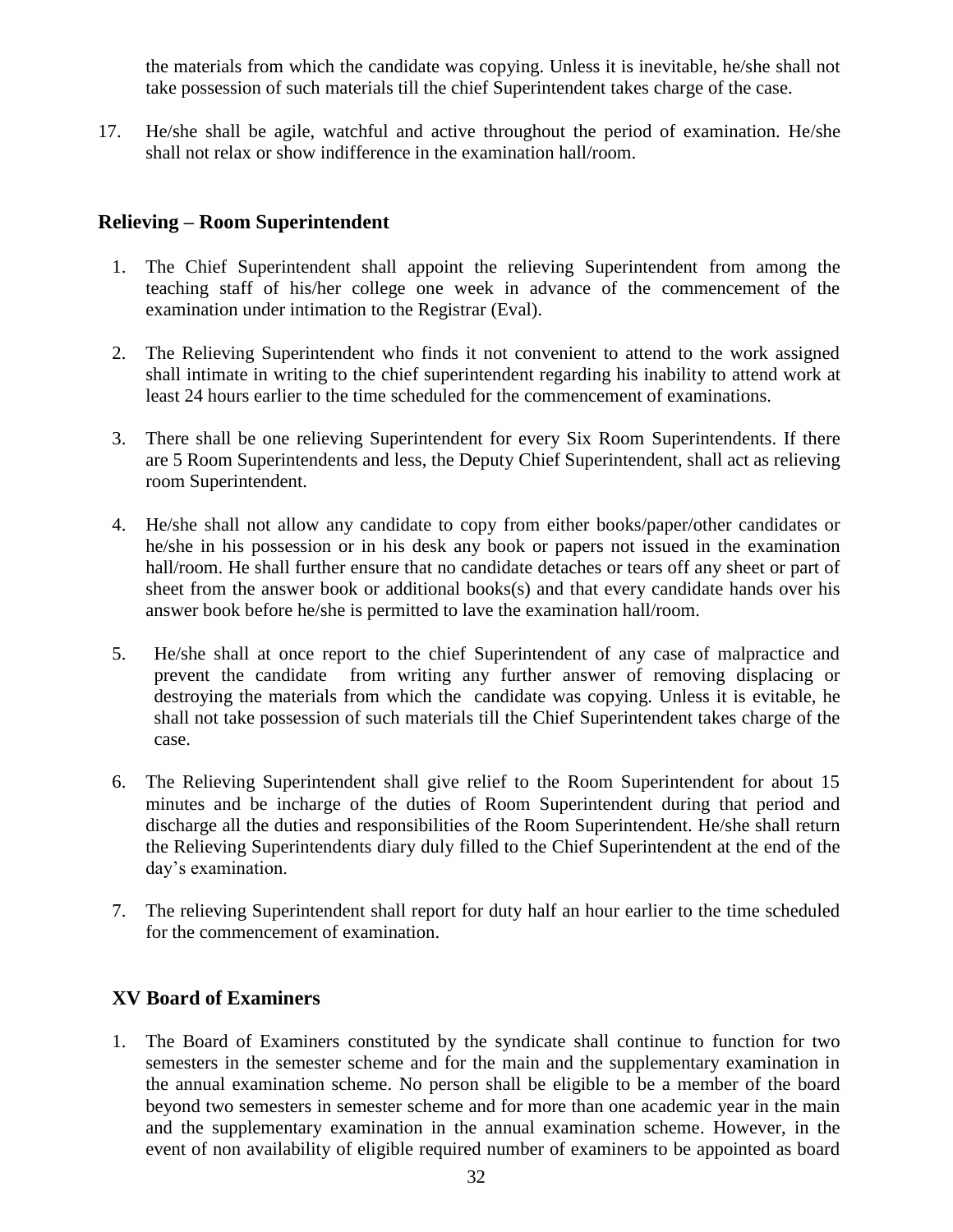of examiners, they may be considered for reappointment after a gap of one year. Further, in the event of non availability of sufficient eligible examiners in a particular subject, the external board may be constituted.

- 2. The Board of Examiners shall be constituted from among the panel of Examiners prepared and submitted by the Board of Studies.
- 3. The Examination Section shall prepare a detailed panel of examiners subject- wise and the list shall be updated every year. To prepare the panel, information may be obtained from the constituent and affiliated colleges, Post-Graduate Departments and other Universities in and outside Karnataka State. It shall be the duty of the Registrar (Evaluation)/such officers/B.O.E Chairman as entrusted, to prepare seniority wise detailed panels of examiners and place the same before the respective Boards of Studies for approval. The Chairperson/Principal shall extend all cooperation in preparing the list of examiners. Only names of such teachers who have a minimum of 3 years of full time teaching experience or 5 years of part-time teaching experience shall be included in the panel.
- 4. It shall be the duty of the Board of Examiners to scrutinize, moderate and approve sets of question papers, with Kannada translation wherever necessary, and submit the same to the confidential section forthwith on the completion of the Board meeting.
- 5. The Boards of Examiners shall ensure that all the question papers in 3/2 set as the case may be are set within the syllabi approved by the University. It shall also ensure that the correct title of the paper with code, the examination course, duration of the Paper, division of questions into sections, maximum marks allotted for the paper and the number of Questions to be answered by the students, usage of permissible gadgets and other required instructions and any other instructions to the examiners are correctly noted in the question paper.

# **XVI Method of appointment, duties and responsibilities of the Chairman of the Board of Examiners**

- 1. The Chairman of the Board of Examiners shall be appointed by the Syndicate for May-June/December-January examinations from among the panel of Examiners prepared by the Board of Studies, and furnished by the Registrar (Eval) provided such persons satisfy the following conditions:
- a) He/she shall be Head of the University Department or Head of the concerned department in a constituent college or teacher not below the rank of Associate Professor in University and P.G. Departments run in affiliated colleges or Head/any senior teacher of the affiliated/autonomous college who have taught the subjects in U.G/P.G. Courses.

or

b) He/she should have put in at least 10 years of fulltime teaching experience or as decided by the University from time to time

and

c) He/she shall preserve strict secrecy regarding the work allotted to him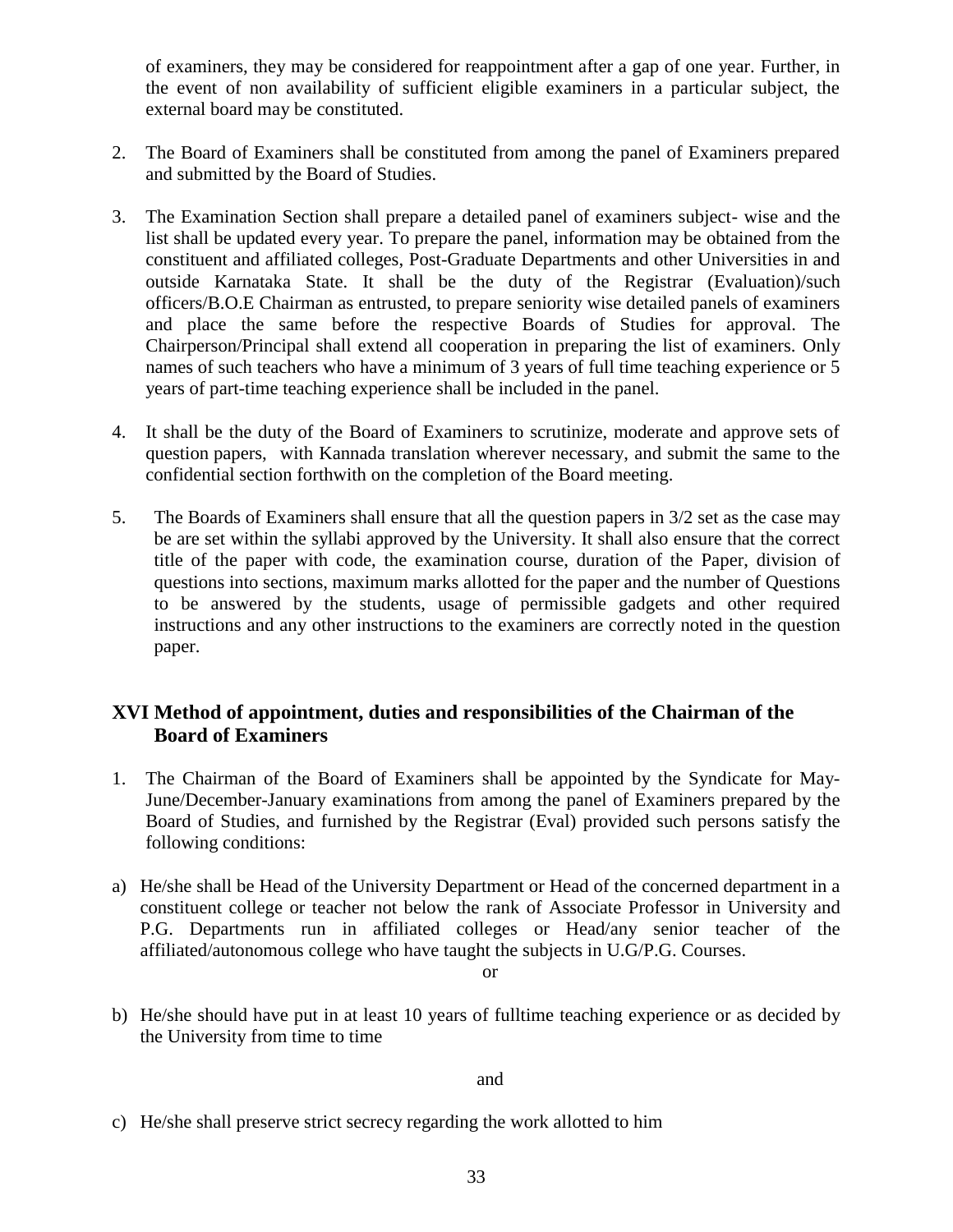- 2. The Chairman of Board of Examiners shall arrange for the distribution of work of setting question papers. He shall also coordinate for Valuation and review of answer scripts along with Custodian subject to control of Registrar (Evaluation). The said works have to be assigned only to the examiners listed in the panel approved by the Syndicate.
- 3. The Chairman shall assign the paper setting among the various persons approved by the Syndicate depending upon the field of specialization and experience of each person and ensure that persons who do not have basic qualifications are not assigned the setting of question paper in any subject.
- 4. The Chairman shall ensure that no question paper setter shall set more than 2 papers and shall also ensure equal distribution of work of valuation among the examiners.
- 5. The Chairman of the Board of Examiners has to prepare the list of question papers, with title and code, to be set course wise, semester wise, subject wise (scheme wise).
- 6. After the preparation of the list of question papers to be set, the same has to be entrusted to the eligible paper setters with the following instructions and materials:
	- a. The order of appointment in writing containing information about the question paper to be set for the course, semester, subject with code, maximum marks and number of questions to be answered , instruction regarding use of permissible gadgets in the examination (prohibition for use of mobile, calculators, mathematical tables etc. to be clearly stated on the top of the question paper)
	- b. He/she shall supply syllabus, previous Question papers, blank question paper booklet, covers etc
	- **c.** He/she shall extend all the required assistance and advice to the question paper– setters in determining the standard of the question paper required in each subject of examination and the manner of packing the question paper so as to ensure packing of each question paper in a separate sealed covers.
	- d. After the examination, at the time of valuation, the Chairman has to collect the model answers/scheme of valuation from the respective paper setters and the same has to be handed over to the custodian of the valuation center with letter for supplying the same to each one of the examiners on the day of valuation.
- 7 The Chairman of the Board shall ensure that the meetings of the Board of Examiners shall be conducted only in the University premises
- 8. The Chairman of each Board of Examiners shall ensure that the question papers after they are approved by the board of Examiners are legibly written in Ink or Typed by himself or by any other member(s) of the Board before they are sent to Registrar (Eval).
- 9. He/she shall also maintain the minutes of the meetings of Board of examiners and send copies of them to the Registrar (Eval).
- 10. The Chairman shall request the paper–setters who are not the members of the Board of Examiners to attend the meetings of the board when their papers are taken up for discussion, if need be, under intimation to the Registrar (Eval).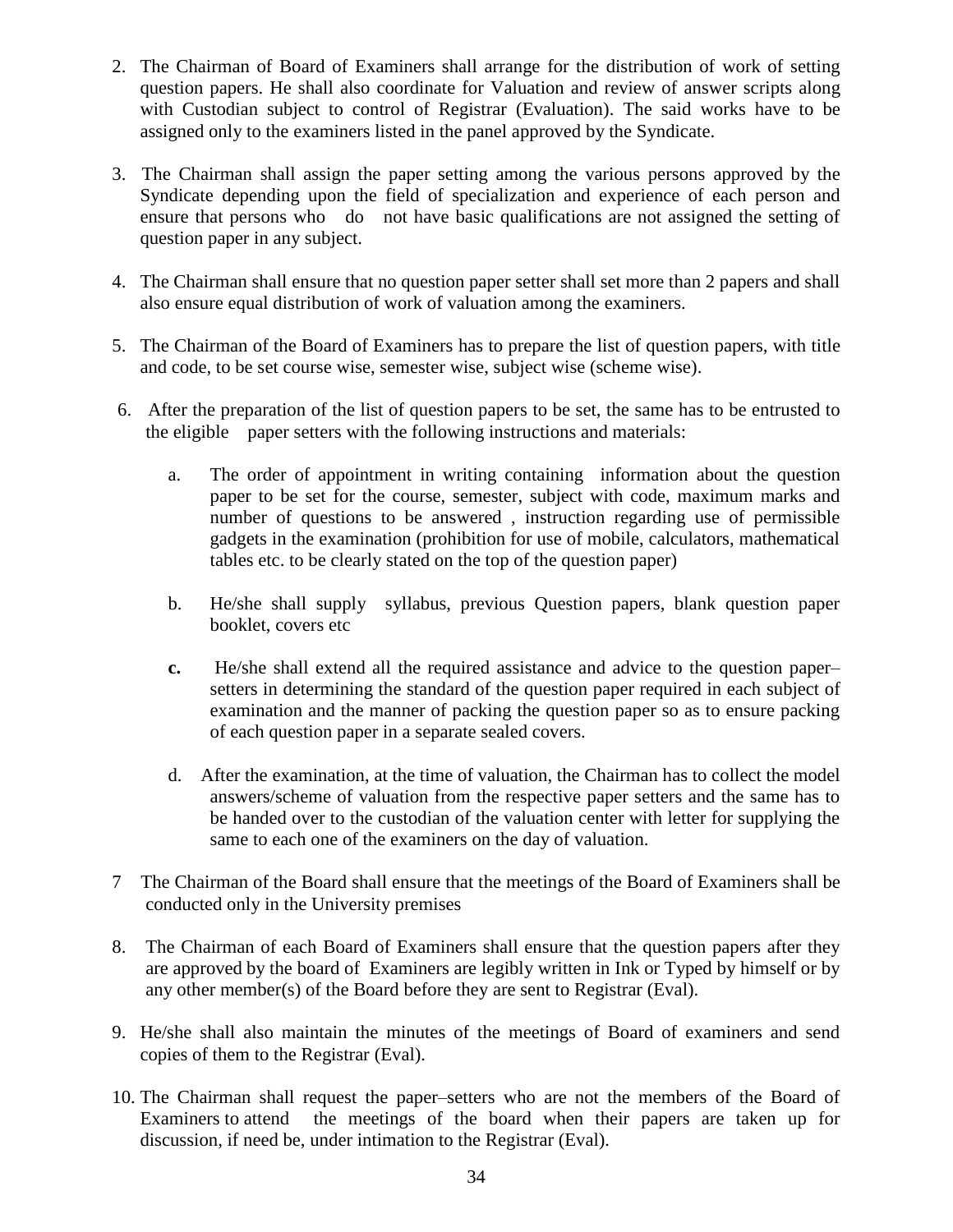- 11. The Chairman shall arrange with the approval of the Registrar (Evaluation), for the conduct of practical/clinical/projects exams earlier to the commencement of theory examinations in consultation with the principals/HODs of Constituent/affiliated/autonomous colleges, and shall assign practical/clinical /paper setting and valuation among the eligible examiners only, and ensure as far as possible equal distribution of work.
- 12. He/she shall verify and confirm the required number of valuers and ensure that the completion valuation work is completed within 10-15 days in coordination and cooperation of the custodian
- 13. No person shall be a Chairman of a Board for more than one term of one year.

#### **XVII. Appointment, Functions and Duties of Paper Setters**

- 1. The Syndicate shall appoint the paper setters for May-June/December-January examinations of such year from among the panel of examiners prepared and furnished by the Board of Studies through the Registrar (Eval).
- 2. The Paper–Setter shall set the papers only on the texts and courses of study prescribed, and ensure that no question on topics not included in the prescribed syllabus is set.
- 3. The paper setter shall set as many sets of question papers as required, as per the prescribed pattern containing questions covering a wide range of contents of the courses for which they are set and send them all in sealed packets to the chairman of the Board of Examiners.
- 4. The Paper –setter shall ensure the papers set carry correct name of the subject, Title and code of the paper, schemes (Old, New etc.,) title and the division of the paper. He shall also ensure the proper incorporation of the duration of the paper, the maximum marks allotted to each question of the paper. If the question paper is common to one or more schemes/courses, it shall be clearly indicated. The question paper setter shall indicate the permissible use of mathematical, Physical tables, Charts, data or hand books, gazettes, permitted to be used by the examinee on the top of the question paper. He/she shall affix his/her signature on each page of the question paper manuscript without fail.
- 5. The Paper setter shall arrange to deliver these question papers to the Chairman, Board of Examiners in person or through Registered Post by name to the Chairman, Board of Examiners, by wrapping them in cloth covers marked "CONFIDENTIAL".
- 6. The paper setters shall indicate clearly the instructions if any to the candidates regarding the answering in different section in different answer books or regarding the number of questions from different sections to be answered.
- 7. The Paper setter shall write the questions legibly in Ink or type personally, they shall avoid additions, alterations and erasures. Abbreviations are to be avoided. Special care shall be taken in the delineation of mathematical signs of index figures. He/she should workout the numerical problems before including them in question papers.
- 8. The paper setters shall write the questions in the blank booklets specifically supplied for the purpose by the University. The questions should be written clearly and legibly.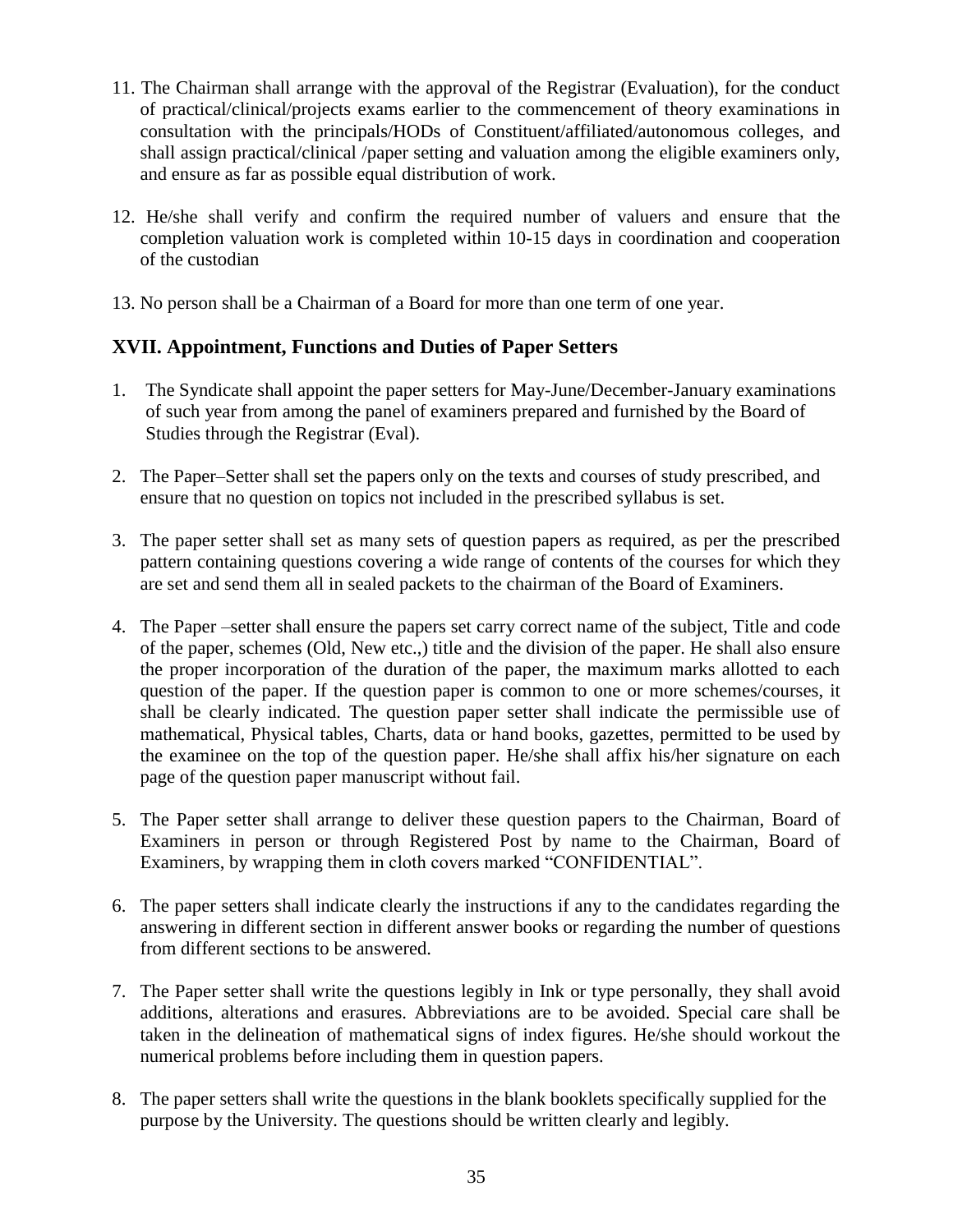- 9. The Paper setter shall preserve strict secrecy regarding the work allotted to them. Drafts or copies of the paper set should be destroyed as soon as the papers set have been sent to the Chairman.
- 10. The paper setters shall submit the Scheme of valuation to the Custodian before commencement of the valuation and the custodian shall distribute copies of the same to all the valuers of respective subjects for information

## **XVIII Appointment, Duties and Responsibilities of the Chief Vigilance Squad and other Members**

- 1. The Chief of Vigilance Squad shall be appointed by Registrar (Evaluation) with the approval of the Vice Chancellor. He/She shall have 5 years of fulltime teaching experience. Other Members of the vigilance squad may be appointed by the Registrar (Evaluation). He/She shall have 3 years of fulltime teaching experience. They shall obtain the I.D Cards from the Registrar (Evaluation) by providing the photograph immediately on receipt of the appointment order. They should invariably Carry the appointment order and identity cards with them and show the same to the Room Superintendents in the Examination Halls, before they enter hall, with a view to avoid unnecessary resistance and inconvenience.
- 2. The squad members shall assemble at the office of the Registrar (Evaluation), J. B. Campus/ Natural Science Block, Bangalore – 560 001, each day of the Examination, 45 minutes before the commencement of the examinations . They shall make surprise visits to the various examination centres, along with the police Officers, if necessary, in the vehicles provided by the University.
- 3. Ordinarily, the Squad consisting of only 3 to 4 members, one of whom shall invariably be a lady member, including a Police shall visit the examination centre. However, in exceptional cases, the squad consisting more than 4 members each, as decided by the Registrar (Evaluation), may visit the Centre.
- 4. The squad members have the powers to get the malpractice reports from the Chief Superintendents, Deputy Chief Superintendents, invigilators and they shall take on-the-spot decision regarding any malpractice committed by any student. The squad members shall also send a copy of the malpractice report as required under this ordinance in the prescribed format to the Registrar (Eval) on the day of the occurrence for being considered by the appropriate bodies and taking decision thereon. Further, if squad members book any student for malpractices with any ulterior intention and if established on a complaint by the student or the Chief Superintendent/Room Superintendent of the examination centre after conduct of enquiry by the University, shall be liable to penalty as prescribed in the schedule of penalties
- 5. They shall go round the examination hall during the period of three hours of the examination.
- 6. They shall see that no unfair means are adopted at the examination centre, by the students/any staff involved in conduct of examination and others.
- 7. They shall see that no person is loitering (other than examiners) within a distance of one hundred meters of examination centre.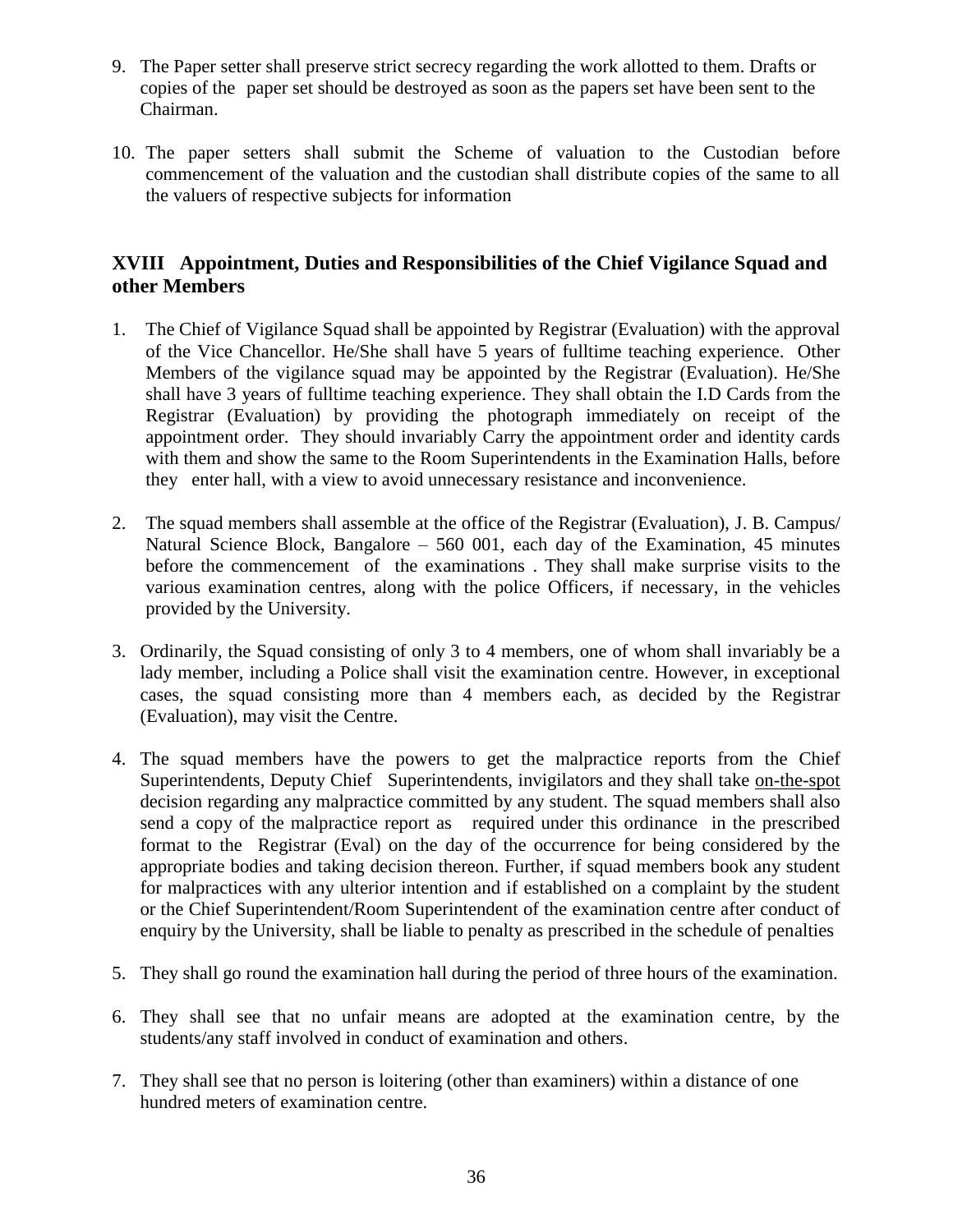- 8. All the staff involved in conduct of the examination shall wear the I.D. Cards during the examination centre visit
- 9. Subject to maintenance of dignity of the student, the members of the squad are empowered to make a search of candidate, in case they are suspicious of him/her possessing papers., books or any other aid which might possibly be of assistance in answering the questions, provided only ladies shall search lady candidates at examination centre.
- 10. The members of the squad shall check the question paper packets that are to be used for next sessions to ensure whether the seals are intact or tampered with. They shall also verify whether all the answer bundles/answer papers of the examinations already completed sent in time as per direction of the University.
- 11. The members of the squad shall check the dairy maintained by the Room Superintendents.
- 12. They should get an endorsement from the Chief Superintendent or Deputy Chief Superintendent in the required format on every day of their visit which should be sent back to the Superintendent of concerned section in the Examination Branch, Pareeksha Bhavana, Bangalore University, Bangalore- 56, along with the report.
- 13. The Chief of the squad shall give a consolidated report along with attendance; extracts, I.D. Cards and daily squad report after the examinations are over.
- 14. The Squad members shall appear before the Malpractice Enquiry Committee, if desired by the Committee for tendering evidence.
- 15. Refusal to take up the Squad work will render the teacher ineligible for any examination work-like valuation, tabulation, coding, paper-setting etc in addition to the punishment /penalty provided in the ordinance.

# **XIX. Appointment, Duties and Responsibilities of Custodian, Deputy/Assistant Custodians:**

# *A. Custodian:*

- 1. The University may appoint any teacher of the University or the Principal of the constituent/affiliated College, who have put in minimum of 10 years of unblemished fulltime service, as Custodian for the valuation of theory papers allotted to that centre.
- 2. Custodians are appointed by the University for the Valuation of subject/course/semester/year assigned to them. Custodians play the most responsible and very important role in the smooth conduct of valuation and tabulation, etc. His/her first and foremost duty is to check the valuation centre allotted to them and ascertain whether the adequate rooms, with proper ventilation, light, toilet facilities, furniture, etc., are available at the valuation centre.
- 3. The Custodian shall propose the required supporting staff to Registrar (Eval), in accordance with the guide lines given by the University, for appointment to the Valuation Centre.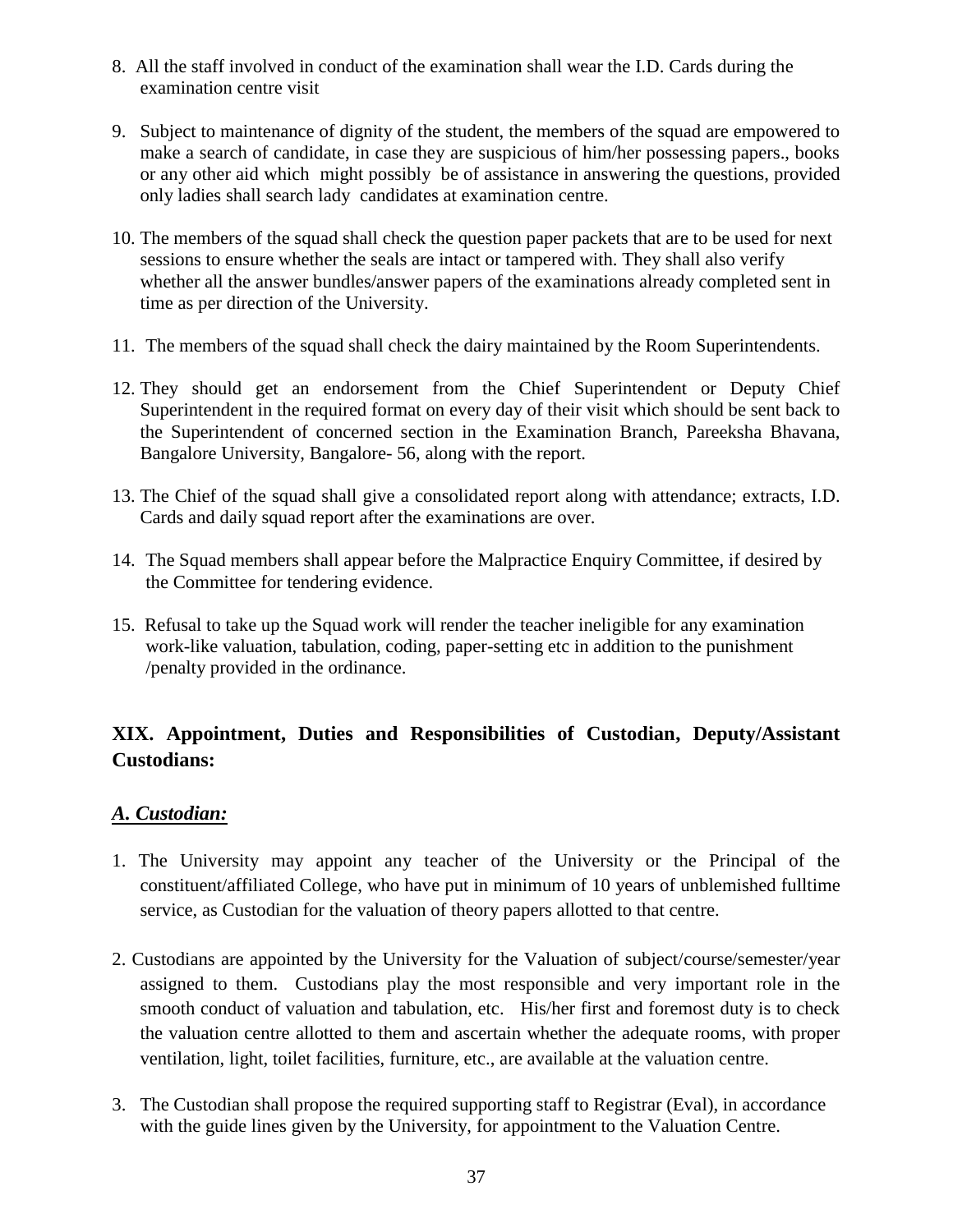- 4. The University will provide advance contingency to each valuation center to meet the dayto-day expenditure. The Custodians are permitted to draw the required amount of contingency on A.C. Bill through Finance Officer, Bangalore University, and after the conclusion of valuation the accounts with regard to the amount drawn shall be submitted to the Superintendent of concerned section in the exam branch, Pareeksha Bhavana, Bangalore-56, through D.C. bill along with detailed original vouchers.
- 5. He/she shall ensure that the Valuation Centre is kept open from 9.30AM to 6.30PM and the valuation goes on throughout the day in these sessions with short breaks keeping the workload of the Unit in view.
- 6. He/she shall arrange for receipt of Answers script Bundles from all the examination centres, coding/scanning for the scripts, before the commencement of valuation. The answer scripts are required to be received on the very day of the examination from different centers of examination, and immediate action may be taken to commence the valuation of scripts on the day and date fixed by the University. The cloth bundles received from the examination centre, should be handed over to the Coding Officers/ scanning firm for scanning answer scripts and coding, and the coded scripts in packets of 18 scripts are to be handed over to the concerned examiners under acknowledgement for valuation. The procedure of coding, decoding etc., shall be as determined by the University from time to time.
- 7. If any answer book bundles not connected to their unit is received, the same may be intimated to the Registrar (Evaluation) or Special Officer and send it to the notified valuation centre on the same day, and ascertain whether the total number of answer books received at the valuation centre are correct.
- 8. He/she shall pay special attention to see that coding and decoding mistakes are not made, and make random check to ensure that the mistakes are not committed. He/she shall maintain strict confidentiality of coding and decoding work and other related matters
- 9. Only those teachers whose names are included in the approved panel and the lists of valuers as given by Registrar (Evaluation)/ the Chairman, Board of Examiners, approved by the University should be assigned valuation work and none else.
- 10. It shall be the duty of the custodians to ensure marking of attendance through **biometrics** by all the examiners and staff of the valuation unit including the Custodians and observers.
- 11. He/she shall ensure that the Registers pertaining to i) issuing of Scripts to the Examiners/Reviewer ii) Receiving of assessed and reviewed scripts from the Reviewer/ Examiner/ verifiers are maintained properly.
- 12. He/she shall ensure that the examiners are punctual in attending to valuation work, and the practice of reserving scripts for members who abstain from valuation, in between, be given up. The custodians and the Chairman, Boards of Examiners shall intimate the names of valuers, who are not punctual, and those who do not attend the valuation work throughout the period of valuation, or are indifferent in their work to the Registrar (Evaluation) without fail. Further, it is to be noted by the custodian that the Principal of those colleges who do not ensure that valuers appointed from their colleges report to valuation work or if they remain absent from the valuation work and also a teacher fails to report for valuation or remain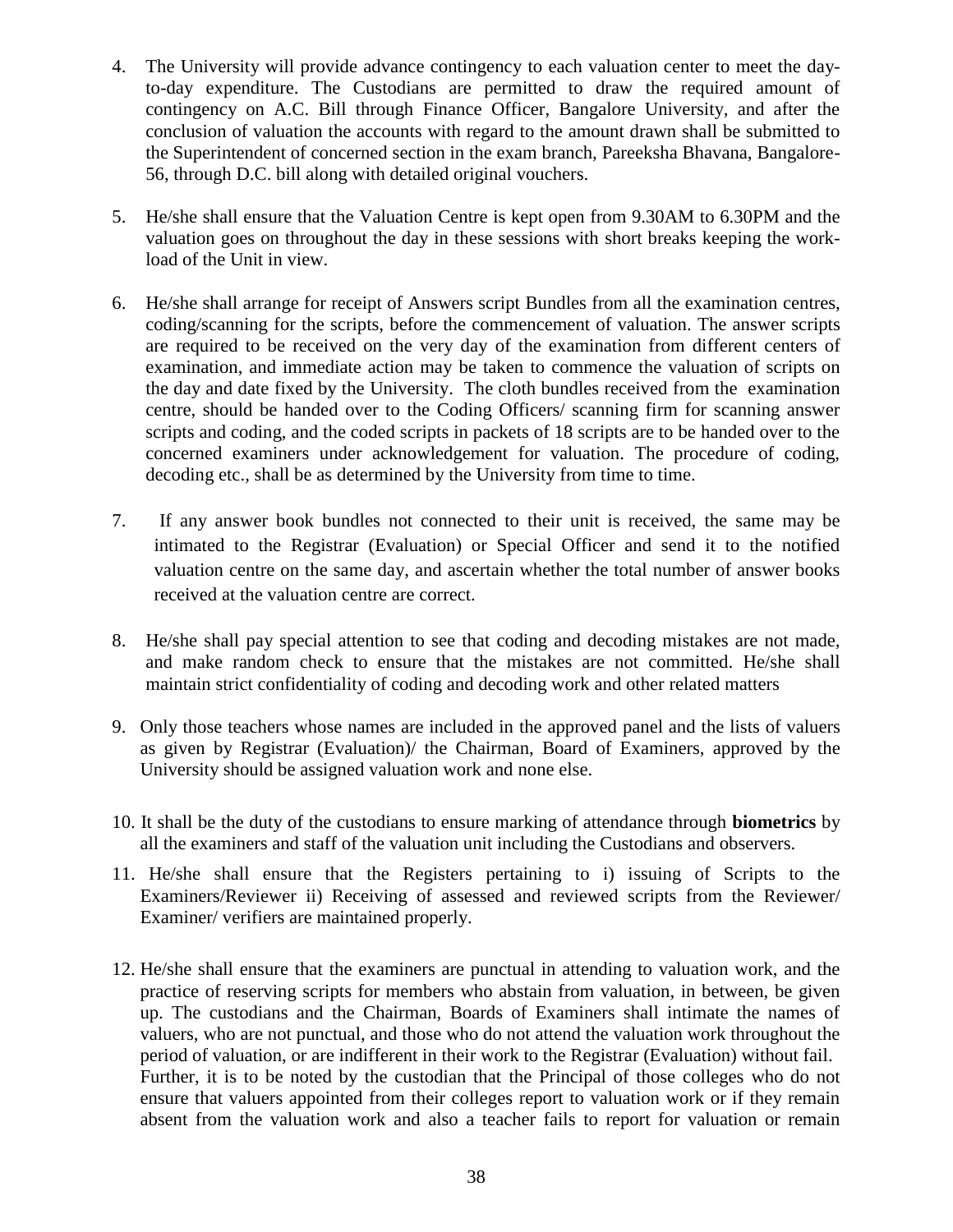absent for valuation work shall be liable for a penalty as specified in the schedule of penalties.

- 13. In case of need for additional examiners, whose names are not included in the list given by the Chairman, Boards of examiners with the approval of the University/the list approved by the University; it should be ensured that the examiner has taught the subject, he/she shall get a declaration from the examiner to that effect, mentioning the year during which he/she taught the subject and a special permission for such additional examiners be obtained from the Registrar (Eval).
- 14. He/she shall follow the method and instructions issued from the University from time to time regarding coding, decoding through scanning method etc...
- 15. The packets of answer books should be given for valuation, one after another i.e., after completing the Valuation of answer scripts of the previous packets. Only 36 answer books should be got valued in a day, by each examiner.
- 16. He/she shall ensure that the papers are valued strictly in accordance with the scheme of valuation. He should also ensure that the papers are not valued in hurry and that the valuers spend sufficient time and devote proper attention on each paper.
- 17. He/she shall arrange for review of answer scripts from the same day of valuation and ensure a review of 15**%** of papers valued in each subject. However, he/she should ensure that the reviewer shall verify all the valued scripts and to check as to whether there is any mistake in totaling of marks, non valuation of any answer, non carrying of marks from inside pages to the facing sheet etc., The reviewer should not be allowed to value the answer books. In case the answer books in a subject are less than 200, all the answer books may be valued by the Chief Examiner / Paper setter/Reviewer.
- 18. Daily account to be maintained regarding the number of answer packets valued and number of OMR sheets sent to the Scanning Unit/computer center/ such officer as notified from time to time with acknowledgement.
- 19. He/she shall provide information on the day-to-day basis about the on going valuation process to the Registrar (Evaluation)/Special Officer.
- 20. Custodian with the co-ordination and co-operation of Chairman, B.O.E. and University Special Observer, if any, have to maintain healthy atmosphere in the valuation centre and complete the valuation within 10-15 days from the date of commencement of valuation continuously without break.
- 21 He/she shall arrange for picking of evaluated answer scripts for photocopying as per the direction of the Registrar (Eval) and shall follow all directions given by the Registrar (Eval) in this connection
- 22. The staff allotted to Custodian shall work under his/her direct supervision and control and shall be responsible to him/her.

# *B. Deputy/ Assistant Custodians*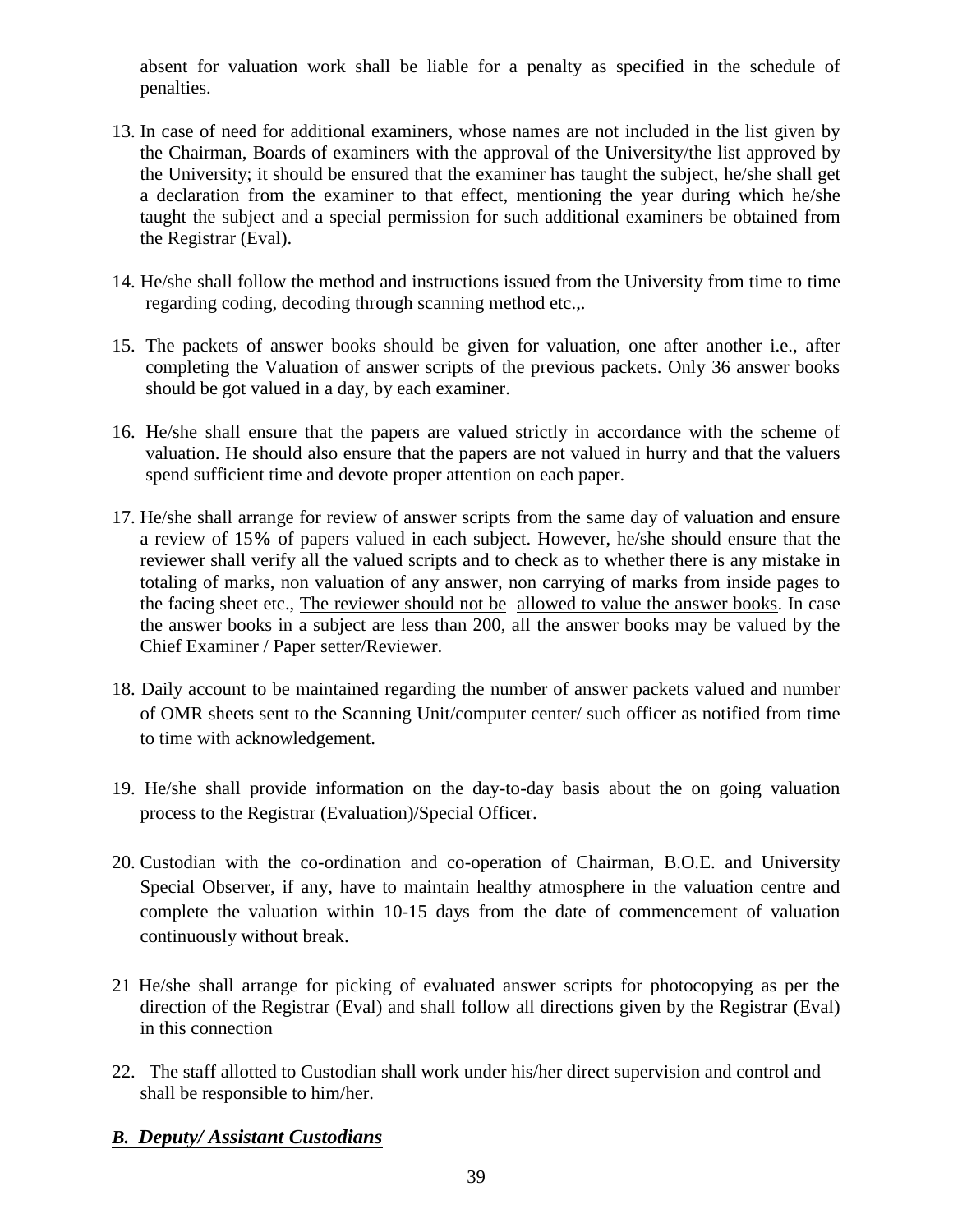Deputy/ Assistant Custodian shall be appointed by the Registrar (Evaluation) from among panel of teachers who have put in a minimum of 03 years of unblemished full time teaching and are capable of doing confidential work and maintaining of confidentiality.

The Deputy/ Assistant Custodians shall discharges the following duties and responsibilities:

- 1. They shall work during the specified hours on all the days (including extra hours and holidays) and shall complete the work as per the calendar of events given by the Registrar (Eval)
- 2. They shall be present on all the days of examination in the valuation centre to receive the answer bundles from all the examination centres. And make entry of all the bundles received from the centres in the Registrars maintained for the said purpose.
- 3. They shall mark their attendance every day through **biometrics** maintained for the purpose.
- 4. They shall not abstain from work without prior permission from the Registrar (Evaluation)
- 5. They shall not leave the Head Quarters until the work of valuation is completed and all the Documents are handed over to the Registrar (Eval) on the completion of the work.
- 6. They shall discharge scanning/coding, decode, packing repacking of answer scripts as per the directions issued by the Registrar (Evaluation)/Custodian and shall maintain a complete account of the bundles, packets and scripts received.
- 7. They shall maintain strict secrecy regarding their appointment, the nature of work assigned to them and the code series etc., Deputy/ Assistant Custodians shall take all precautions to ensure that no one else should have any knowledge of the code numbers assigned by them. They shall be held responsible for any leakage of information in this respect.
- 8. Coding and Decoding , wherever necessary, shall be done in 'RED INK',
- 9. They shall scrutinize the code series and register numbers given to them and prepare the code blocks with due care and shall ensure accuracy in coding and decoding.
- 10. They shall report for duty two days in advance of the work scheduled to commence, and shall be on duty till the valuation is completed.
- 11. They shall arrange answer paper bundles received from the examination centers date wise, subject wise, course wise, semester wise, bundle wise. They shall verify and confirm that they have not received the bundles from exam centers belonged to other valuation centers. If any bundles of other valuation centers are sent by the Chief Superintendent of the exam center by mistake to their valuation center and the same shall be recorded and sent to the concerned valuation center under intimation to the Registrar (Evaluation) on the same day without fail.
- 12. The code number shall be entered at two places on the facing sheet, in case of manual coding. It shall also be marked on the first page of the answer book used by the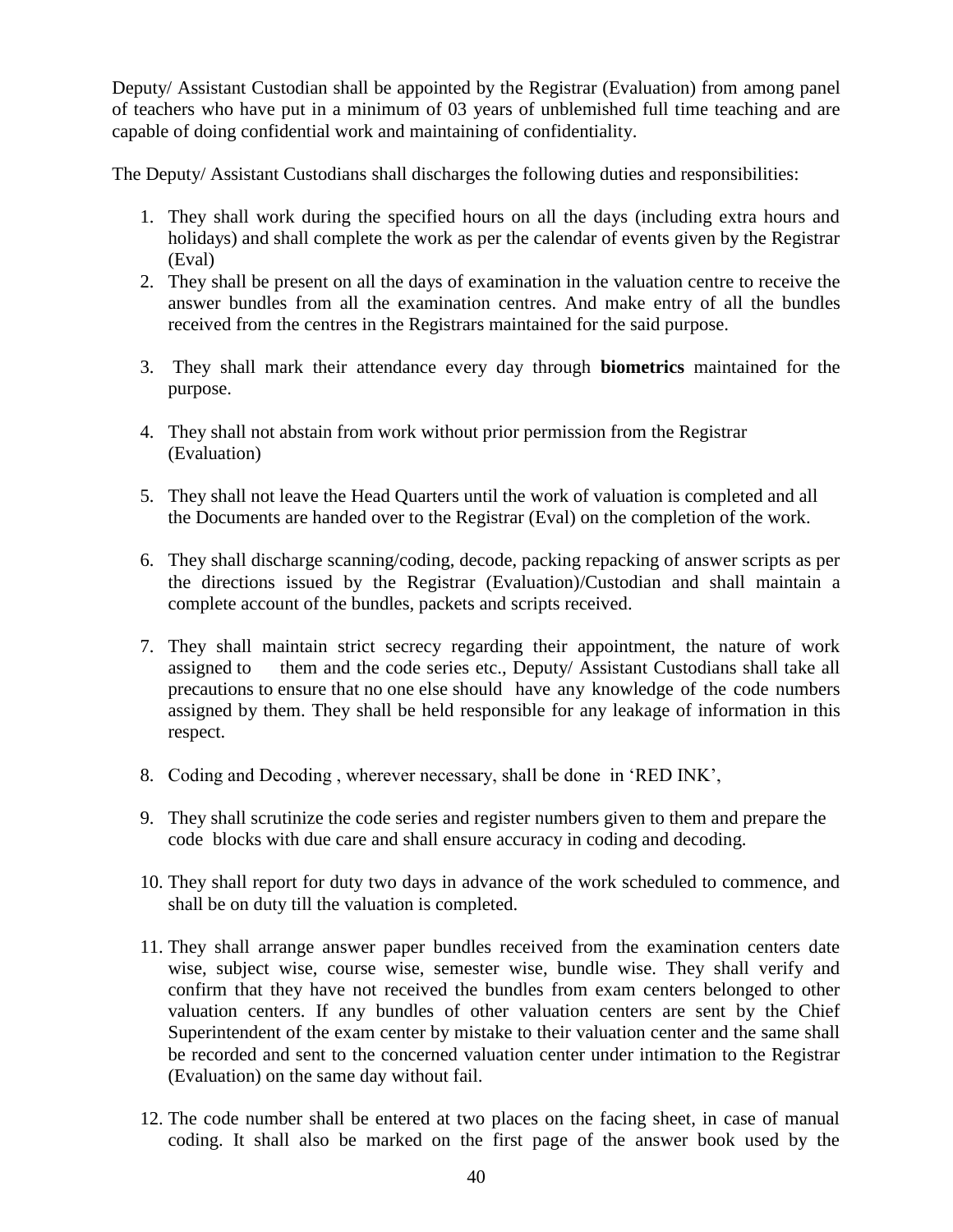candidate. After entering the code numbers on the scripts, the Deputy/ Assistant Custodians shall check the numbers with the code list to ensure accuracy.

- 13. After decoding, in case of manual decoding, the Deputy/ Assistant Custodians shall check the decoded numbers carefully to ensure accuracy and hand over all the documents and records to the Custodian.
- 14. Deputy/ Assistant Custodians after coding manually or mechanically, shall arrange all the packets serially in the order of course, semester, subject wise
- 15. They shall issue the coded answer books for valuation to the reviewer under acknowledgement.
- 16. They shall receive the evaluated answer scripts from the reviewers on the same day of review under acknowledgement.
- 17. They shall ensure that all the packets issued to reviewers are received back on the same day
- 18. They shall maintain proper account of answer packets, who was issued which packet under acknowledgement and they shall maintain the confidentiality of the same
- 19. They shall ensure that all answer paper packets of all courses, semesters, papers are valued and no answer script shall remain unvalued
- 20. They shall handover the OMR sheets of the evaluated scripts to the Registrar (Evaluation) on the same day in the designated boxes with lock and key. They shall also ensure that no OMR sheets are left in the packet/evaluation center.
- 21. Soon after the completion of valuation, they shall immediately report in writing about completion of valuation of all answer scripts to the Registrar (Evaluation) through the custodian.
- 22. They shall safely store and protect all the evaluated scripts in the valuation unit for a period of 30 days or for such other period as directed by the Registrar (Evaluation) after completion of evaluation for photocopying of the answer scripts on requests by the candidates. Valued answer scripts should be stored subject wise, semester or year wise, paper wise, paper bundle No. wise for easy retrieval.
- 23. They shall arrange for picking of evaluated answer scripts for photocopying as per the direction of the Registrar(Eva)
- 24. They shall keep all the answer scripts given for photocopying after photocopying in safe custody separately and shall handover the said scripts to the concerned person / Coordinator for the purpose of revaluation/challenge valuation.
- 25. All instructions given in this respect from time to time by the Registrar (Eva) shall be followed by the Deputy/ Assistant Custodians.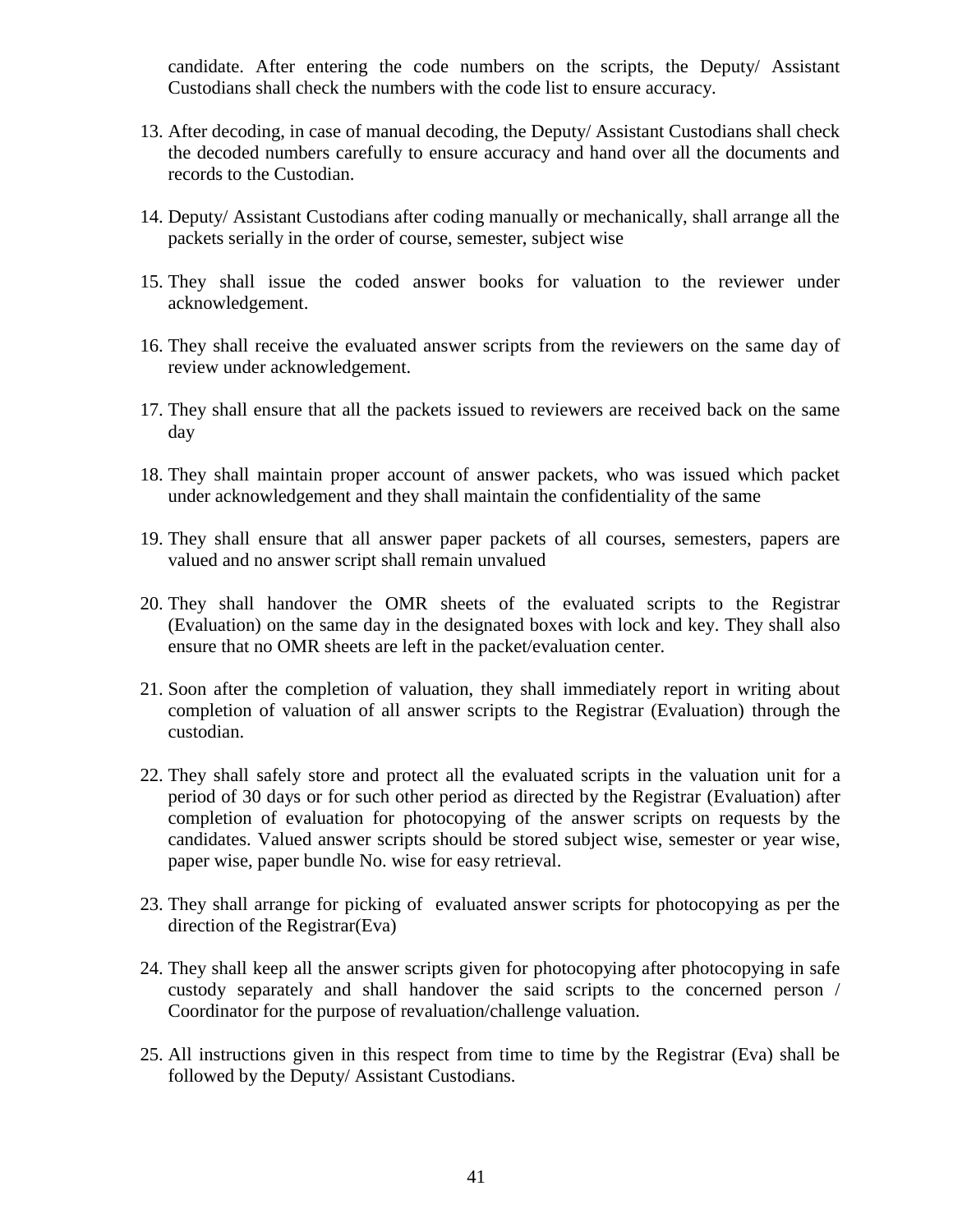# **XX Appointment, Duties and Responsibility of Reviewers**

- 1. The paper setters shall generally be the reviewers. If there is need for more reviewers, the Registrar (Evaluation) shall appoint as many reviewers as necessary on the recommendation of the Custodian/ Chairman of Board of Examiners who have unblemished service record. They shall mark their attendance through **biometrics** maintained in the valuation center every day without fail.
- 2. The reviewers shall use "Green Ink" for the review work and put "R" against the answers reviewed. The review work shall proceed alongside with valuation work in the presence of valuers.
- 3. The review work shall be completed on a day to day basis. The Registrar (Evaluation) shall have the authority to ensure that the review work is completed on the same day, the scripts are valued, by getting the work done with help of senior teachers present for valuation work.
- 4. The Reviewer shall review **15%** of papers valued in each subject completely. However, he/she should verify each answer script and marks allotted to each question and marks transferred on to the facing sheet. If any discrepancy found regarding valuation, transfer of marks and totaling, etc., warn the examiner and get the mistake corrected and report to the Custodian and Custodian shall inform the Registrar (Evaluation) for necessary action as per the rules.
- 5 The Reviewer has to verify the inside and facing sheet, signature and date on all the answer scripts valued by his/her team of valuers on the same day without fail. Failing which he/she shall be jointly liable for the penalty/punishment for such mistakes.
- 6. If the reviewer finds the valuation done by any examiner under him/her unsatisfactory, he/she shall arrange for fresh valuation of the answer scripts by the examiner and report the same to the Registrar (Evaluation). If the examiner refuses to comply with the instructions, another examiner may be entrusted with the work and the one who had erratically valued or not valued correctly may be denied remuneration for the unsatisfactory evaluation work done.
- 7. The valued answer scripts and marks lists with the signature of the examiner and the reviewer should be submitted to the Custodian of the Valuation Unit, on the same day and the same shall be transmitted to the computer Section for taking action immediately.
- 8. The Reviewers shall follow such procedure of review as notified by the University from time to time.
- 9. The Reviewers shall be entitled to remuneration as fixed by the University from time to time.

# **XXI Appointment, Duties and Responsibility of Examiners**

1. The Registrar (Evaluation) shall appoint examiners for each examination from among the list of eligible examiners approved by the Syndicate depending upon the need in each paper. Persons whose names are not in the approved list shall not be appointed. However, under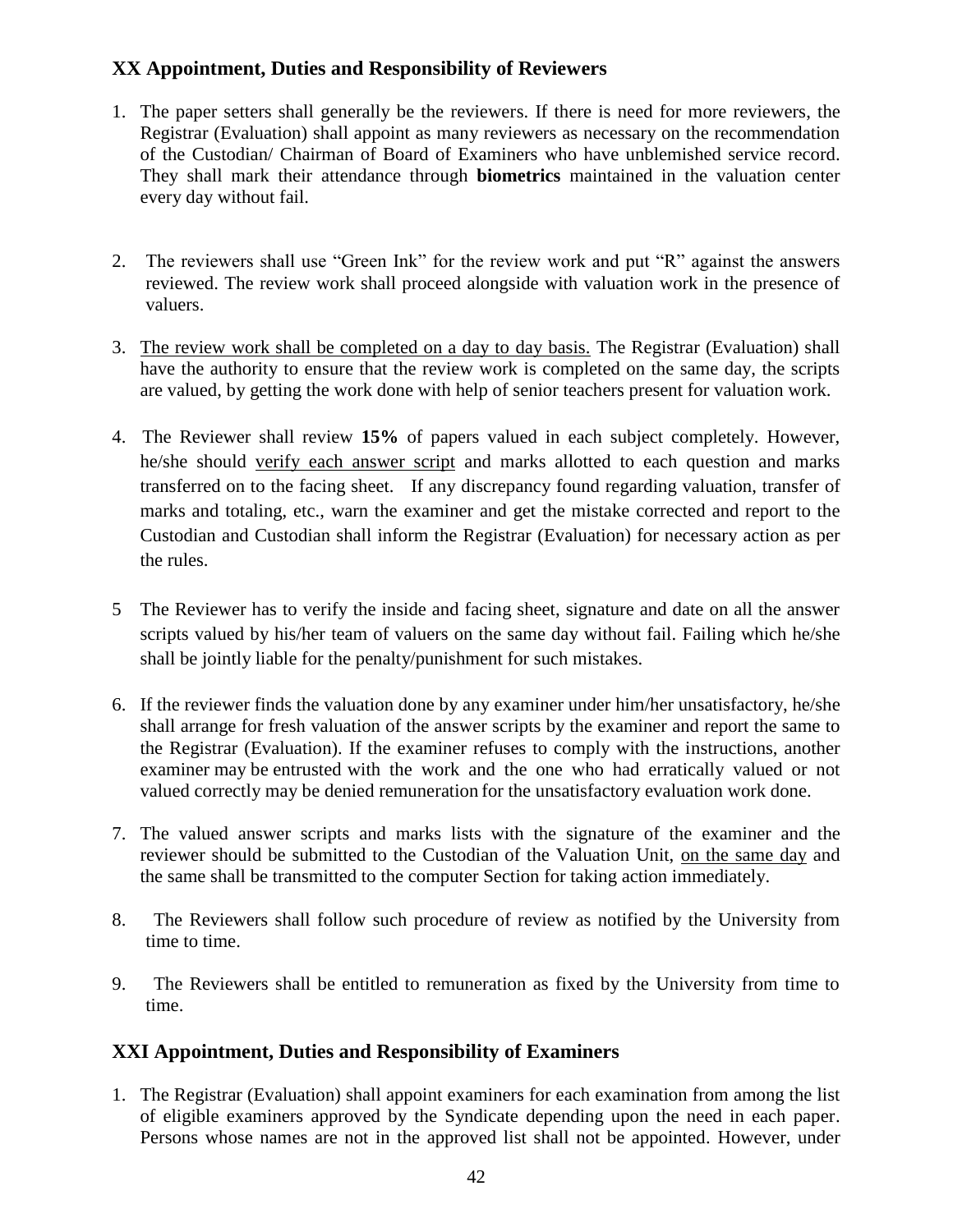special circumstances after obtaining the permission of the Vice-Chancellor exceptions may be made and such cases shall be reported to the Syndicate at its next meetings. Under no circumstances can the Chairman of the BOE/or Custodian issue appointment orders on his/her own. All Examiners will be required to submit their acceptance of the offer in the format given (Appendix 'A').

- 2. The Examiners shall maintain strict secrecy regarding their appointment and other work allotted in connection with the examinations. They shall mark their attendance through **biometrics** maintained in the valuation center every day without fail.
- 3. Each Examiner, after the receipt of appointment letter from the Registrar (Evaluation) shall report to the Custodian of concerned valuation centre allotted to him/her and affix their signatures/Thumb Impression two times daily, i.e., in the morning and afternoon in the attendance register/Biometrics machine maintained by the Custodian of respective valuation centre.
- 4. On the day of commencement of valuation, half a day shall be utilized for discussion with regard to filling of OMR marks sheet and shading and other related valuation work.
- 5 The Examiners shall not evaluate the answer papers not related to his/her subjects.
- 6. The Valuers have to count the number of answer scripts in the packet and verify the dummy number/code of answer scripts with dummy number/code number printed on the answer book and OMR sheet. Discrepancies, if any, should be brought to the notice of the Custodian immediately
- 7. The Valuers must make sure that Dummy Number printed on the answer book and OMR sheet are the same and shall not value the packets in case of any discrepancy and inform the same to Custodian for the needful action.
- 8. The examiners shall value the scripts strictly in accordance with the scheme of valuation given by the paper setters. They shall get 15% of the scripts valued by the reviewer/ by the paper setter, additional reviewer appointed for the purpose and adhere to the instructions given.
- 9. The examiners shall value the answer scripts assigned to them only with RED INK PEN. The marks shall be assigned at the end of each answer or a part of the answer at the left hand of the margin. Marks awarded for each answer or part shall be awarded in RED INK and on the facing sheet of the answer script along the columns provided for them. After entering both in figures and in words the total marks obtained by the examinee the examiner shall record his/her full signature in the column provided for on the facing sheet.
- 10. The examiner shall value all the answers and take into account the marks of only the maximum required or permitted questions by considering the marks awarded to the questions advantageous to the candidate and round off those not considered.
- 11. The examiners shall write 'ZERO' wherever answers do not deserve any marks. The examiner shall total up the marks.
- 12. The examiner shall ensure that no answer or part of any answer is left out in valuation. The valuers should read the answer script in detail and evaluate the scripts. The marks awarded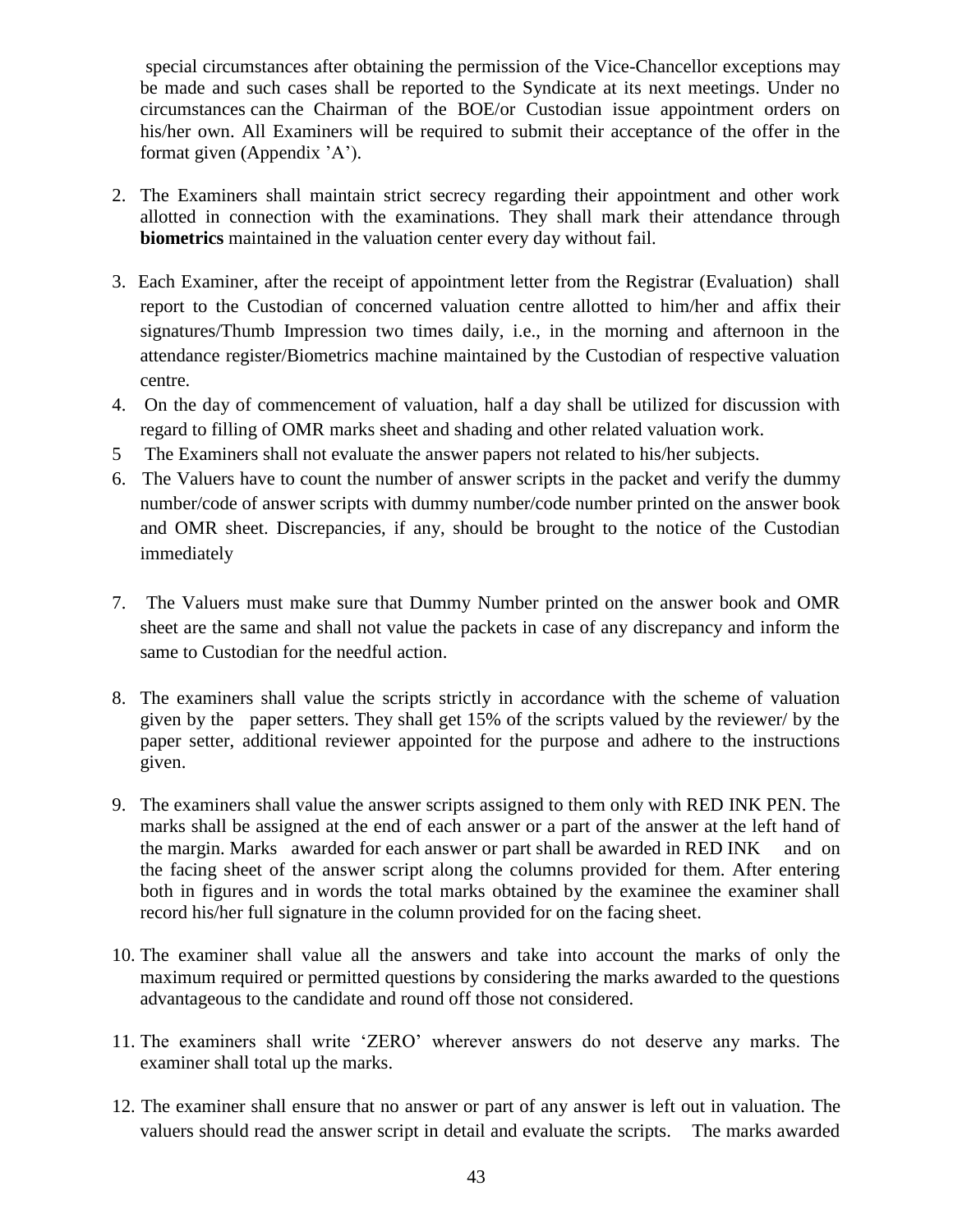in each page should be counted properly and carry out the marks to cover page entered in marks sheet both in figures and words with his/her signature.

- 13. The examiner shall not take the answer scripts out of valuation center under any circumstances.
- 14. The examiner shall not value any answer script which bears no register number/code number. All such cases shall be reported forthwith to the Custodian/Registrar (Evaluation) for their instructions.
- 15. If the examiner during valuation of the scripts suspects any case of malpractice, he/she shall immediately report it to the Custodian/Registrar (Evaluation). He/she shall submit the suspected script after valuing it fully along with his/her report to the Custodian/Registrar (Eva) by name. He/she shall enter such references in the marks list against the register number / code number.
- 16. The examiner shall report to the Registrar (Eval) by name, cases of any candidates of other person on his/her behalf approaching him/her for any favor or writing letters to him/her indicating the name of the person, the register number/code number of the candidate, subject/paper etc., He/she shall also send the answer scripts of such candidates along with his/her report to the Registrar (Evaluation), forthwith.
- 17. The examiners shall value not less than 36 full/ 54 half scripts per day i.e., 18/ 27 answer scripts in the morning and 18/27 answer scripts in the afternoon as the case may be.

**Note:** A half script implies an answer script of a paper of duration of less than 3 hours.

- 18 The examiner shall prepare marks lists in the prescribed proforma provided for the purpose. The Examiners should have full knowledge of shading and filling of OMR marks sheets
- 19. Black Ball point pen should be used for shading of OMR marks sheet and if any mistakes made in the OMR marks sheet at the time of shading it cannot be rectified further. Therefore care should be taken while shading.
- 20. Only after review of answer scripts by the reviewer and after his/her signature on the answer scripts. The valuers shall start entering marks and shading on OMR sheet corresponding to dummy numbers. The Dummy number printed on answer script and OMR sheet should be same.
- 21. The columns provided in the OMR marks sheet and prescribed for valuers should be verified with due care and caution and shade the columns. The valuers are to be entered their code number clearly if any. If any confusion, with regard to filling and shading of OMR marks sheet, the same may be clarified with Reviewer/Custodian
- 23. Persons whose family members are taking the University examination shall not be chosen to do any type of work connected with the particular examination except under special permission from the Registrar (Evaluation).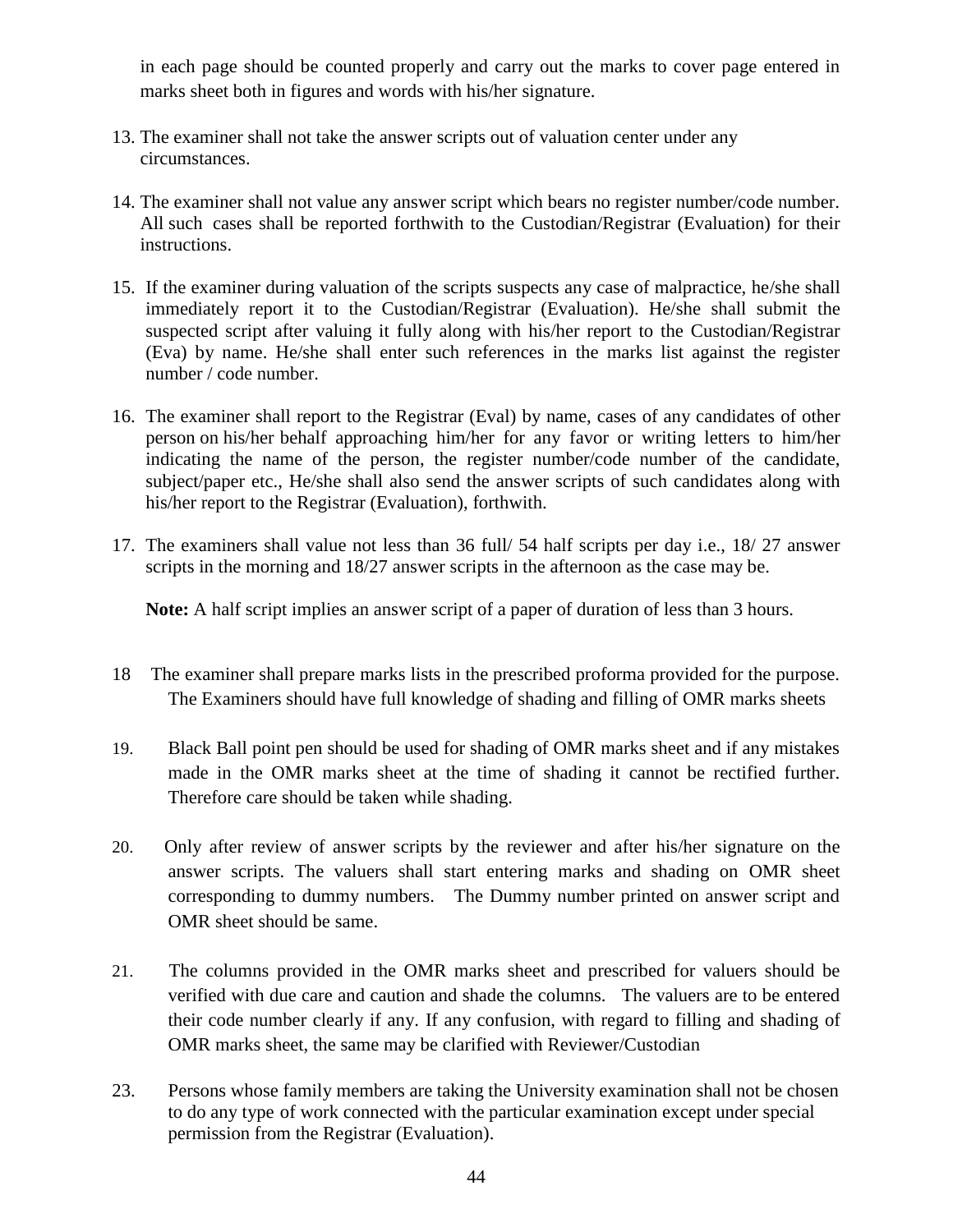(Son, daughter, grand-son, grand-daughter, nephew niece, brother, sister, husband, wife, sister -in law,Brother - in –law, father, mother, uncle, aunt etc.,)

- 24. The examiners appointed for the conduct of practical examinations shall ensure that the marks are awarded in the answer scripts to each answer or part of an answer. The marks list of practical examinations entered on the facing sheet of the answer scripts in the columns provided and the examiners shall also enter the marks awarded for class records separately in the marks lists in the column provided for and in case of exceptions shall make the required observation in the remarks column in the marks list.
- 25. The examiners shall handover the duly sealed marks lists of practical examinations to the chief Superintendent of the centre on the same day. The practical marks lists shall not be sent by the examiner to the Registrar (Evaluation) directly under any circumstances. The Chief Superintendent shall send practical marks lists to the University.

# **XXII Appointment, Duties and Responsibilities of verifiers and scrutinizers**

#### *A. Verifiers*

The Registrar (Evaluation) shall appoint required number of teachers as verifiers to valuation centers to discharge the following duties:

- 1. After their appointment, they shall report for duties to the designated Custodian of the valuation center along with their appointment orders
- 2. They shall mark their attendance through **biometrics** maintained in the valuation center every day without fail.
- 3. They shall get the valued answer script packets from the Custodians and take out OMR sheet and all the answer books of each packet.
- 4. Verify and tally the valued answer books with reference to the Reg. No. or Dummy No.
- 5. Shall see whether all the answers have been valued and marks awarded and extra answers are rounded off and not considered for totaling of marks
- 6. Verify the correctness of total marks.
- 7. Verify the correctness of marks awarded in words and figures.
- 8. They shall verify and tally that the OMR sheet contains the same total number of marks awarded in the answer script/ on the facing sheet
- 9. They shall verify correctness of shading in the OMR sheet corresponding to the marks awarded in the answer script
- 10. They shall verify the existence of the signature of the valuer/reviewer on each script and OMR at the specified places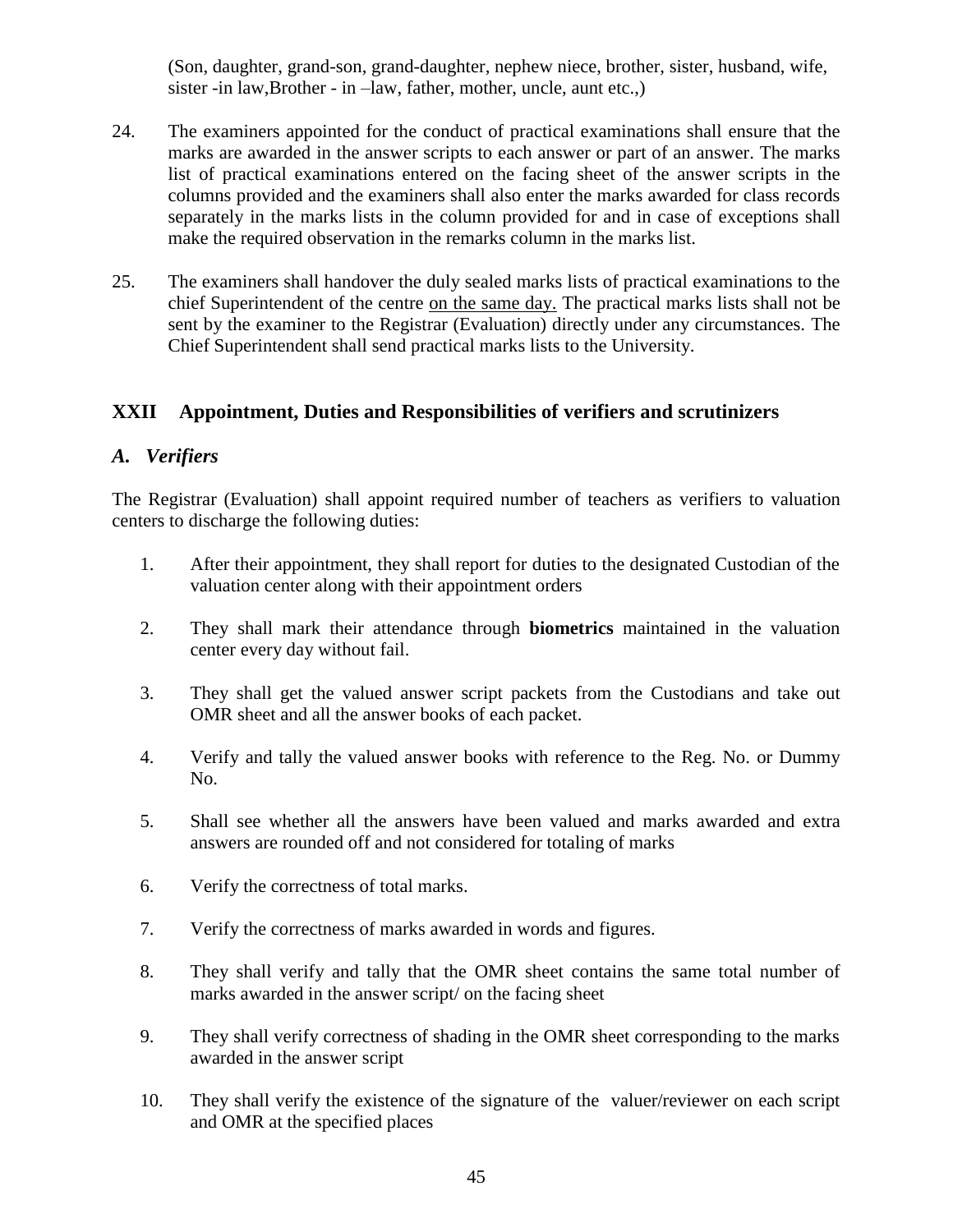- 11. After the completion of the process of verification, they shall authenticate the work done by them by affixing specified sticker on each packet
- 12. Shall affix his/her signature on each and every verified OMR and he/she shall also keep the OMRs separately subject wise, course wise, semester wise and hand over the same to the custodian on the same day of verification and in turn the custodian shall hand over the same to the Registrar(Eva) on the same day
- 13. If any discrepancy is found with regard to the above mentioned entries, he/she should immediately bring to the notice of the Registrar (Eval)/Custodian in writing to get it rectified by the concerned examiner.
- 14. A dairy of the work he/she has carried out on each day should be maintained and signed by him/her on each page and in which discrepancy, if any, found by him/her indicating the subject and the name of the valuer/reviewer, register number, examination and also the total number of scripts verified should be recorded. A bound register for this purpose should be maintained.
- 15. They should ensure that the above work is being carried out prior to the announcement of examination results and hence he has to maintain utmost secrecy in the matter. This work should however be completed as and when the valuation is over, without any delay.
- 16. They should not leave the valuation centre until the answer scripts given to him are completely checked, accounted and returned to the Custodian.
- 17. They are not expected to carry any material related to his work outside valuation centre. He/she should handover all the materials to the custodians before he/she leaves the premises.
- 18. They should complete the work without keeping anything pending for the next day.

#### *B) Result Sheet and Marks Card Scrutinizers*

- 1. They shall check and verify randomly and /or in doubtful cases, before announcement of the results, the provisional result list with reference to the register numbers, subjects and original OMR/Marks list of candidates in each subject and certify that the entries made in Answer script, OMR and scanned C.D is true and correct and the result may be published.
- 2. After declaration of the results, the marks cards shall be printed by the computer section/ any agency authorized by the University and the same shall be handed over to the scrutinizers under acknowledgement for verification. The scrutinizers shall verify randomly the marks cards with reference to the provisional result sheet announced by the University and affix their signatures, wherever necessary, for having verified the marks cards
- 3. They shall Check-up the marks cards whether the name, Reg. No, subjects, month and year of examination etc of the candidate are properly entered.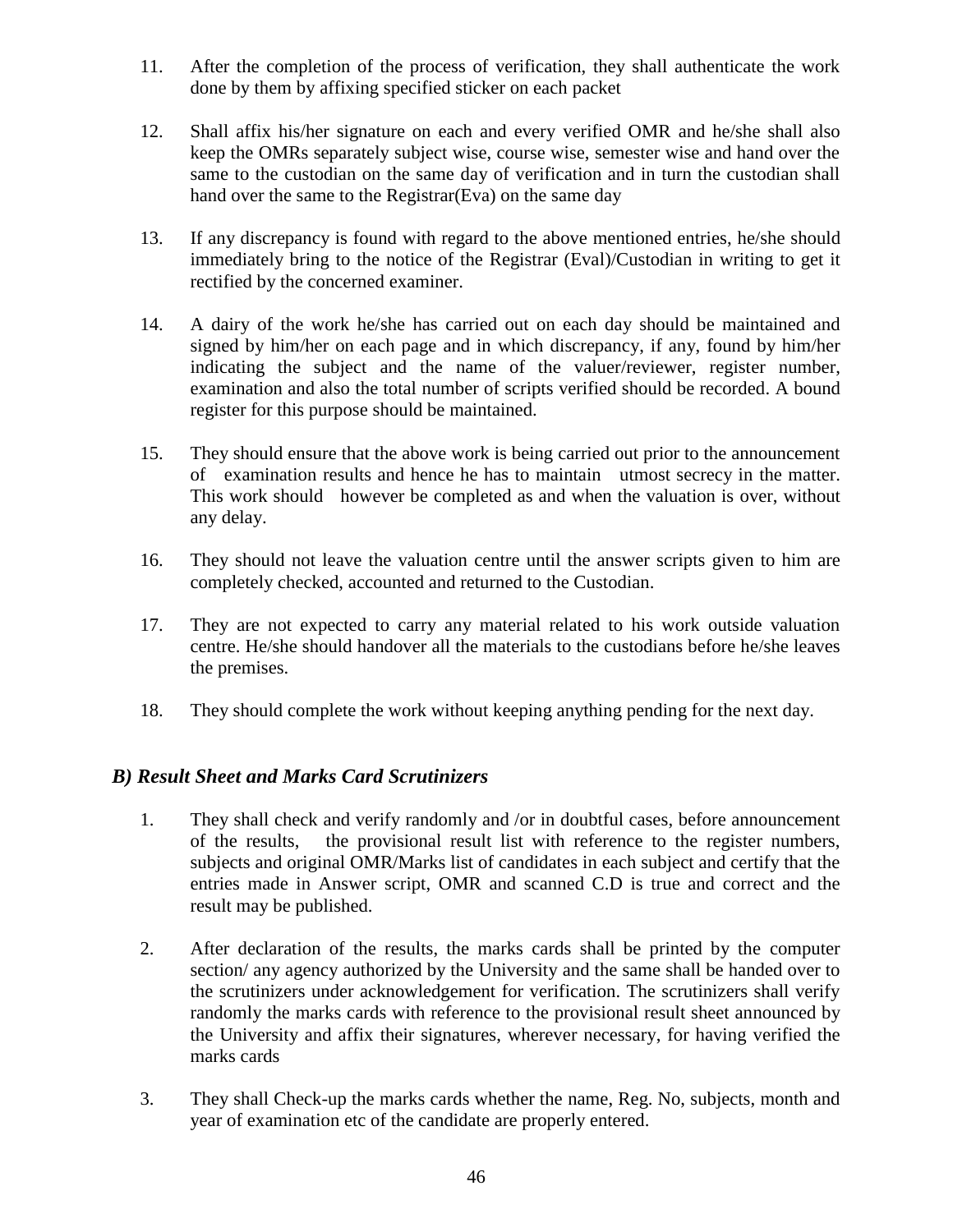4. After verification all the marks cards given to them shall be handed over to the Registrar (Eval.) for distribution to the colleges/Departments

# **XXIII Valuation of Scripts in Under Graduate Courses**

1. There shall be a Central valuation for Valuation of Answer Scripts in Under Graduate **Courses** 

- 2. Each paper shall be valued by only one valuer, whose name appears in the panel of examiners approved by the Syndicate,. The marks awarded by the valuer shall be final unless the same is changed by the reviewer. The marks awarded by the Reviewer shall be final.
- 3 Each valuer shall value as many number of scripts as prescribed by the University from time to time
- 4. **Internal Assessment/Practical/Grades:** The Internal Assessment/Practical Marks/ Grades obtained from respective course teachers shall be sent to the Registrar (Evaluation) in sealed covers by the Principal of the college before commencement of theory examination both in hard and soft form/ online on or before the time fixed by the Registrar (Evaluation). The same shall be sent to the computer section for entry and inclusion in the result.

# **XXIV Photocopy/Re-Valuation (U.G)**

- 1. After declaration of the results of the Under-Graduate Examination, if any candidate wishes to apply for Photocopy, he /she shall apply to the Registrar (Evaluation) in the University or in any office of the firm authorized by the University for the said purpose, by paying the prescribed fees notified by the University from time to time within 10 days from the date of announcement of results of the respective course.
- 2. The photocopy of the script shall be supplied to the candidate within 20 days after last date for submitting application for the same.
- 3. After receipt of the Photocopy if any candidate wishes to apply for Re-Valuation, he /she shall apply to the University at the place notified by the University for the said purpose by paying the prescribed fees notified by the University from time to time within 10 days from the date of issue of photocopy by the University. The candidates shall receive the photocopies only through their respective colleges.
- 4. Candidates who have secured 15% of maximum marks or more in each paper are eligible to apply for Re-Valuation by paying prescribed fee.
- 5. The Photocopy of the answer scripts shall be enclosed with the revaluation application form, failing which the application shall be rejected.
- 6. After receipt of applications for Re-Valuation, the Registrar (Evaluation) may, with the prior permission of the Vice-Chancellor, either himself or through the Co-ordinator, specially appointed for the said purpose, shall arrange for valuation by a specialist from among the panel of examiners approved already or specially by the syndicate, to evaluate the concerned scripts. The Co-ordinator so appointed shall fulfill the eligibility and other conditions as specified for the Custodian.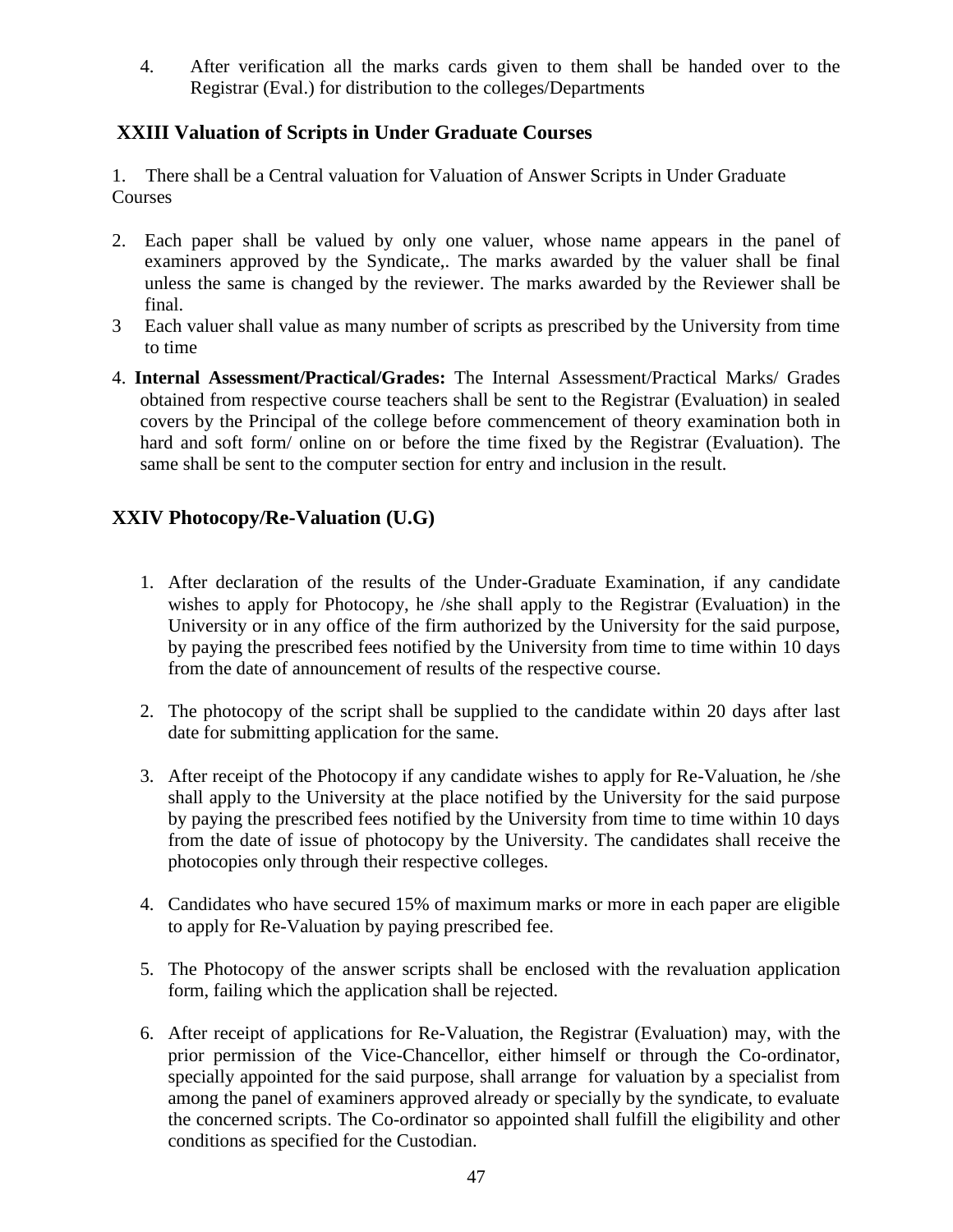7. In case of Re-valuation, if there is a difference of more than 15% marks between the first valuation and re-valuation, the said script shall be referred to third valuer, who has not valued the script earlier and the marks awarded by the third valuer shall be final. However, the candidate is entitled to the marks advantageous to him/her.

## **XXV Correction of Totaling Mistakes/Non valuation of any question/s/ Non declaration of results etc.**

- 1. After obtaining the photocopy if the candidate finds any totaling mistakes/non valuation of any question/s, not carrying of marks awarded to the questions to the facing sheet etc., a candidate shall submit application to the Registrar (Evaluation) through the College for correction of such mistakes and to issue corrected marks card, enclosing the Photocopy of the script and xerox copy of the marks card/result sheet, within 10 days from the date of receipt of the photocopy of the script in the college.
- 2. In case of non declaration/partial declaration of results, the principal of the college shall submit the details of all such candidates with Register number and other relevant documents like A-Form, Invigilation dairy etc., within 15 days from the date of declaration of result by the University. Any such requests made after the period prescribed above shall not be entertained.
- 3. The Registrar (Evaluation) shall refer such cases to the Computer section/ scanning agency to verify the scanned data and OMR Sheets and in case the required data is not available in the said section the same may b e referred to the Custodian of the valuation center to verify the same with the original script along with the valuer and reviewer and to submit the report duly signed by them. On receipt of the said report he/she shall direct the concerned to make necessary correction in the results and to issue corrected marks card. In all such cases the valuer/reviewer shall be punished as per University rules.

# **XXVI Valuation of Scripts in Post Graduate Courses**

- 1. There shall be a Central valuation for Valuation of Scripts in Post Graduate Courses
- 2. Each paper shall be valued by two valuers, one ordinarily by an internal and the other by an external examiner whose names appear in the panel of examiners approved by theB.O.S and Syndicate. The results shall be the average of the two valuation marks. However, the Registrar (Evaluation) may get both the valuation done by external valuators.
- 3. In case there is a difference of more than 20 marks in the two valuations, the script must be valued by a third examiner who figures in the approved panel of examiners but who has not been a valuer in the first or second valuation and his/her assessment shall be final.
- 4. **Internal Assessment/Practical:** The Internal Assessment/Practical Marks obtained from respective course teachers shall be sent to the Registrar (Evaluation) in sealed covers by the Principal/Chairperson, P.G. Department, before commencement of theory examination both in hard and soft form/online. The same shall be sent to the computer section for entry and inclusion in the result.
- 5. Wherever special provision is not made for the P.G. Examinations , the provisions made for U.G. Examinations under these ordinances shall apply mutatis-mutandis the P.G. Examinations also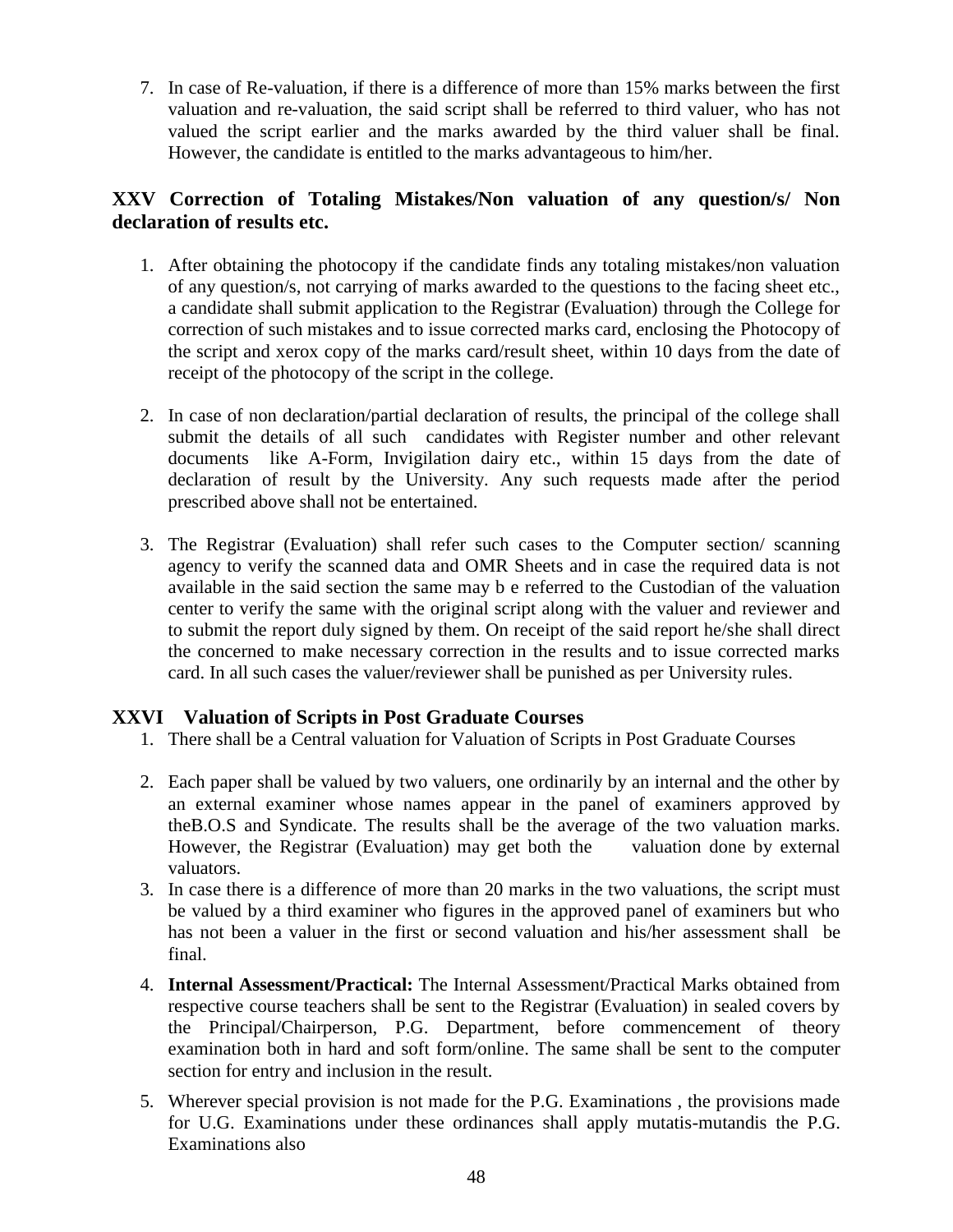# **XXVII Re-Valuation (P.G)**

- 1. After declaration of the results of the post-graduate examination, if any candidate wishes to apply for Re-Valuation, he /she shall apply to the University at the place notified by the University for the said purpose by paying the prescribed fees notified by the University from time to time within 10 days from the date of announcement of the results by the University.
- 2. Candidates who have secured 15% of maximum marks or more in each paper are eligible to apply for Re-Valuation, by paying the prescribed fees notified by the University from time to time. There is no provision for Photocopy of answer script.
- 3. After receipt of applications for Re-Valuation, the Registrar (Evaluation) either personally or through the Co-ordinator appointed for the said purpose, with the approval of the Vice-Chancellor, ask a subject specialist from among the panel of examiners approved already or specially by the syndicate, to evaluate the concerned script.
- 4. In case of Re-valuation, the average of the marks awarded to the candidate in the main valuation and Re-valuation shall be final. However, the candidate is entitled to the marks advantageous to him/her.

# **XXVIII Procedure for Attending to the Problems of students**

- 1. Any problem pertaining to mistakes in declaration of results, in marks cards or degree certificates or revaluation shall be referred by the Principal of the concerned college/Chairman of the P.G. Department to the cell constituted/officer authorized by the Registrar (Evaluation) in the Examination Section for this purpose. Corrections, if any, shall be made only under the orders of the Registrar (Evaluation)
- 2. All problems pertaining to the examination work of their college must be attended to by a Co- ordinator (Examinations) designated in each college by the principal of the College.
- 3. The Coordinator shall submit all the cases duly forwarded by the Principal to the Registrar (Evaluation) in person or by Registered Post within specified period.
- 4. After receipt of such Applications, the concerned section shall attend the work and dispose of the same within **3 days**. In case of non disposal within stipulated period, the reply with cogent reasons shall be sent to respective college within 7 days and bring to the notice of the Registrar (Evaluation)
- 5. The Registrar (Evaluation)/authorized officer shall organize meetings of Co-ordinators at least once in a month to ensure that no matters are pending within the Examination Section.

#### **XXIX Remuneration/Honorarium/Allowances**

Remuneration/ Honorarium/Allowances/Fees etc., are to be paid to the Chairman and Members of the BOE, Paper – Setters and Valuers, Custodians, Co-ordinators, Chief Tabulators, Tabulators, Chief Superintendent and Dy. Chief Superintendents, invigilators, Flying- Squad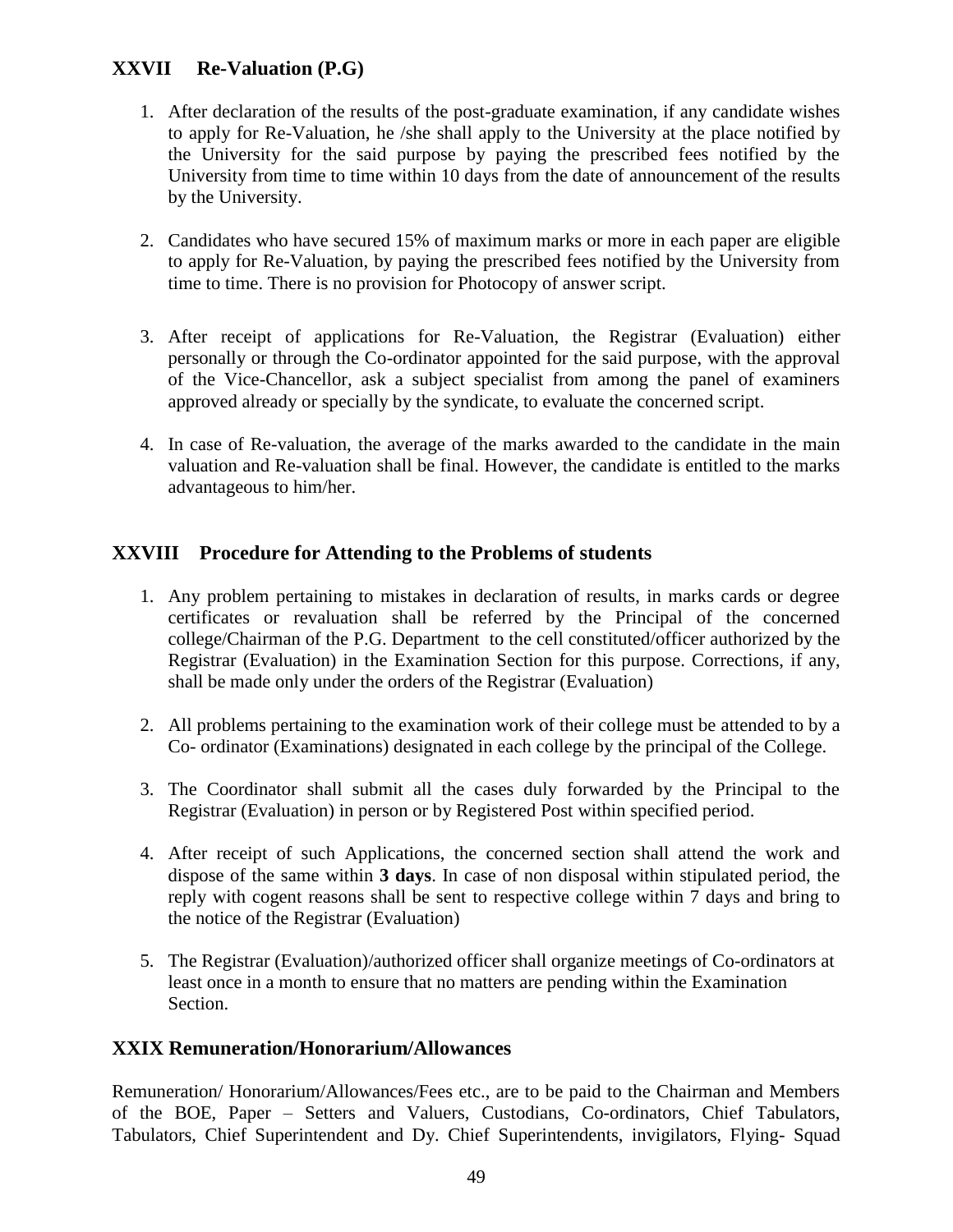members and Chief, and others who have put in work in connection with the conduct of examinations, as per the rates fixed by the University authorities from time to time. If any fine, penalties are to be imposed on any of them, an undertaking should be taken from the payment – receiver at the time of payment that he/she is bound to return to the University any such amount after an order to this effect is passed by the Registrar (Evaluation).

#### **XXX Examination Work as Duty**

It shall be the mandatory duty of all the Teaching and Non-teaching staff in the University, constituent and affiliated colleges and the P.G. Departments to perform the examination duties as allotted to them by their immediate superiors and any of the University authorities. However, in exceptional circumstances, such duties may be exempted if justified through proper reasons given in writing.

**Obligations of Teachers and Acts of Indiscipline and Malpractice in the University Examination by the Teaching & Non -Teaching Staff under Sections 73, 74 & 75 of Karnataka State Universities Act-2000**

*Extract of the Karnataka State Universities Act 2000*

#### **Section 73: Duties of a Teacher:**

(1) Every teacher of a University or an affiliated college shall carry out the work relating to teaching, research, examination or academic work assigned to them by the University from time to time.

(2) For the purpose of sub-section (1) both the teaching and non-teaching employees in the services of the University and also in the colleges affiliated to the University shall be administratively controlled by the University and shall abide by the instructions or orders issued by the University from time to time.

#### **Section 74: Obligations to perform the examination work:**

(1) Any person who is entrusted with the examination work relating to paper setting, invigilation, supervision, evaluation, conduct of practical examinations, printing of question papers and answer books, tabulation and preparation of marks cards and all such activities incidental thereto and connected therewith shall discharge such duties prudently and with utmost integrity for attainment of the academic standards.

(2) If any person who has been allotted the examination work under sub-section (1) is found guilty of breach of duties or involves in any misbehavior, shall on conviction be punished with imprisonment for a period which may extend to three years or with a fine up to two thousand rupees or with both;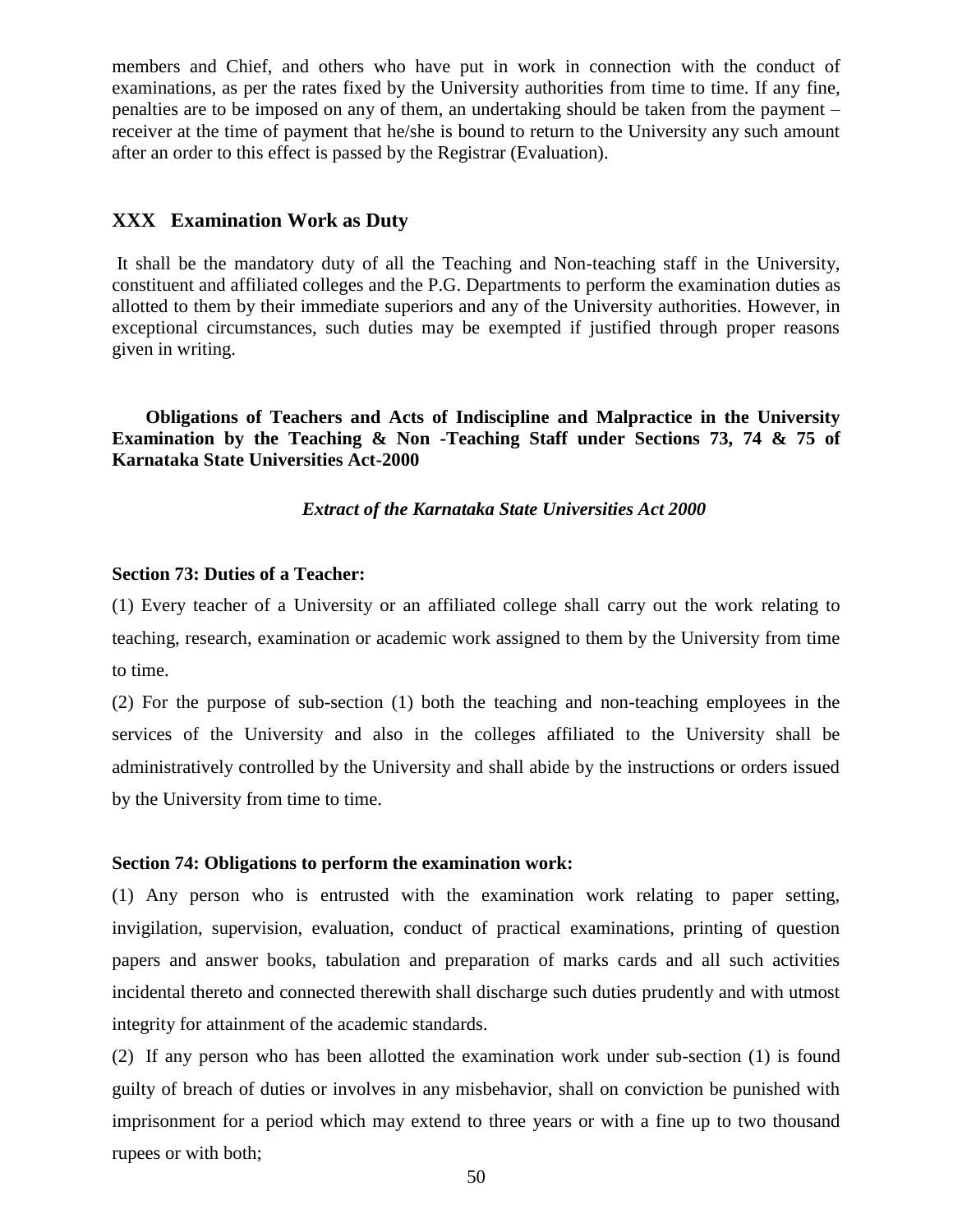(3) No court shall take cognizance of offence punishable under this section or the abetments of any such offence save on the complaint made by the Registrar (Evaluation).

#### **Section 75- Punishment for Abetment of Offences:**

Whoever instigates or abets the commission of offence punishable under section 74 shall, on conviction be punished with the same punishment provided for in that section.

The punishable wrongs by the teaching and non-teaching staff may occur at three stages viz., Pre-Examination, During Examination and Post-Examination.

# **XXXI Punishment/Penalty for various mistakes/malpractices committed in Examination by Teaching/Non-Teaching Staff**

The Vice Chancellor, on receiving a complaint in writing or otherwise, is empowered to constitute an enquiry committee to enquire into the allegations of mistakes or malpractices committed by the personnel employed/appointed in the conduct of examination, evaluation, processing and declaration of results and all other incidental and ancillary matters. The committee shall conduct an enquiry by providing an opportunity of hearing to the delinquent and submit its report, based on which the Vice Chancellor shall impose the penalties provided here under.

**Punishment/Penalty for various mistakes/malpractices committed in Examination by Teaching/Non-Teaching Staff at different stages is indicated below:** 

#### **A. SCRUTINY OF EXAMINATION APPLICATION FORMS AT COLLEGE LEVEL**

| 1.             | Not submitting list of candidate's/ question<br>paper indent subject wise, course wise,<br>semester wise and syllabus-wise statistics to | Impose a penalty of not less than Rs.<br>5,000/- but not exceeding $Rs.10,000/$ - on<br>the college |
|----------------|------------------------------------------------------------------------------------------------------------------------------------------|-----------------------------------------------------------------------------------------------------|
|                | the Registrar (Evaluation) in time.                                                                                                      |                                                                                                     |
| $\overline{2}$ | Non submission/ submission of incomplete<br>examination application forms to the Registrar<br>(Evl.)                                     | Impose a penalty of not less than Rs.<br>5,000/- but not exceeding $Rs.10,000/$ - on<br>the college |
| 3              | of<br>Non payment/ incomplete payment<br>prescribed examination fees                                                                     | Impose a penalty of not less than Rs.<br>5,000/- but not exceeding $Rs.10,000/$ - on<br>the college |
| 4.             | submission/incomplete submission of<br>Wrong<br>documents                                                                                | Impose a penalty of not less than Rs.<br>5,000/- but not exceeding $Rs.10,000/$ - on<br>the college |
| 5.             | Issue of Hall tickets to ineligible                                                                                                      | Impose a penalty of not less than Rs.                                                               |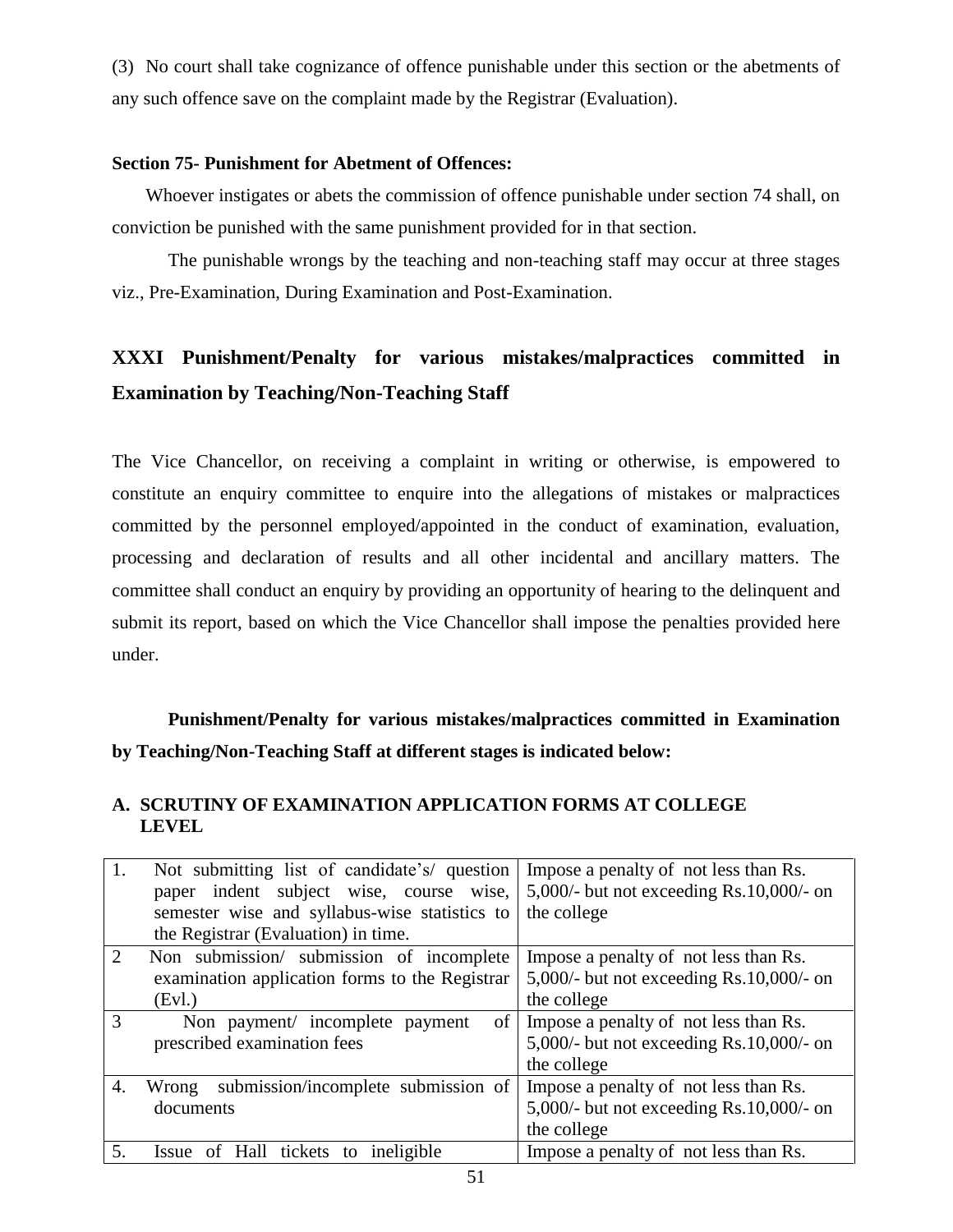|    | candidates                                                                                         | Rs.10,000/- on the college per candidate |
|----|----------------------------------------------------------------------------------------------------|------------------------------------------|
| 6. | Forwarding of Examination application forms   Impose a penalty of not less than Rs.                |                                          |
|    | after the last date fixed by the University and $\vert 5,000/$ - but not exceeding Rs.10,000/- per |                                          |
|    | before 15 days to the commencement of the candidate                                                |                                          |
|    | first paper of the examination.                                                                    |                                          |

# **B. SCRUTINY OF EXAMINATION FORMS AT UNIVERSITY**

| 1. | Giving Wrong exemptions by the Computer<br>section.                                       | Impose a penalty of Rs. 1000/- for each<br>mistake on the concerned employee after<br>a summary enquiry by the Registrar<br>(Eva).    |
|----|-------------------------------------------------------------------------------------------|---------------------------------------------------------------------------------------------------------------------------------------|
| 2. | Change of subjects                                                                        | Impose a penalty of Rs. 1000/- for each<br>mistake on the concerned employee after<br>a summary enquiry by the Registrar<br>(Eva).    |
| 3. | Accepting the application after the last date<br>without the approval of Registrar (Eval) | Impose a penalty of Rs. 1000/- for each<br>Application.                                                                               |
| 4. | Any other kind of mistake/acts committed                                                  | Impose a penalty of Rs. 1000/- for each<br>mistake on the concerned employee after<br>a summary enquiry by the Registrar<br>$(Eva)$ . |

# **C. PAPER SETTING AND PRINTING**

| 1. | Accepting the confidential work without                                                                                               | Impose a penalty of Rs. 10,000/- and                                                                                                                                                                                                                                                                      |
|----|---------------------------------------------------------------------------------------------------------------------------------------|-----------------------------------------------------------------------------------------------------------------------------------------------------------------------------------------------------------------------------------------------------------------------------------------------------------|
|    | disclosing the fact in writing when the relatives<br>are appearing for the examinations.                                              | disciplinary action as per rules                                                                                                                                                                                                                                                                          |
| 2. | Refusing / failure to set question paper in time                                                                                      | Impose a penalty of Rs. $5,000/$ - per<br>paper                                                                                                                                                                                                                                                           |
| 3. | Setting of question paper out of syllabus or<br>incomplete question and data                                                          | Impose a penalty of Rs. $5,000/$ - per<br>paper                                                                                                                                                                                                                                                           |
| 4. | Setting of question paper not in accordance<br>with the prescribed question paper pattern/as<br>per the instructions of BOE Chairman. | Impose a penalty of Rs. 5,000/- per<br>paper                                                                                                                                                                                                                                                              |
| 5. | Manuscript written by other than paper setters<br>and BOE Chairman/BOE Member.                                                        | Impose a penalty of $Rs.15,000/$ - per<br>paper                                                                                                                                                                                                                                                           |
| 6. | Not signing the manuscripts.                                                                                                          | Impose a penalty of Rs. 10,000/- per<br>paper.                                                                                                                                                                                                                                                            |
| 7. | Not writing the proper title of the question<br>paper/paper code/duration/marks etc by the<br>paper setter                            | Impose a penalty of Rs. 1000/- each. The<br>Board of Examiners shall preserve the<br>original manuscript and send it on to the<br>Registrar (Evaluation) in sealed packets.<br>If the mistake is done at the time of<br>printing, the penalty of Rs.10, 000/-shall<br>be imposed on the person concerned. |
| 8. | Wrong packing of question papers by printer or<br>the agency authorized.                                                              | Impose penalty of Rs. 10,000/- each and<br>in addition to the quantified loss of money<br>incurred/spent by the University to                                                                                                                                                                             |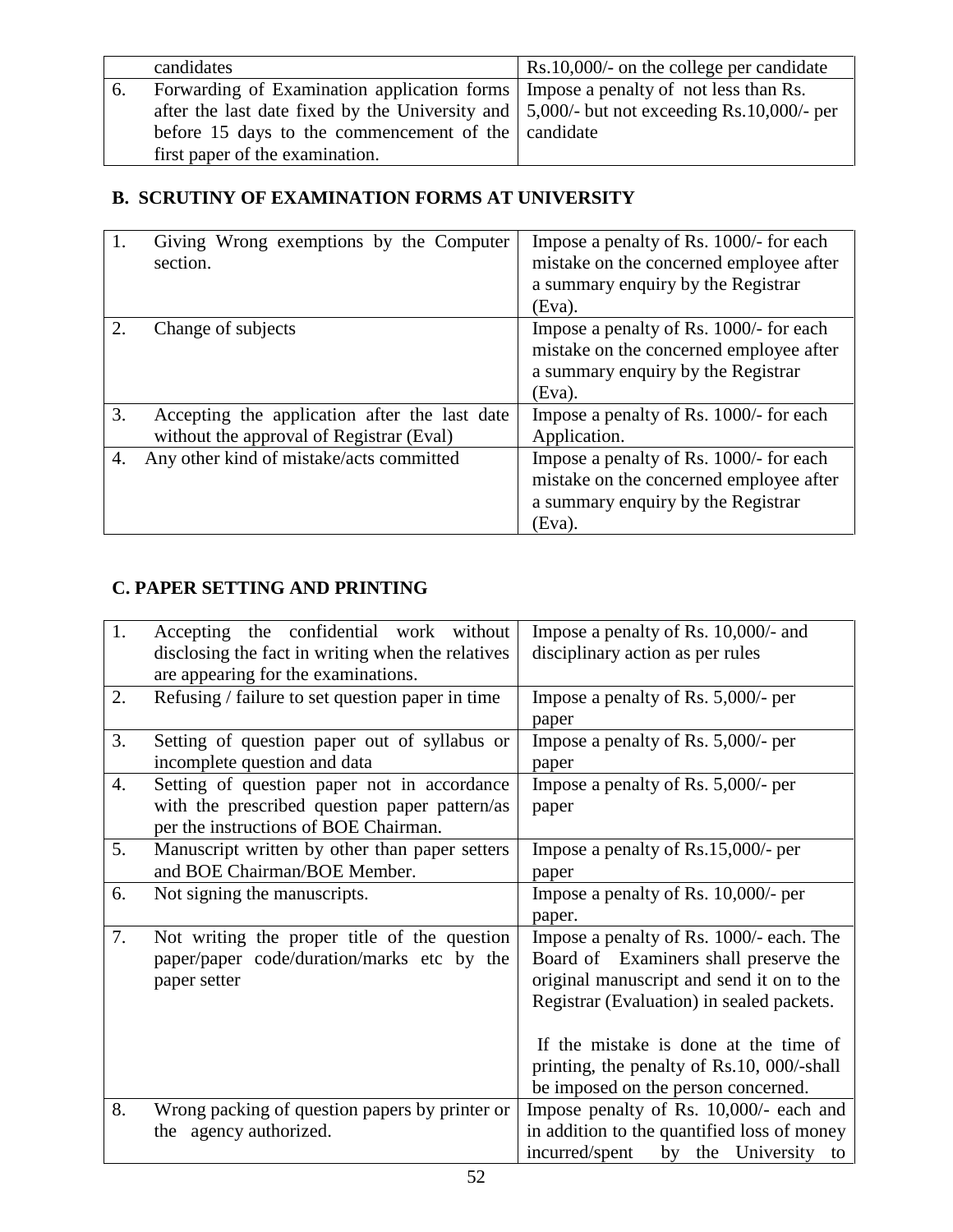|                             |                                                                                                      | hold an examination due to this mistake.                                                                                                                                                             |
|-----------------------------|------------------------------------------------------------------------------------------------------|------------------------------------------------------------------------------------------------------------------------------------------------------------------------------------------------------|
| 9                           | Submitting the question paper without scrutiny<br>by the BOE.                                        | Impose a penalty of Rs. $10,000/-$ on<br>each member and chairman per paper                                                                                                                          |
| 10.                         | Not submitting the question paper within the<br>Prescribed time by BOE Chairman to the<br>University | Impose a penalty of Rs. 10,000/- per<br>paper                                                                                                                                                        |
| 11.                         | Accepting<br>the<br>without<br>paper<br>setting<br>competence/eligibility                            | Impose a penalty of Rs. 10,000/- on each<br>member and chairman per paper                                                                                                                            |
| 12.                         | Not submitting required sets of question papers<br>by the BOE Chairman.                              | Impose a penalty of Rs. 5000/- each                                                                                                                                                                  |
| 13                          | Failure to get any paper/s set and submit the<br>same to University in time by B.O.E Chairman        | Impose a penalty of Rs. 15,000/- and<br>disciplinary action as per rules                                                                                                                             |
| 14.                         | Leakage of question paper:<br>a) by the paper setter,                                                | Impose a penalty of $Rs.25,000/+$ other<br>disciplinary action as per rules                                                                                                                          |
|                             | b) by chairman/members of BOE                                                                        | Impose a penalty of Rs.35,000/- each +<br>disciplinary action as per rules<br>other                                                                                                                  |
| c) at the stage of printing |                                                                                                      | Impose a penalty of Rs.50,000/-+ other<br>action as per terms and conditions of the<br>agreement, if printing is outsourced and<br>disciplinary action in case printing is done<br>in the University |
| $\rm d$                     | at the exam center by the Chief/Deputy<br>Superintendent                                             | Impose a penalty of $\text{Rs.35,000}/+$ other<br>disciplinary action as per rules                                                                                                                   |
| 15.                         | Any other kind of mistakes which are not<br>covered above.                                           | Impose a penalty of Rs. 2000/- for each<br>mistake/-+ other disciplinary action as<br>per rules.                                                                                                     |

# **D. DURING EXAMINATION: AT THE EXAMINATION CENTRES:**

| 1. | Opening of wrong question paper packets by<br><b>Chief Superintendent</b> | Impose a penalty of Rs.10,000/-/-+ other<br>disciplinary action as per rules |
|----|---------------------------------------------------------------------------|------------------------------------------------------------------------------|
| 2. | Not keeping question paper under safe custody                             | Impose a penalty of Rs.10,000/-/-+ other                                     |
|    | by the Chief Superintendent.                                              | disciplinary action as per rules                                             |
| 3. | Distribution of wrong question paper at the                               | Penalty of Rs.10,000/- The expenses that                                     |
|    | examination center.                                                       | to be incurred to conduct re-<br>are                                         |
|    |                                                                           | examination will have to be recovered                                        |
|    |                                                                           | from person responsible and disciplinary                                     |
|    |                                                                           | action as per rules                                                          |
| 4. | Allowing candidates after half an hour of the                             | Impose a penalty of Rs. 2000/-<br>per                                        |
|    | commencement of Exam<br>by<br>the<br>Room                                 | candidate                                                                    |
|    | Superintendent.                                                           |                                                                              |
| 5. | scripts by Room<br>Not signing<br>οf<br>answer                            | Impose a penalty of Rs.2000/- for each                                       |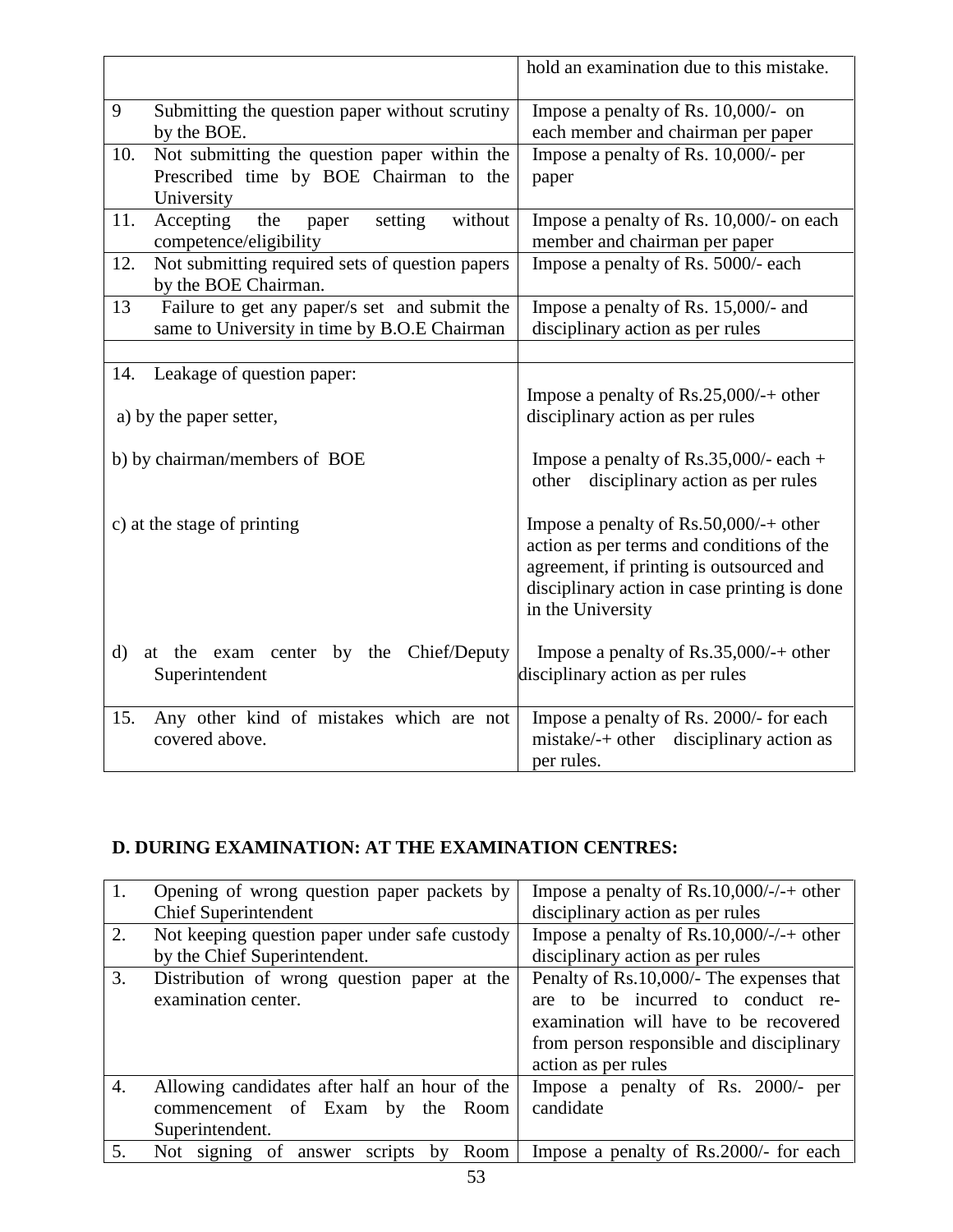|     | Superintendent by verifying Reg. No's.         | mistake.                                     |
|-----|------------------------------------------------|----------------------------------------------|
| 6.  | Allowing candidate without Hall Ticket for     | Impose a penalty of Rs. 5000/- each.         |
|     | Examination.                                   |                                              |
| 7.  | Not writing Sl.No. of script in the Room       | Impose a penalty of Rs. 2000/- each          |
|     | Superintendent report.                         | mistake                                      |
| 8.  | Wrong entry of Sl. No. of script by the Room   | Impose a penalty of Rs. 2000/- each.         |
|     | Superintendent Diary (Invigilation diary)      |                                              |
| 9.  | Writing wrong Reg. No. in the Room             | Impose a penalty of Rs. 2000/- each.         |
|     | Superintendent Diary.                          |                                              |
| 10. | Absence of Chief Superintendent at the         | Impose a penalty of Rs. 5000/-               |
|     | <b>Examination Centre.</b>                     |                                              |
| 11. | Not reporting the absence of external Chief    | Impose a penalty of Rs.5,000/-               |
|     | Superintendent by the Principal.               |                                              |
| 12. | Allowing any other person other than the       | Impose a penalty of Rs.10,000/- each         |
|     | candidate in examination (Impersonation)       | and disciplinary action as per rules         |
| 13. | Dereliction or lapses of duty on the part of   | Impose a penalty of Rs.5,000/- each and      |
|     | Deputy Superintendent / Room                   | disciplinary action as per rules             |
|     | Superintendent/Relieving Superintendent        |                                              |
|     |                                                | Chief<br>Superintendent<br>The<br>shall      |
|     |                                                | immediately report the matter to the         |
|     |                                                | Registrar (Evaluation) and at his own        |
|     |                                                | discretion the Chief Superintendent may      |
|     |                                                | stop further assignment of invigilation      |
|     |                                                | work to the concerned Room/Relieving         |
|     |                                                | Superintendent.                              |
| 13. | Negligence of the supervising staff in         | 1.<br>The<br>Superintendent/Deputy           |
|     | discharging their duties leading to copying/   | and<br>Room/Relieving<br>Superintendent      |
|     | mass copying unruly behavior etc., on the part | Superintendent of the centre shall be        |
|     | of the candidates affecting smooth conduct of  | imposed a penalty of Rs.5, 000/- each        |
|     | examination                                    | per event.                                   |
|     |                                                |                                              |
|     |                                                | 2. A report to the management against        |
|     |                                                |                                              |
|     |                                                | them is to be sent to take disciplinary      |
|     |                                                | action and the action taken in the matter is |
|     |                                                | to be communicated to the University and     |
|     |                                                | to the Directorate of Collegiate Education   |
|     |                                                | by the Management.                           |
|     |                                                |                                              |
|     |                                                | 3 If the class III or IV Employees           |
|     |                                                | involved in such activities, their           |
|     |                                                | entire remuneration shall be forfeited       |
|     |                                                | and further disciplinary action shall be     |
|     |                                                | by<br>the<br>Management<br>taken<br>and      |
|     |                                                | University against them                      |
|     |                                                |                                              |
|     |                                                | 4. If such an action is not taken by the     |
|     |                                                | management, a penalty of Rs.1 lakh on        |
|     |                                                | the management be imposed. In addition       |
|     |                                                | to the above, the proceedings for the        |
|     |                                                | withdrawal of affiliation of the college     |
|     |                                                | shall be instituted.                         |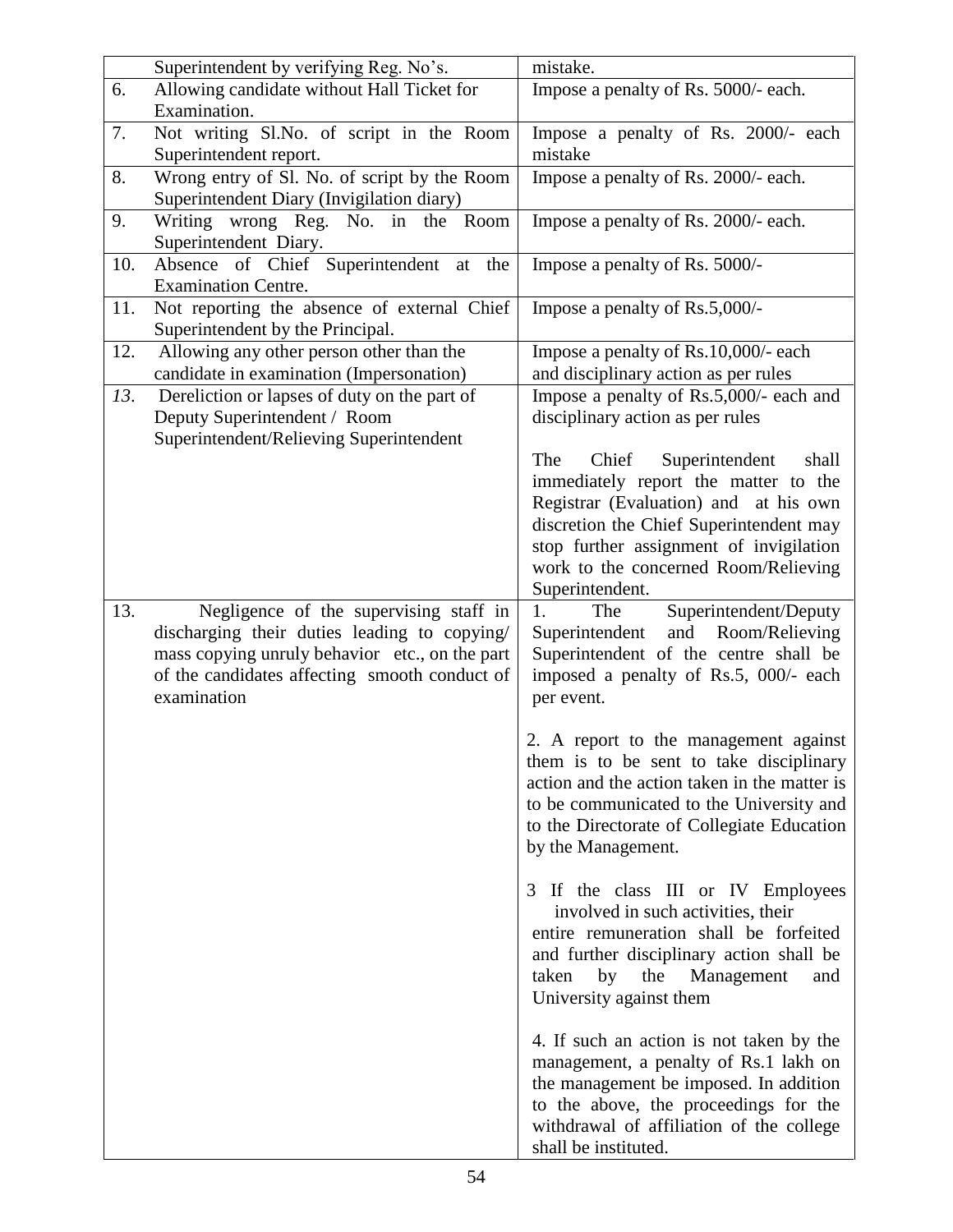| 14<br>Any other mistakes<br>committed<br>the<br>at<br><b>Examination Centre</b>                                                                                           | Appropriate penalty as decided<br>by<br>Enquiry Committee appointed by the<br>University                                                                                            |
|---------------------------------------------------------------------------------------------------------------------------------------------------------------------------|-------------------------------------------------------------------------------------------------------------------------------------------------------------------------------------|
| Not dispatching the answer scripts in time to<br>15.<br>the University as per the instructions given by<br>the University.                                                | Impose a penalty of Rs. 10,000/- for<br>each day of delay and disciplinary action<br>on the concerned persons as per rules<br>and cancellation of examination center<br>for 3 years |
| 17. Not sending the sessional / term work / project<br>work /Internal Assessment marks/grading before<br>the commencement of theory examination.                          | Impose penalty of Rs. 10,000/- per<br>student on college                                                                                                                            |
| 18. In case marks are sent after commencement of<br>theory examination and before announcement of<br>results.                                                             | Impose penalty of Rs. 25,000/- per<br>student on college                                                                                                                            |
| Under no circumstances above said marks sent<br>after declaration of results shall be accepted.                                                                           |                                                                                                                                                                                     |
| 18.<br>Not conducting the practical examination by<br>the Examiners after acceptance of the said<br>work                                                                  | Impose a penalty of Rs.10,000/- and<br>shall be debarred from examination<br>work for 2 years                                                                                       |
| Allowing an ineligible candidate to write<br>19.<br>examination, without the permission of the<br>Registrar (Evaluation) or without payment of<br>fees, by the Principal. | Impose a penalty of Rs. 10,000/- each.                                                                                                                                              |
| Insertion /Replacing of answer book/pages at<br>20<br>the exam center                                                                                                     | Impose a penalty of Rs.15,000/- each<br>and disciplinary<br>and criminal action<br>action                                                                                           |
| 21. Booking any student for malpractices with any<br>ulterior intention by the squad members or for<br>any other related mistakes                                         | Impose a penalty of Rs.5,000/- and shall<br>be debarred from examination work for<br>2 years                                                                                        |
| Any other kind of mistake which is not<br>22.<br>covered above.                                                                                                           | Impose a penalty of Rs.2,000/- for each<br>mistake.                                                                                                                                 |

# **E. DURING CODING AND DECODING:**

| 1. | Not keeping proper accounts of answer scripts | Impose a penalty of Rs. 1000/- for each |
|----|-----------------------------------------------|-----------------------------------------|
|    | bundles received from the exam centers.       | mistake                                 |
| 2. | Wrong coding of answer script.                | Impose a penalty of Rs. 1,000/- each    |
| 3. | Disclosure of code numbers.                   | Impose a penalty of Rs. 15,000/- and    |
|    |                                               | disciplinary and criminal action.       |
| 4. | Not completing the work within stipulated     | Impose a penalty of Rs. 1000/- per day  |
|    | time.                                         |                                         |
|    | 5. Wrong decoding                             | Impose a penalty of $Rs.1,000/-$ each   |
|    | 6. Tampering with Marks of Examiners          | Impose a penalty of Rs. 15,000/- for    |
|    |                                               | each case and disciplinary and criminal |
|    |                                               | action                                  |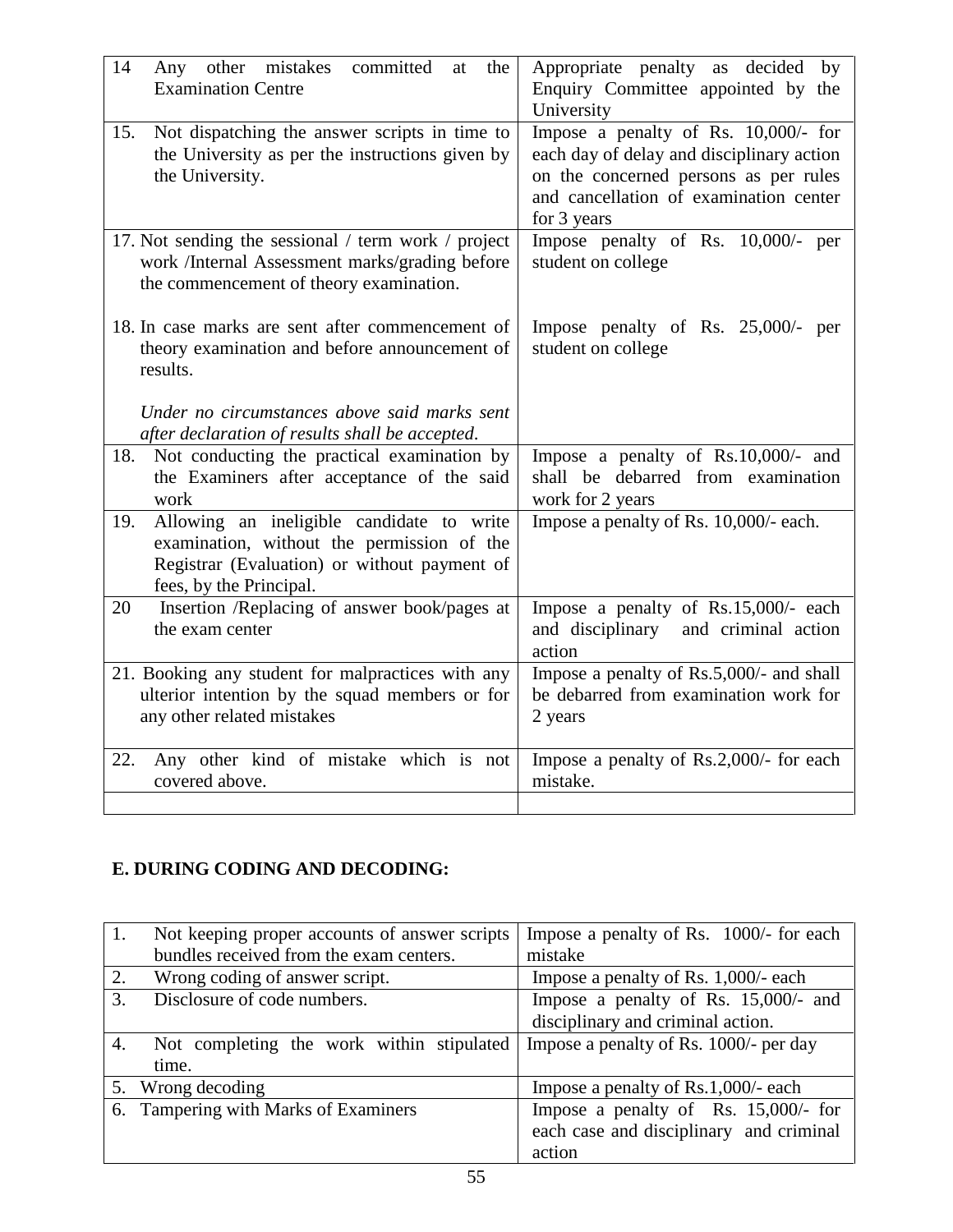| 7. Disclosure of result before declaration by the Impose a penalty of Rs. 5,000/- |                                         |
|-----------------------------------------------------------------------------------|-----------------------------------------|
| University                                                                        |                                         |
| 8. If the coding and decoding is done through                                     | Any penalty specified above for         |
| scanning by any agency authorized by the                                          | respective mistakes and forfeiture of   |
| University and if any above mentioned mistakes                                    | deposits and payments and damages of    |
| are committed by such agency                                                      | Rs.1 Lakh and other necessary action as |
|                                                                                   | per terms and conditions of Agreement   |

## **F. DURING VALUATION**

| 1.                                                  | Erratic valuation by the valuator                                                 | Impose a penalty of Rs.2,000/- per paper                                         |
|-----------------------------------------------------|-----------------------------------------------------------------------------------|----------------------------------------------------------------------------------|
| $\overline{2}$ .                                    | Valuing the paper without competence by the                                       | Impose a penalty of Rs. 5000/-                                                   |
|                                                     | valuator                                                                          |                                                                                  |
| $\mathfrak{Z}$                                      | Non valuation of a part of the answer                                             | Impose a penalty of Rs. 5000/- each                                              |
| $\overline{4}$                                      | Non valuation of a complete answer/non                                            | Impose a penalty of Rs. 3000/-each                                               |
|                                                     | assignment of marks to an answer                                                  |                                                                                  |
|                                                     |                                                                                   | Forfeiture of the entire remuneration,                                           |
|                                                     | Five such mistakes                                                                | conveyance etc., and a penalty of Rs.                                            |
|                                                     |                                                                                   | 3000/- and shall be debarred for 2 years<br>from valuation work and disciplinary |
|                                                     |                                                                                   | action                                                                           |
| 5.                                                  | Wrong/non carrying of marks from inside to the                                    | Impose a penalty Rs. 3000/- for each                                             |
|                                                     | Cover page of the answer script, etc,                                             | mistake                                                                          |
| 6.                                                  | Wrong writing of marks in figures and words                                       | Impose a penalty Rs. 1000/- per mistake                                          |
|                                                     | in the OMR Sheet/marks list                                                       |                                                                                  |
|                                                     |                                                                                   |                                                                                  |
| 7.                                                  | Wrong totaling by the valuator/reviewer.                                          | Impose penalty of Rs. 1000/- each                                                |
| 8.                                                  | Non-entry of marks / Wrong transfer of marks                                      | Impose a penalty of Rs. 1000/- for each                                          |
|                                                     | from answer scripts to OMR marks list.                                            | mistake                                                                          |
| 9.                                                  | Displacing the answer script from one packet                                      | Impose a penalty of Rs. 1000/- for each                                          |
|                                                     | to another packet.                                                                | mistake.                                                                         |
|                                                     |                                                                                   |                                                                                  |
| 10.                                                 | Awarding more marks by valuer/reviewer than<br>the marks fixed for the questions. | Impose a penalty of Rs. 3,000/- per<br>answer                                    |
| 11.                                                 | Failure to round off the extra No. of answers                                     | Impose a penalty of Rs. 500/- each                                               |
|                                                     | by the valuator                                                                   |                                                                                  |
| 12.                                                 | Tampering with the marks given by the valuer/                                     | Immediate cancellation of appointment                                            |
|                                                     | reviewer, indulging in any other malpractice by                                   | and relieving from work with forfeiture                                          |
|                                                     | the Chief Custodian/custodians and other staff                                    | of remuneration, TA/DA and penalty of                                            |
|                                                     | of valuation Unit                                                                 | Rs 25000 and also disciplinary and                                               |
|                                                     |                                                                                   | criminal action be initiated.                                                    |
| 13                                                  | Non issuance of instructions to valuers by the<br>Chief Examiners/Custodians      | To be debarred for 2 years from all types                                        |
|                                                     |                                                                                   | of examination work with penalty of<br>Rs.5000.                                  |
|                                                     | 14. Non-compliance with the rules and instructions                                | Debarring from such work for 3 years and                                         |
| given and doing the work in a disorderly manner, or |                                                                                   | no remuneration to be paid for the work                                          |
| deserting in the middle                             |                                                                                   | done and penalty of Rs.5000/-.and                                                |
|                                                     |                                                                                   | disciplinary action                                                              |
|                                                     |                                                                                   |                                                                                  |
|                                                     | 15. Failure of Principal of the college to ensure                                 | Impose a penalty of Rs. 25000/- on                                               |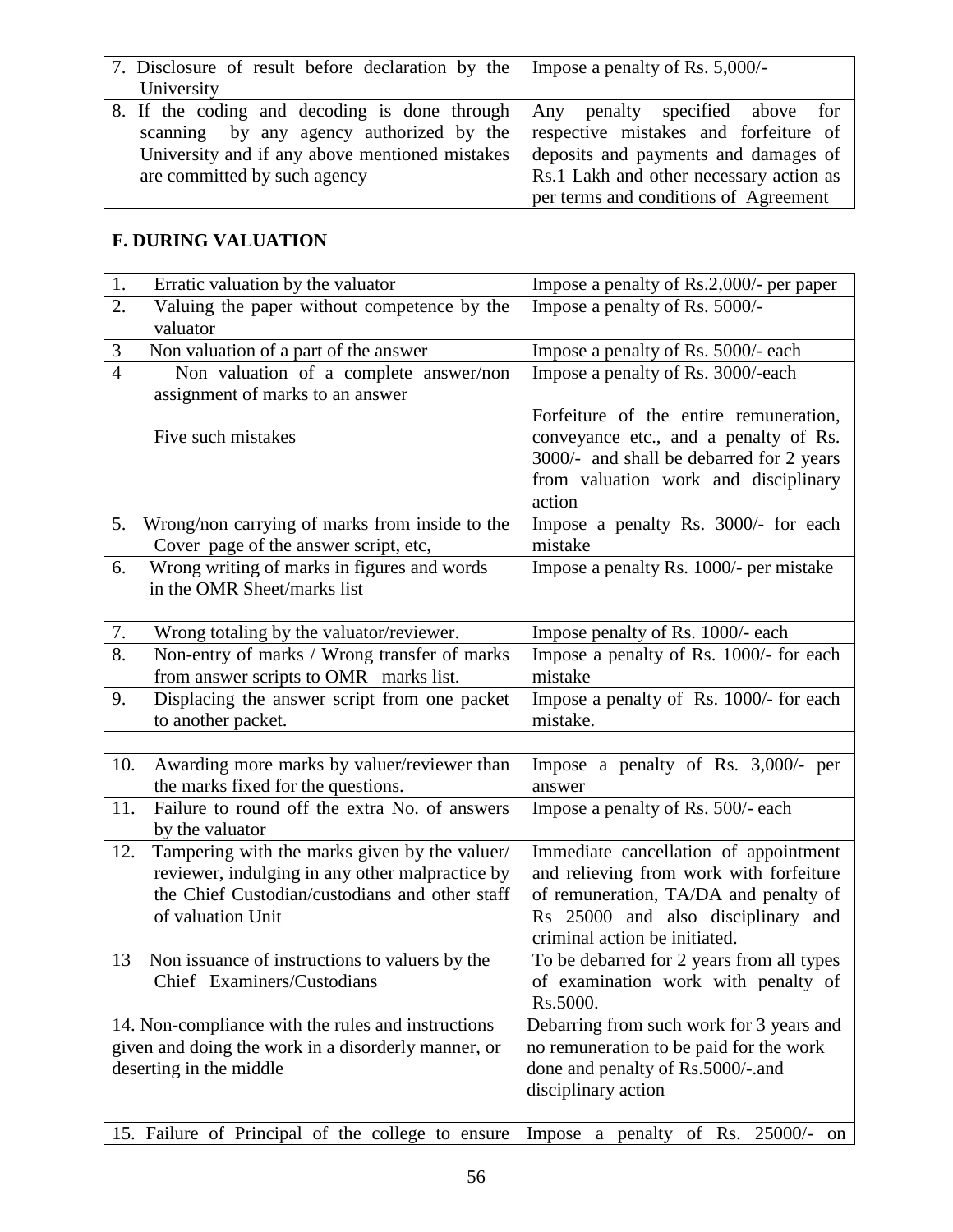| valuers appointed from their colleges to report to   Principal of the college             |  |
|-------------------------------------------------------------------------------------------|--|
| valuation or if valuers remain absent from valuation                                      |  |
| work                                                                                      |  |
| 16. Failure of valuer appointed from colleges to   Impose a penalty of Rs. 5000/- on each |  |
| report to valuation or if valuer remain absent from valuer                                |  |
| valuation work                                                                            |  |

Note: While making over the payment of remuneration, an undertaking from the examiners Chairman, etc. shall be obtained to the effect that fine or penalties would be acceptable by the receiver as provided under the ordinance.

## **G. VERIFICATION AND SCRUTINY:**

| 1. | wrong verification and scrutiny                                              | Impose a penalty of Rs. 1000/- for each<br>mistake.                           |
|----|------------------------------------------------------------------------------|-------------------------------------------------------------------------------|
| 2. | Wrong totaling of marks                                                      | Impose a penalty of Rs. 1000/- for each<br>mistake.                           |
| 3. | Tampering with Marks awarded by the<br>Examiners in OMR marks list.          | Impose a penalty of Rs. 15,000/- each<br>and disciplinary and criminal action |
| 4. | Writing as Absent, though the candidate has<br>appeared for the examination. | Impose a penalty of Rs $5,000/$ - per<br>candidate.                           |
| 5. | Awarding of wrong exemptions                                                 | Impose a penalty of Rs. 1,000/- per such<br>exemption.                        |
| 6. | Not putting initials for the corrections/over<br>writings.                   | Impose a penalty of Rs. 100/- each                                            |
| 7. | Not keeping the account of blank marks cards<br>by the concerned             | Impose a penalty of Rs. $5,000/-$                                             |
| 8. | Wrong carrying forward of previous years<br>marks in ledger.                 | Impose a penalty of Rs. 1000/- each                                           |

# **H. DISPATCH OF RESULT SHEETS AND MARKS CARDS:**

|    | Dispatching the marks card without facsimile  | Impose a penalty of Rs. 1,000/- each     |
|----|-----------------------------------------------|------------------------------------------|
| 2. | Dispatching the blank marks card with         | Impose a penalty of Rs. $1,000/$ - each  |
|    | facsimile.                                    |                                          |
| 3. | Late dispatch of marks cards and Result sheet | Impose a penalty of Rs. 1000/-per course |
| 4. | without<br>Dispatching degree certificate     | Impose a penalty of Rs. $1,000/$ - each  |
|    | signature of the Vice-Chancellor.             |                                          |

#### **I. GENERAL**

| 1. Any breach of confidentiality relating to the     | Registrar (Evaluation) shall impose same  |
|------------------------------------------------------|-------------------------------------------|
| examination work entrusted by the University.        | penalty as provided above.                |
| 2. Failure to undertake the examination work         | Impose a penalty of Rs.2000/- and         |
| assigned by the Registrar (Evaluation) without       | disciplinary action as per service rules  |
| prior permission in writing                          |                                           |
| Leaving the examination work before the<br>3.        | The remuneration/ TA/ DA due to the       |
| completion.                                          | concerned person shall be forfeited and a |
|                                                      | penalty of Rs.5000/-                      |
| 4. In other cases of serious irregularities or gross | Impose a penalty of Rs. $25,000/$ - for   |
| dereliction of duties                                | each case and disciplinary and criminal   |
|                                                      | action                                    |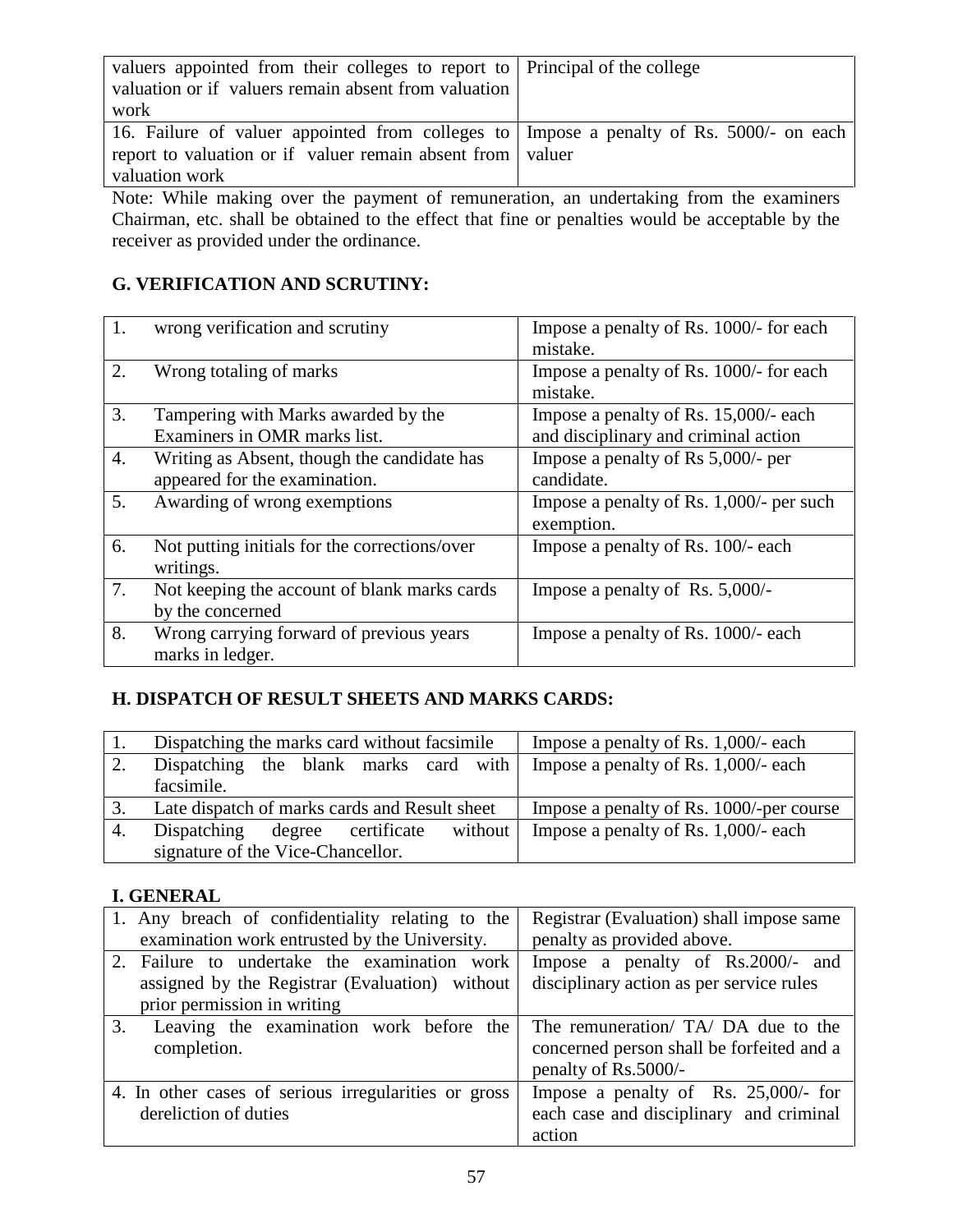# **XXXII. Malpractice by Candidates Appearing in Examination, Procedure and Punishment under Section 77 of K.S.U. Act, 2000**

#### **1. Acts of Malpractice by Candidates Appearing in Examination**

Malpractice means and includes any one or more of the following acts by a candidate appearing for the University Examinations to grant and confer Degree, Diploma and other Academic distinction on persons who have pursued a course of study or have carried on research.

- i. Unruly behavior in or near the examination hall.
- ii. Bringing into the Examination hall or being found while in the examination, in possession of any book, portions of a book, manuscript, material or any other matter not permissible to be brought into the Examination hall.
- iii Copying or taking aid from any material or matter to answer in the examinations.
- iv Communicating with any candidate or any other person in or outside the examination hall with a view to take assistance or aid to answer in the examination.
- v. Copying from the material or matter or answer of another candidate or similar aid or assistance is rendered to another candidate.
- Vi Making any request or representation or offers any threat or inducement to Supervisor/Room Superintendent or/ and any other official or officer of the University/College in the Examination Hall or to the Examiner in the answer script .
- Vii Approaching directly or indirectly the teachers, Officers or Examiners or brings about undue pressure or undue influence upon them for favour in the examination or valuaiton.
- Viii Inserting or substituting in the answer script sheets or sheets of answer script not supplied in the examination hall.
- ix Impersonating or allowing any other person to impersonate for him in the examination hall.
- x. Committing any other act omission intending to gain an advantage or favour in the examination by misleading, deceiving or inducing the examiner or officers or authorities of the University/College.

#### **2. Authority for imposing Penalty:**

The Vice-Chancellor and the Syndicate shall impose penalties taking into account the recommendation of the Mal Practice Enquiry Committee.

#### **3. Constitution, Powers and Functions of the Malpractices Enquiry Committee:**

**1.** The Malpractices Enquiry Committee shall consist of two members one of whom shall be the Chairman, who shall be the Dean of the Faculty of respective course. Another member shall be the legal advisor/any other person authorized by him from out of the Bangalore University Panel Advocates approved by the Syndicate. There shall be one convener, who shall be an official of the University not below the rank of Assistant Registrar (Evaluation)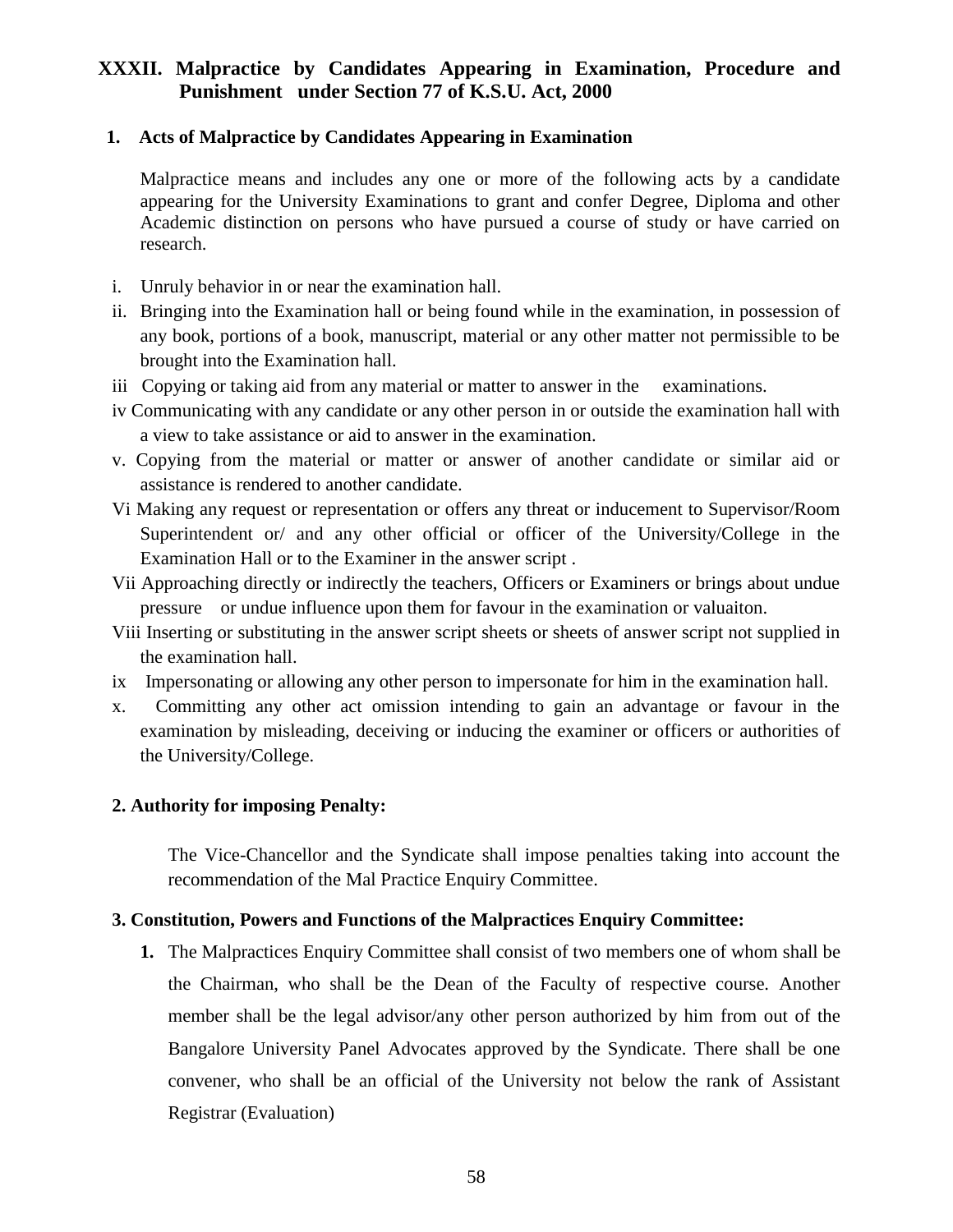2. The Committee shall have all the powers to issue notice, summon the candidate and witness, record their statements and recommend appropriate punishment/penalty as per the Schedule of penalties provided hereto.

#### **4. Procedure and Penalties:**

- 1. No penalties may be imposed on a candidate except after an enquiry held, as far as may be, in the manner hereinafter provided.
- 2. The Malpractice cases reported by the Chief Superintendent/ Squad/Valuer/ Custodian in sealed covers to the Registrar (Evaluation) shall be opened before the Committee only. The Committee after verifying the report and recording the material enclosed thereto shall make an endorsement to that effect.
- 3. The Malpractices Enquiry Committee shall frame definite charges and cause to issue notice communicating such charges together with a statement or allegation on which they are based, to the candidate in writing and he/she shall be required to submit within 15 days from the date of receipt of notice or within such time as may be specified by the committee a written statement of his/her defence or admission of the guilt. In case the student fails to submit written statement of his/her defence or admission of his/her guilt within the stipulated period, the Committee shall hear the matter ex-parte and make necessary report.
- 4. In case of contest by the student, the committee shall proceed to conduct a summary enquiry by providing a fair and reasonable opportunity to the student. On conclusion of the enquiry the committee shall record its finding about the commission of guilt by the student or otherwise and shall submit a report along with recommendation of the committee based on the findings recorded.
- 5. The candidate may present his/her case himself/herself but shall not engage a legal practitioner for the purpose.
- 6. The Malpractices Enquiry Committee shall, in the course of enquiry consider such documentary evidence and take such oral evidence as may be relevant or material in regard to charge or charges. The candidate shall be entitled to cross examine any witnesses summoned by the committee to give evidence in defence. The person presenting the cases and in support of the charges shall be entitled to cross examine the candidate and the witnesses examined in defence.
- 7. At the conclusion of the enquiry, the Malpractice Enquiry Committee shall submit a report with findings on each of the charges together with all the documents and recommend either for imposition of penalty or exoneration of the student to the Vice-Chancellor.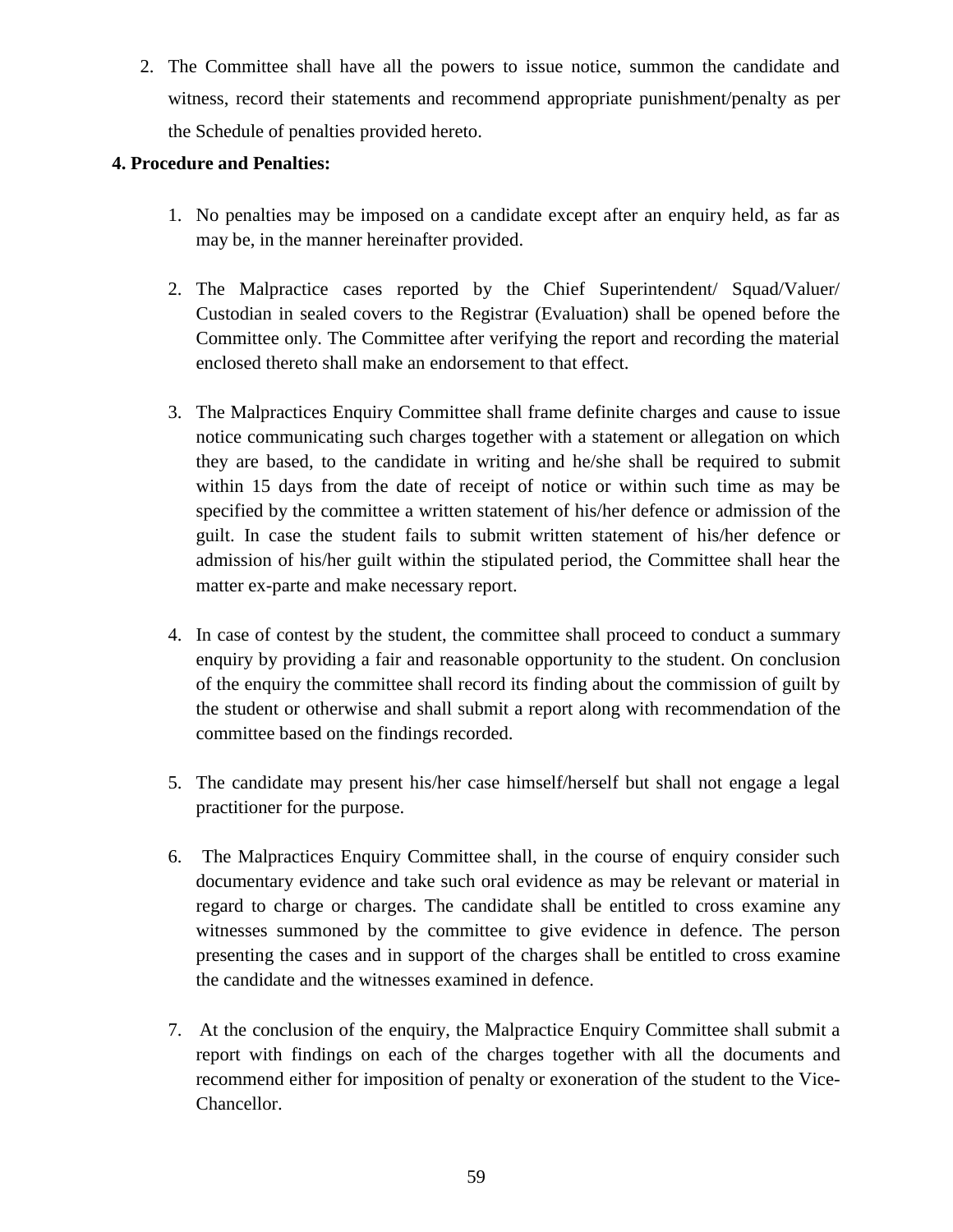8. The Vice-Chancellor in turn shall, place the report before the Syndicate which shall consider and impose the penalty for various types of Malpractices as detailed in the schedule or as recommended by the Malpractices Enquiry Committee or exonerate the student as the case may be

#### **5. The Procedure for Reporting Malpractice Cases:**

- a) The Room Superintendent /Invigilator shall seize the incriminating material and the answer script or other substance forming part of answer and report the same to the Chief Superintendent immediately, if he/she notices a malpractice being committed by the candidate.
- b) If the candidate refuses to hand over the incriminating material or destroys or runs away with the material (causes to disappear) the facts shall be noted duly witnessed by two members of the supervisory staff and report the matter to the Chief Superintendent immediately.

If the candidate refuses to give the statement the candidate should be asked to record in writing his refusal to give a statement. If he/she refuses to do even that, the facts shall be noted, duly witnessed by two members of the supervisory staff.

c) The Chief Superintendent shall hold a preliminary enquiry, record the report of the Room Superintendent, the statement of the candidate in the presence of a teacher other than the Room Superintendent concerned. He/she shall forward a report along with the answer script or other substance or the incriminating material in a sealed cover or box, to the Registrar (Evaluation) by name, who, in turn, shall place before the Malpractice Enquiry Committee all the materials and records received by him/her.

The Chief Superintendent shall forthwith suspend the candidate from writing the examination and withdraw the admission ticket.

 (d). The examiner/reviewer, shall, if he/she suspects malpractice while valuing the answer script shall forthwith stop further evaluation and return the answer script with a report prepared by him under his/her name and signature to the Custodian who in turn shall forward the same to the Registrar (Evaluation) along with his/her remarks under his/her name and signature. If the suspicion arises or malpractice is suspected after script is already valued, marks shall not be entered in the OMR Sheet or marks list along with other students but enter them in a separate list and hand over to the custodian who in turn in a sealed cover shall forward the same to the Registrar (Evaluation).

| Sl.No. | <b>NATURE OF MALPRACTICE</b>     | PENALTY TO BE IMPOSED                                                         |
|--------|----------------------------------|-------------------------------------------------------------------------------|
|        | Revealing the Identity of the    | a) Fine not less than Rs. $5000/-$                                            |
|        | candidate by putting any mark,   | b) Withholding and forfeiture of the                                          |
| 1.     | symbol etc., in the answer paper | performance of the examination.                                               |
|        |                                  | Possession of manuscript/printed or To deny the benefit of performance of the |

# **6. SCHEDULE OF PENALTIES:**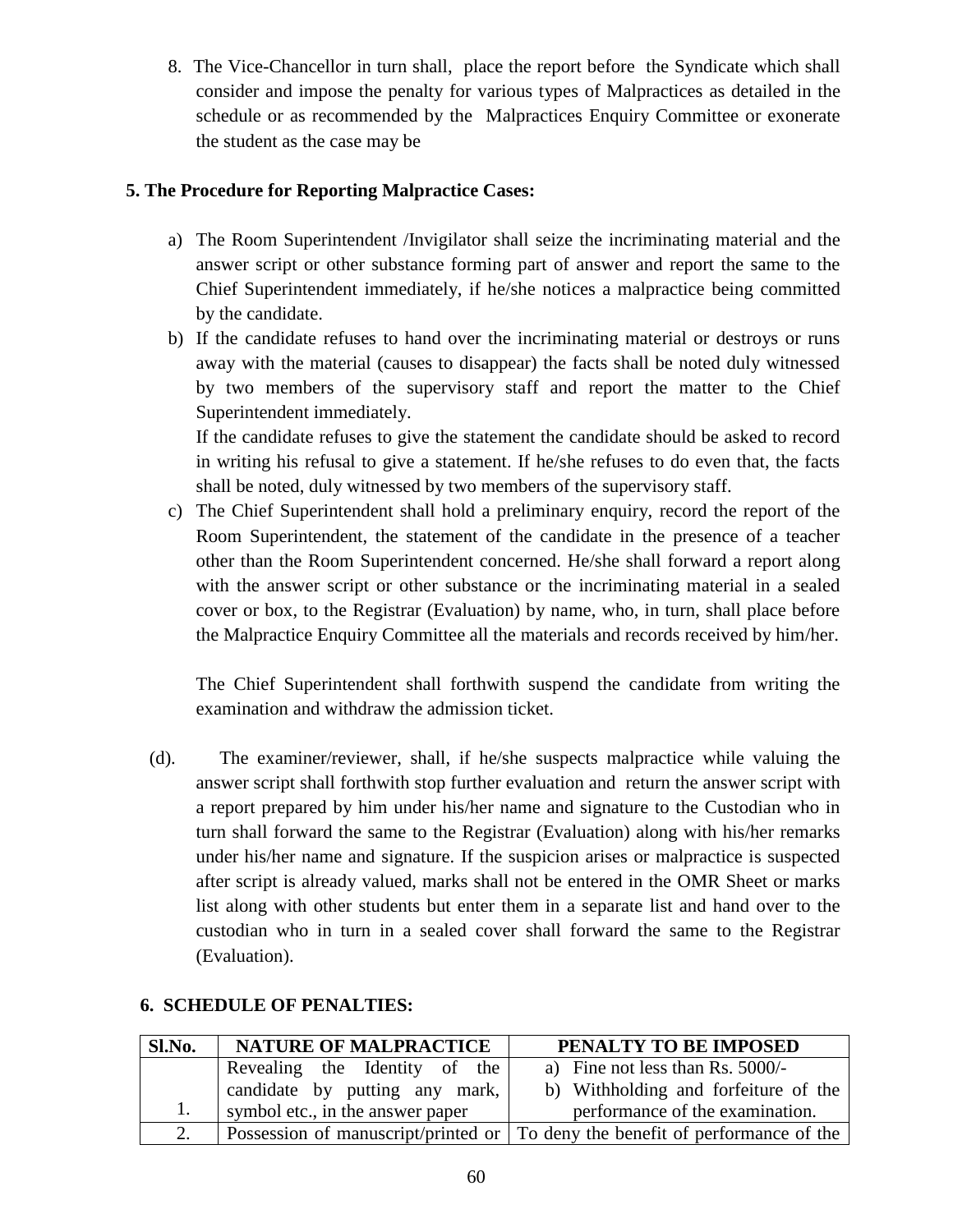|     | matter, books or notes/<br>typed<br>impermissible electronic gadgetes.                                                                                                                             | examination for which the candidate has<br>appeared and debar him/her for a further<br>number of chances extending up to TWO<br>more examinations and penalty of Rs.<br>$5000/-$ .                                                                                                                                                                              |
|-----|----------------------------------------------------------------------------------------------------------------------------------------------------------------------------------------------------|-----------------------------------------------------------------------------------------------------------------------------------------------------------------------------------------------------------------------------------------------------------------------------------------------------------------------------------------------------------------|
| 3.  | Possession of manuscript printed or<br>typed matter. Book or notes and<br>found copying.                                                                                                           | To deny the benefit of performance of the<br>Examinations for which the Candidate has<br>appeared and debar him/her for a further<br>number of chances extending upto THREE<br>more examinations and penalty of Rs.<br>$5000/-$ .                                                                                                                               |
| 4.  | Identical answers in the answer<br>scripts of different candidates as a<br>result of copying. Copying or<br>allowing a candidate to copy from<br>his/her answer script.                            | To deny the benefit of performance of the<br>Examination for which the candidate has<br>appeared and debar him/her for a further<br>number of chances extending upto TWO<br>more examinations and penalty of Rs.<br>$5000/-$ .                                                                                                                                  |
| 5.  | Appeal to the examiner with money<br>as enclosures to the answer book,<br>use of abusive/obscene language, or<br>threatening words in the answer<br>book.                                          | To deny the benefit of performance of the<br>said paper of the examination for which<br>the candidate has appeared and penalty of<br>Rs. 10000/-.                                                                                                                                                                                                               |
| 6.  | giving<br>Found<br>receiving<br><b>or</b><br>examination,<br>at the<br>assistance<br>passing on the question paper/<br>answer script/ additional sheet for<br>purpose of copying                   | To deny the benefit of performance of the<br>examination for which the candidate has<br>appeared and debar him/her for a further<br>of Chances extending<br>number<br>upto<br>THREE more examinations and penalty of<br>Rs. 5000/-.                                                                                                                             |
| 7.  | Insertion of additional sheets/use of<br>an answer book which is not issued<br>at the examination hall/ insertion of<br>during<br>after<br>papers<br>any<br><b>or</b><br>examination at any stage. | To deny the benefit of performance of the<br>examination for which the candidate has<br>appeared and debar him/her for a further<br>number of chances extending upto FOUR<br>more examinations, period of debar,<br>however, not to exceed THREE years, not<br>to exceed THREE years, excluding the<br>Examination already taken and penalty of<br>Rs. 15000/-. |
| 8.  | found<br>Impersonation,<br>guilty<br>of<br>deliberate preplanned arrangement<br>to cheat in the examination.                                                                                       | To deny the benefit of performance of the<br>examination for which the Candidate has<br>appeared and debar him/her for<br><sub>a</sub><br>maximum of SIX more examinations and<br>penalty of Rs. 25,000/-                                                                                                                                                       |
| 9.  | Abusing, threatening or and man-<br>handling the examination authorities<br>at the examination hall or in the<br>premises of the examination centre,<br>misconduct of a very serious nature.       | To deny the benefit of performance of the<br>examination for which the candidate has<br>appeared and debar him/her for a further<br>number of chances extending upto FIVE<br>more Examinations depending on the<br>degree of misconduct and penalty of Rs.<br>10,000/- and criminal action                                                                      |
| 10. | Submitting wrong information and<br>claiming<br>advantage<br>any<br>as                                                                                                                             | To deny the benefit of performance of the<br>examination for which the candidate has                                                                                                                                                                                                                                                                            |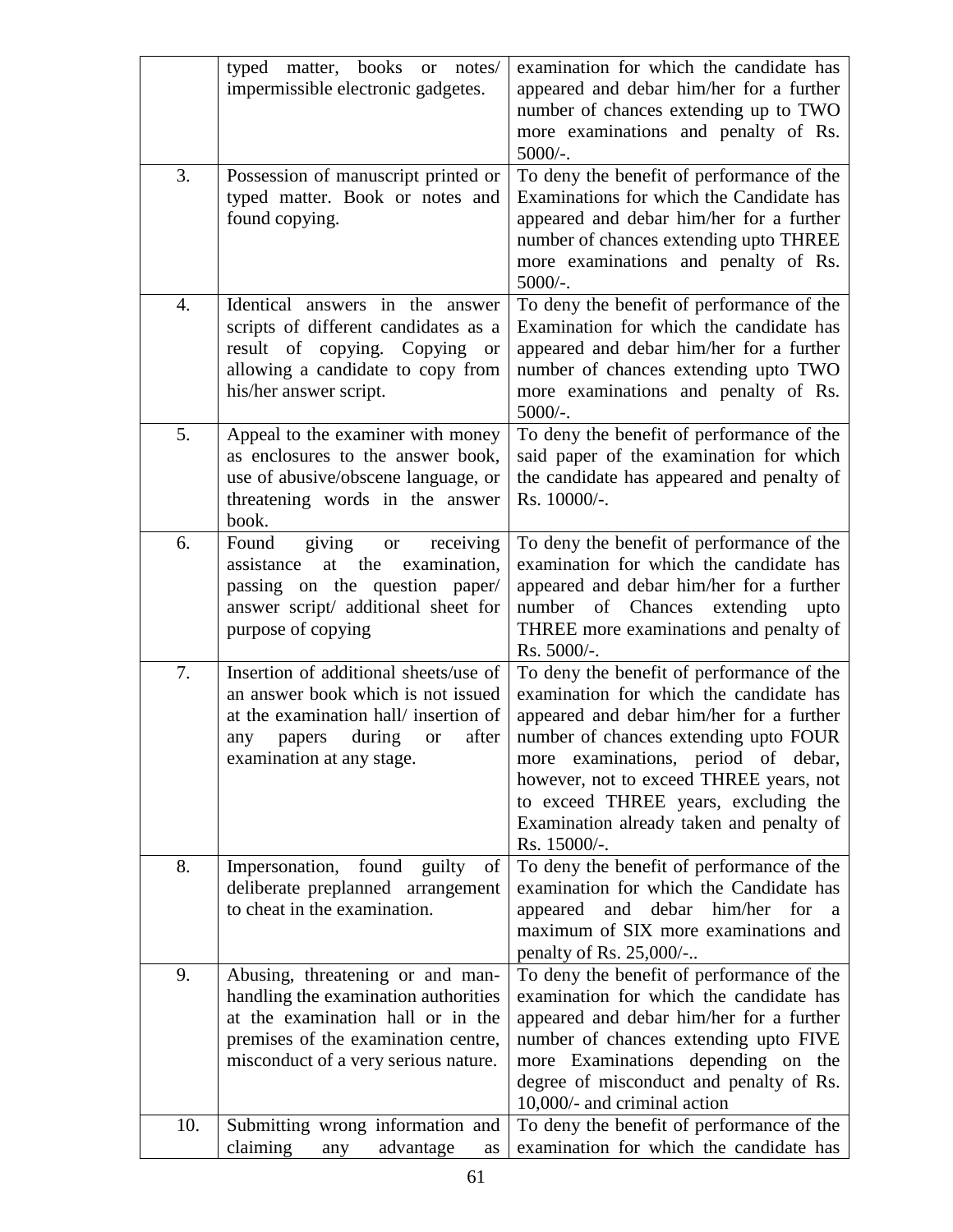| handicapped/blind | appeared and penalty of Rs. 25000/-. |
|-------------------|--------------------------------------|
|-------------------|--------------------------------------|

#### **11. GENERAL**

- 1. The committee is empowered to recommend suitable punishment for any malpractice which is not covered under any of the items defined in the above schedule of penalties.
- 2. Candidates involved in malpractice shall not be permitted to keep terms for the next higher course or pursue other alternative courses till their term of punishment is over. They shall also forfeit their scholarship/fellowship/financial assistance/admission in hostel during that period.

# **XXXIII. Grant of Extra Time in Examination to differently-abled (Blind and Physically Handicapped) Students and appointment of scribe**

During Examination, some students having handicap of serious nature due to which they cannot write in normal speed and blind students do need extra time, as they have to dictate to another person.

The granting of extra time to such candidates is subject to fulfillment of the following conditions:

- 1. The nature of the handicap must be such as it seriously affects the candidate's speed of writing.
- 2. The candidate must produce a certificate from the concerned District Surgeon/Medical Officer, Health Centre, Bangalore University, clearly spelling out the nature of the handicap or extent of defect which affects the speed of writing.
- 3. The candidate must submit an application at least 2 months before the commencement of examination with medical certificate to the Principal/Head of the Department/Institution for considering the handicap and his assessment of the writing. Performance of the candidate as observed repeatedly at the institution must also be taken into consideration.
- 4. Each case shall be examined on merits and decided regarding granting or not granting extra time and where such extra time is granted the ratio or quantum of extra time shall be stipulated in clear terms for compliances at the examination centre. Under any circumstances, the extra time shall not exceed 20 minutes per hour.
- 5. Any person, suggested by the differently abled examinee for appointment as scribe/helper to write the examination and who is not writing the same examination as the differently abled examinee is writing and also who is not studying in the higher class of the same course, may be appointed by the Principal/Head of the Department/Institution. In case of any change of such scribe/helper appointed earlier, the examinee shall obtain fresh permission from the Principal/Head of the Department/Institution.
- 6. The Principal/Head of the Department/Institution may grant permission as stated above under intimation to the Registrar (Evaluation).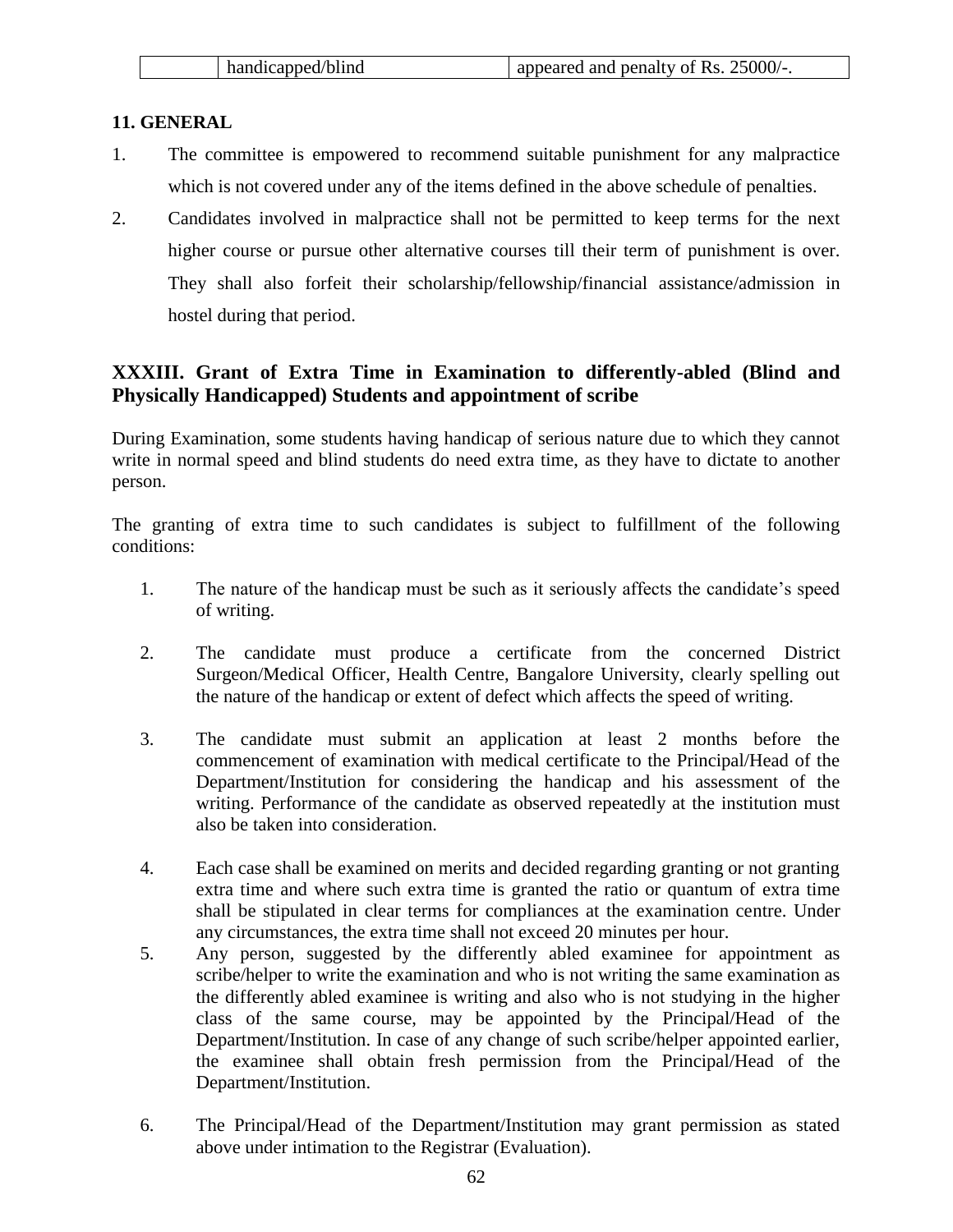#### **XXXIV. Repeal and Savings:**

- 1. The provisions of any Ordinance, Order, Rule or Regulations in force shall be inapplicable to the extent of their inconsistency with these Ordinance,
- 2. The University shall issue such orders, instructions etc and prescribe such format, procedure etc as it may deem fit to implement the Provisions of these Ordinance.
- 3. In case of any difficulty in the implementation or giving effect to the provisions of these Ordinances, the Vice-Chancellor decisions shall be final.

# **XXXV. APPENDICES:**

#### **A) Acceptance of Examinership**

#### ACCEPTANCE FORM

From To

College: Ph/Mobile: Subject:

Residence Ph:

Name: The Registrar (Evaluation) (In Block letters) Pareeksh Bhavana Bangalore University Address: Jnanbharati Campus Bangalore 560 056

Sir/Madam,

I wish to intimate to you my acceptance/non acceptance of the invitation communicated in your letter No………….

I agree to maintain confidentially about this offer.

I have no relative / member of my family appearing at the examination. Nor have I coached any Student/s for the examination at which I have been invited to examine.

I have not written any guides or given any tuitions for students with reference to the examination at which I have been invited to examine.

I have not registered myself for any examination (Regular or External) of this University (Registration for Ph. D is exempted)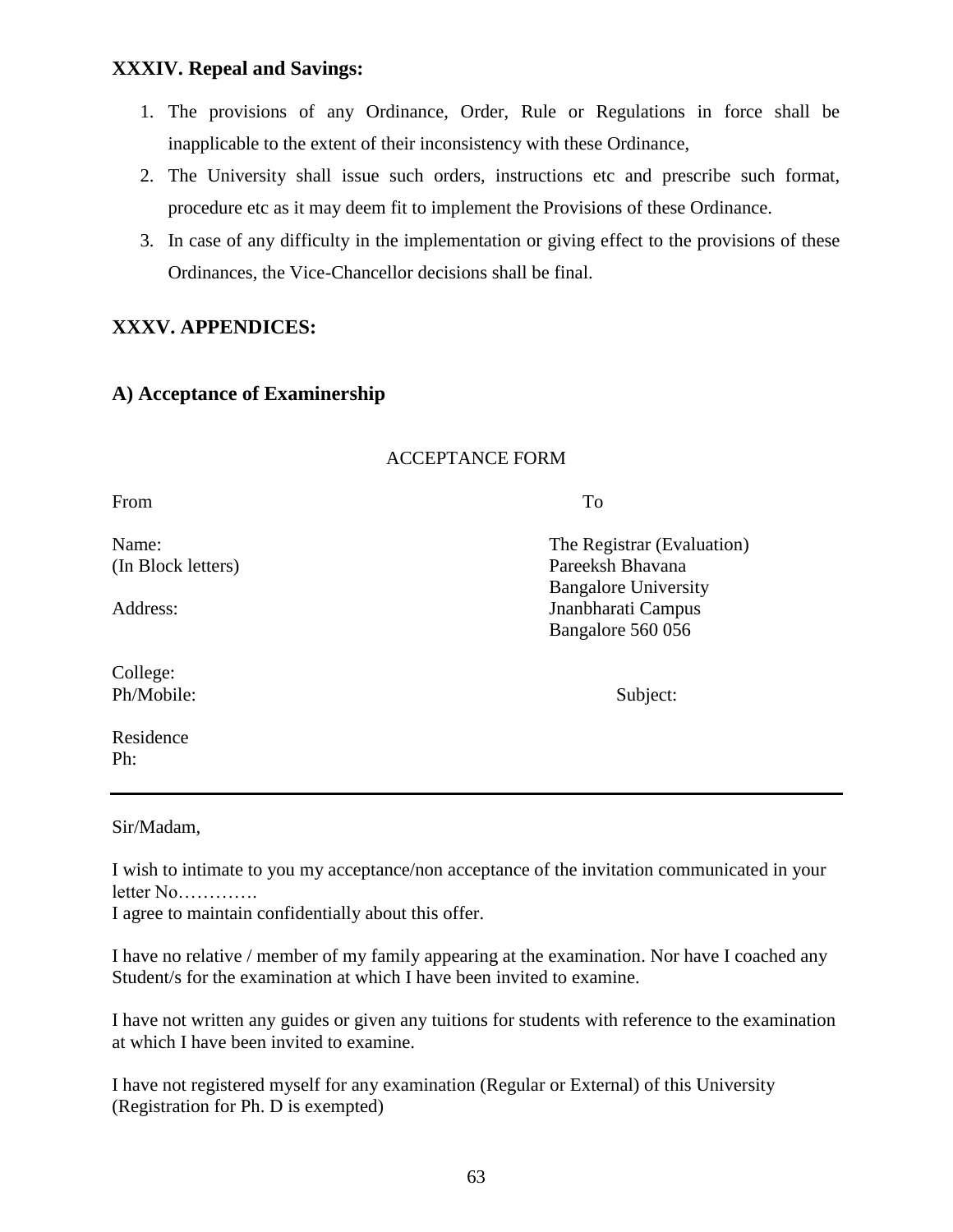I further agree to abide by all the rules and regulations of the University with respect to my assignment.

Date : Yours faithfully,

Place :

Note: All the confidential letters should be addressed to the Registrar (Evaluation) by name.

# **B) Requirements of Documents for Issue of Marks Cards, Certificates, Provisional Degree Certificates, Transcripts etc.**

# **1. FOR ISSUE OF DEGREE CERTIFICATE**

- a. An application in the prescribed form.
- b. Xerox copies of all attempt wise Marks Cards from first to final.
- c. Prescribed fee in the form of D.D.

# **2. FOR ISSUE OF PROVISIONAL DEGREE CERTIFICATE**

- a. An application in the prescribed form.
- b. Xerox copies of all attempt-wise Marks Cards from first to final or (result sheet attested by the Principal/Chairperson only in case of final year, when result is announced

but marks cards not issued)

c. Prescribed fee, if not paid earlier in the form of D.D.

# **3. FOR ISSUE OF COMPLETION CERTIFICATE**

- a. An application in the prescribed form.
- b. Xerox copies of all attempt-wise Marks Cards from first to final.
- c. Prescribed fee in the form of D.D.

# **4. FOR ISSUE OF TRANSCRIPT**

- a. An application in the prescribed form.
- b. Xerox copies of the certificates on which attestation is to be made.
- c. Prescribed fee in the form of D.D.

# **5. FOR MARKS/DEGREE CERTIFICATE CORRECTION**

a. An application in the prescribed form.